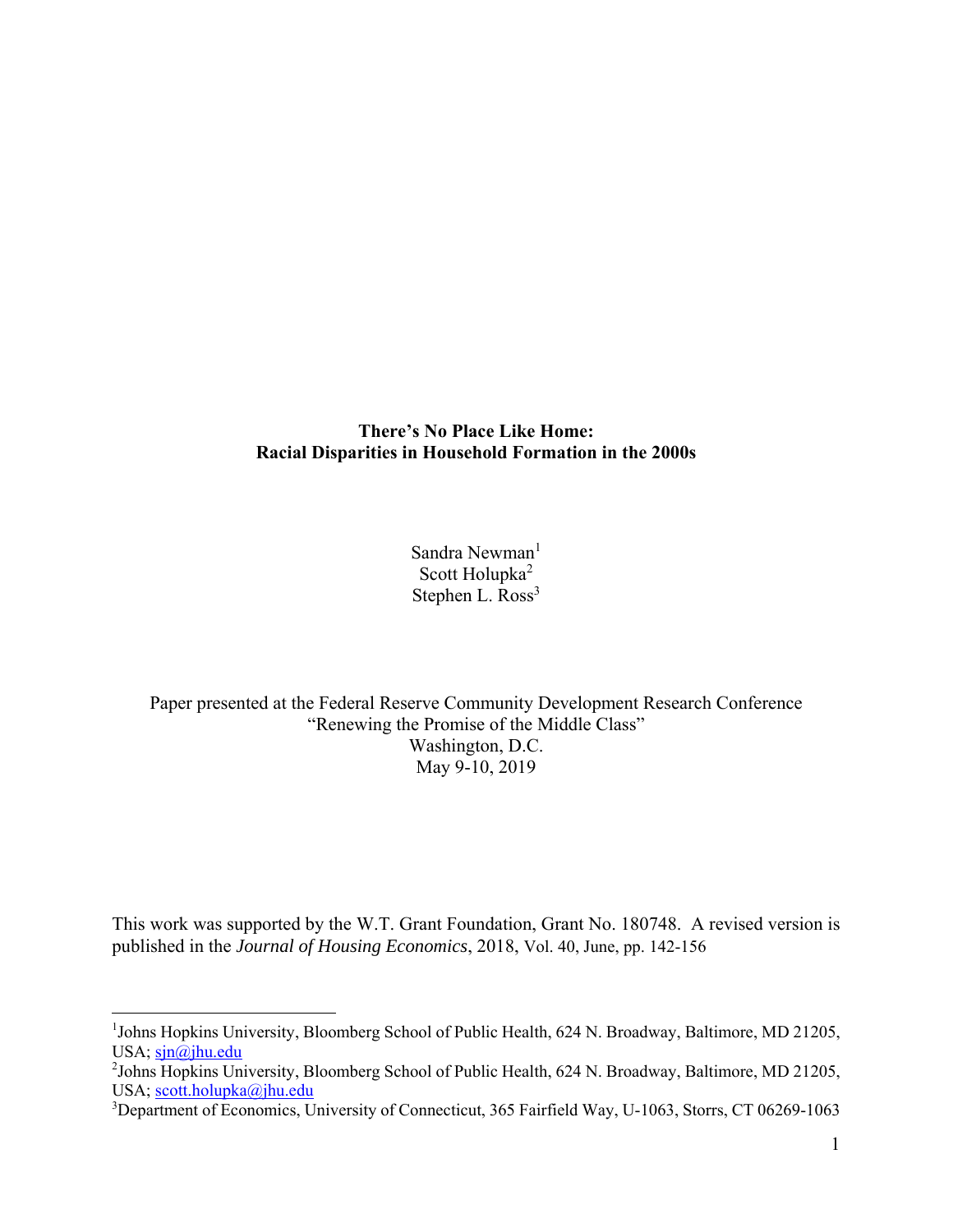# **Abstract**

 This paper uses the Panel Study of Income Dynamics to explore the decisions of black and white young adults to remain in their parents' home or to form their own household during the tumultuous 2001-2013 period. We use MSA fixed effects to capture geographic heterogeneity and develop exogenous measures of housing and labor market contexts using Census and ACS PUMS data. We then run a Oaxaca-Blinder style decomposition analysis to explain the race gap in household formation over this 13-year period, and conduct several robustness checks. We find strong support for the influence of economic context, with strikingly different results by race. Blacks were most sensitive to rents, which increased more dramatically for black young adults over most of the 2001-2013 period compared with whites' rents. The results also suggest that blacks were operating in strongly segmented housing markets throughout this period. In contrast, whites were most sensitive to employment rates, which decreased for white young adults over this period from 75 percent in 2001 to 70 percent in 2013. Despite their unrestricted access to the entire labor market, falling employment proved a significant deterrent to new household formation for white young adults.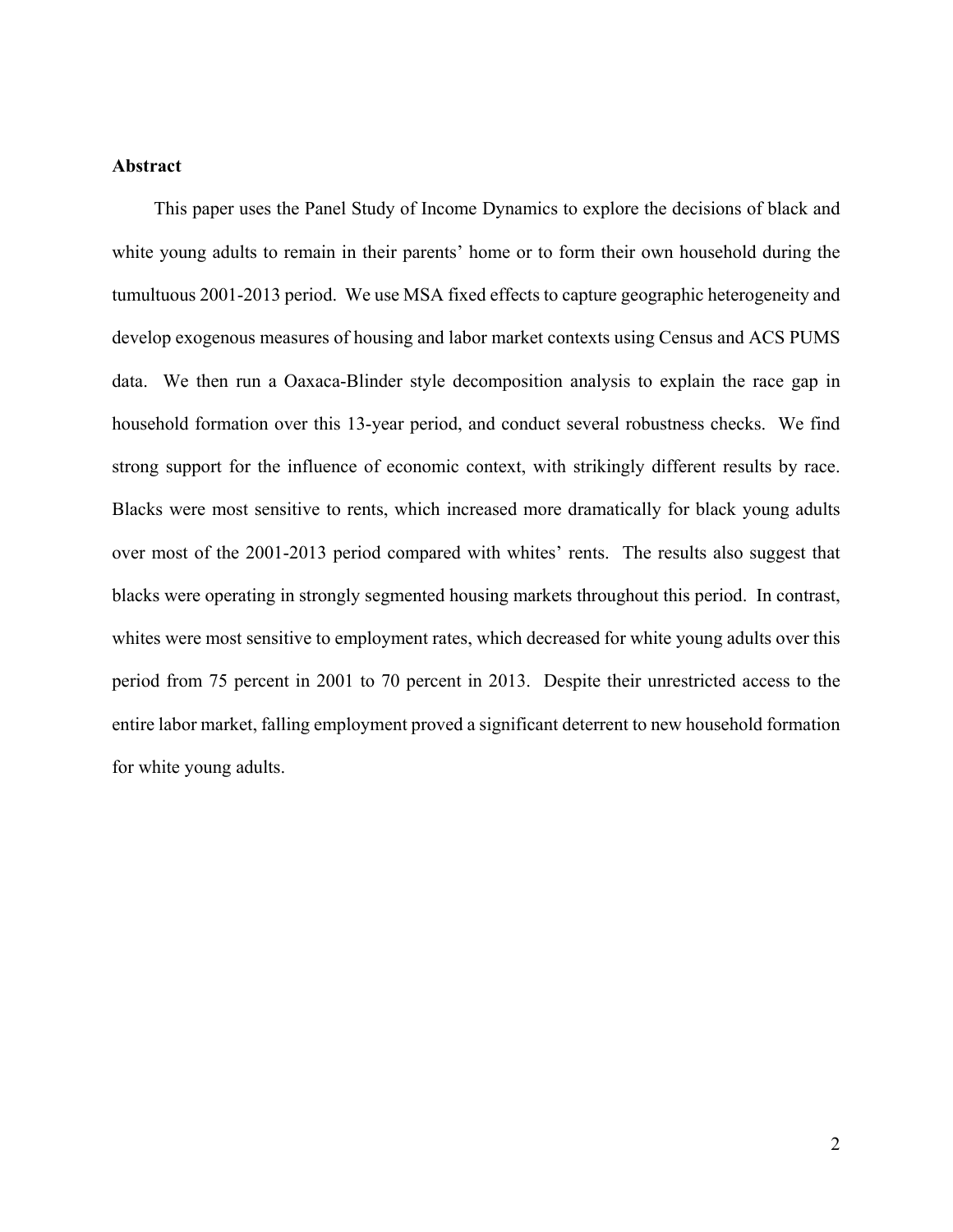During the tumultuous 2000 decade, young adults were exposed to major changes in structural conditions occurring in rapid succession. The bursting of the tech bubble in 1999-2000 was followed by a mild recession in 2001 and 2002, then by a housing boom from 2003 through early 2007, and then by an economic recession including the bursting of the housing bubble starting in late 2007 with repercussions continuing beyond the decade. This period of strikingly different housing and labor market contexts provides a unique opportunity to study young adults' decisions to remain in their parents' home or form their own households. Three to four decades ago, young adults moved relatively easily into housing and labor markets. With less certain employment opportunities in changing labor markets, housing costs rising faster than incomes, and the turbulence of the recent housing boom and bust, the path to young adulthood, and particularly to independent household formation, is more strained than in the past (Mulder & Clark 2000). This has been especially the case for blacks who have been less likely than whites to follow the "standardized path" toward adulthood during the latter part of the  $20<sup>th</sup>$  century (Fussell & Furstenberg 2005, p. 50). Black young adults live with their parents more often than whites (Settersten & Ray 2010). The volatile macroeconomic environment at the start of the 21<sup>st</sup> century may have amplified these race differences.

 In this paper, we use the Panel Study of Income Dynamics (PSID) to examine how the economically volatile 2001-2013 period, which included the housing boom and the Great Recession (GR), influenced the decision by young adults to stay or leave their parents' home. Building on past studies (e.g., Haurin et al. 1993; Hughes 2003; Lee & Painter 2013), we account for two plausible influences on this decision: the structural context of housing and labor market conditions, and parental resources. The analysis considers whites and blacks separately because of the substantial racial disparity in young adult living arrangements, structural conditions and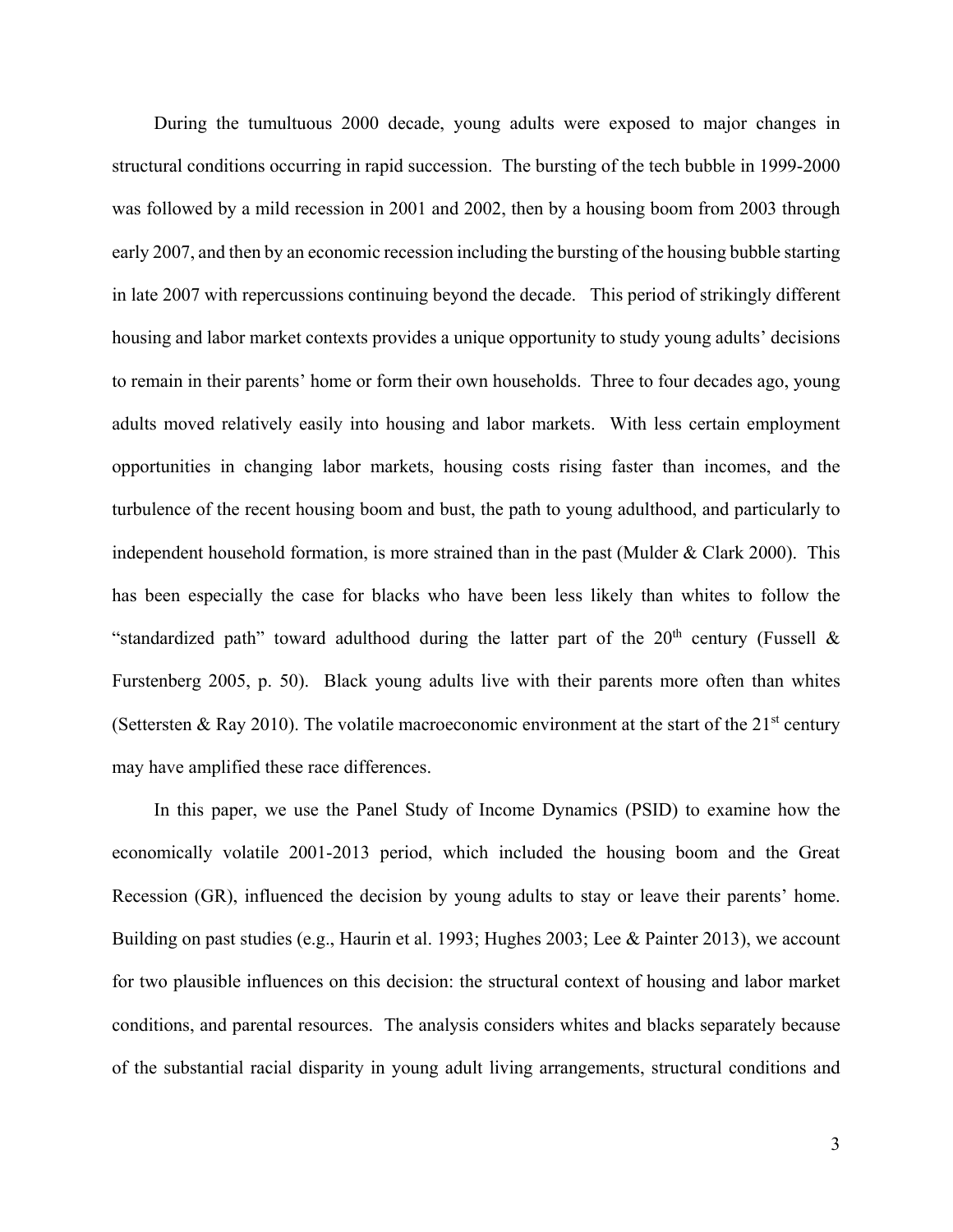family characteristics. This research extends the current literature in at least three ways. Previous work that includes the 2000 decade focuses on the GR (e.g., Lee & Painter 2013).<sup>3</sup> We include the 2001-2013 period, which encompasses the mild 2001 recession, the 2005 housing boom, the 2009 GR, and the after-match of the GR through 2013, in light of compelling evidence of different effects of sharp economic fluctuations on blacks compared with whites (e.g., Newman & Holupka 2016*)*. Therefore, we test for possible differential effects of the period on black and white young adult household formation. Second, in addition to time fixed effects, we use metropolitan statistical area (MSA) fixed effects models to control for wide variations in economic conditions in housing and labor markets during this period (Chernick, Reschovsky & Newman 2016). Past research either does not use fixed effects or relies on state fixed effects. Third, we use the 2000 Census and the 2005, 2009 and 2013 ACS PUMS to create exogenous measures of the housing and labor market climate faced by young adults during this 13-year period. We view this analysis as largely exploratory and descriptive, providing a foundation for future research that tests causal pathways.

 We find strong support for the influence of economic context, with strikingly different results by race. Blacks were most sensitive to rents, which increased more dramatically for black young adults over most of the 2001-2013 period compared with whites' rents. The results also suggest that blacks were operating in strongly segmented housing markets throughout this period. In contrast, whites were most sensitive to employment rates, which decreased for white young adults over this period from 75 percent in 2001 to 70 percent in 2013. Despite their unrestricted access to the entire labor market, falling employment proved a significant deterrent to new household formation for whites.

 $\overline{a}$ 

 $3$  Lee and Painter focus on the effects of recessions in several decades on young adults leaving home.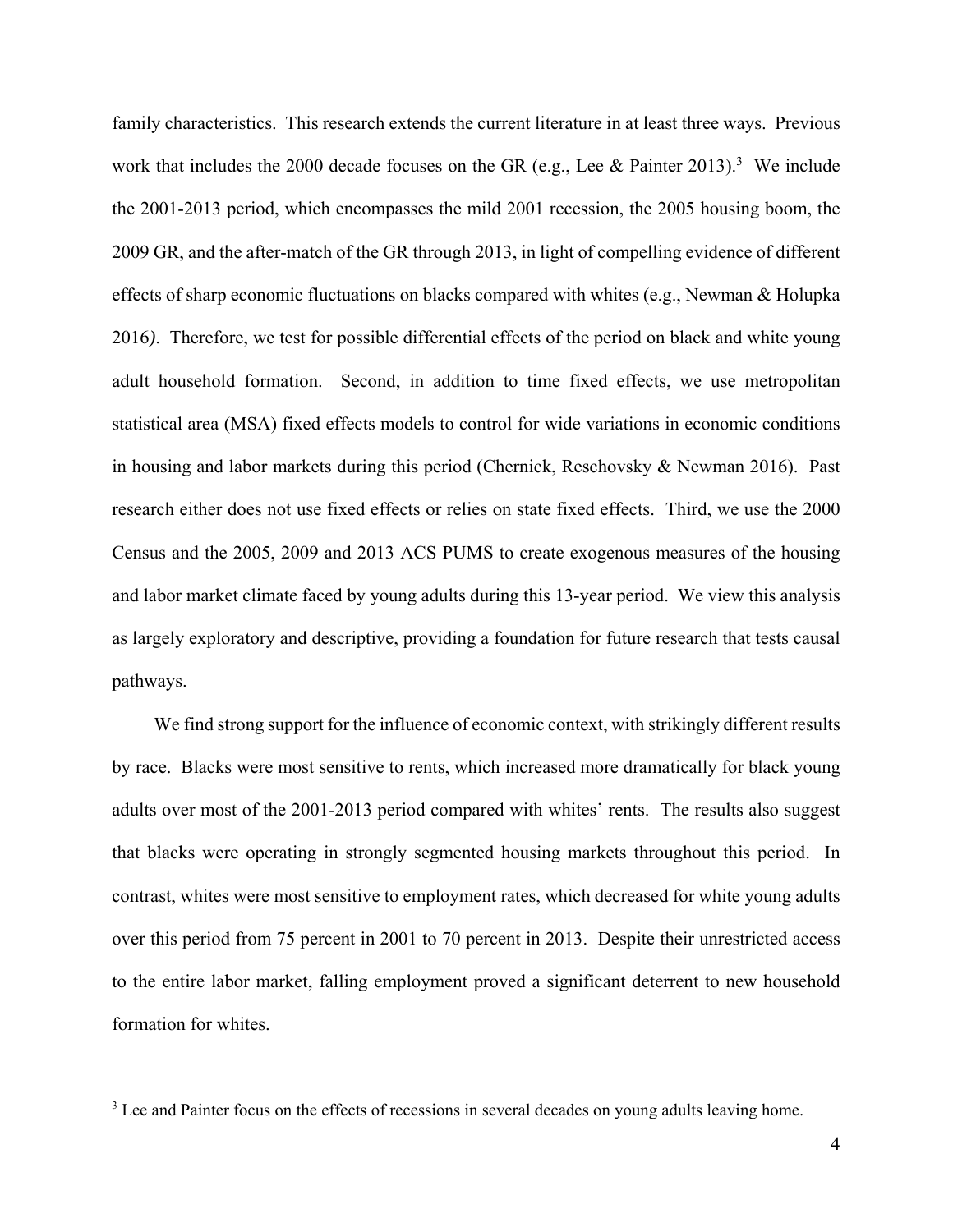In the next section, we set the context for this analysis by presenting recent trends on young adults living with parents, their educational attainment, earnings, housing choices and housing cost burden. The third section reviews the literature and is followed by the hypotheses guiding the analysis. Next, we describe the research approach including data, sample, and methods. We then review the results and robustness checks. We discuss the results and their interpretation in the final section.

# **Setting the Context**<sup>4</sup>

 $\overline{a}$ 

### **Living with Parents**

An increase in the share of young adults living with their parents has received considerable media attention since at least the 2000s. According to Current Population Survey (CPS) data, more than half of 18-24 year olds began the decade living at home. This fraction then fell to about 50 percent in 2005 at the height of the housing boom, returned to roughly 52 percent in 2008 during the GR, and continued to increase to 55 percent through 2015, the last year for which CPS data were available at this writing. The pattern for 25-34 year olds is somewhat different. Nearly 11 percent lived with parents in 2000, and this fraction remained largely stable through the housing boom. This percentage rose to about 13 percent in the GR in 2008 and has continued a modest but steady increase to 15 percent in 2015.<sup>5</sup> These patterns may reflect the increase in school enrollment and the decrease in employment rates and earnings among young adults. The trends in living arrangements do not vary dramatically by race except for the longstanding pattern that blacks at

<sup>&</sup>lt;sup>4</sup> Estimates and analysis discussed in this section are included in a technical appendix to this paper available from the authors.

<sup>5</sup> Authors' calculations using data obtained from http://www./.census.gov/data/tables/timeseries/demo/families/adults.html infoplease.com/ipa/A0193723.html Young adults in school are included in estimates of those living with parents.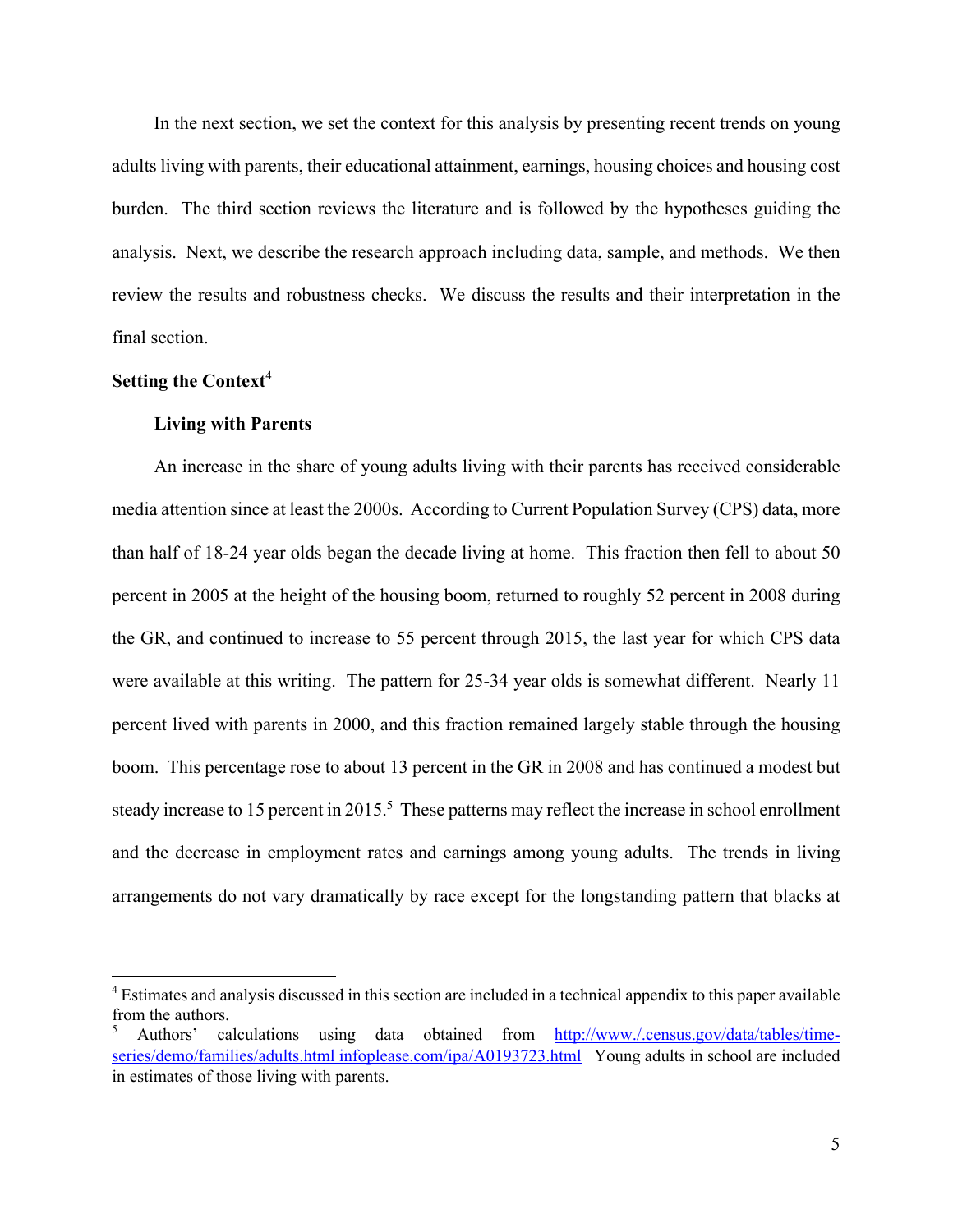all ages are more likely to live with parents than whites (Qian 2012; Settersten & Ray 2010). In 2016, 37 percent of blacks 18 to 34 lived with their parents compared with 30 percent of whites in this age group (U.S. Bureau of the Census 2017, p. 7).

### **Household Formation and Housing Choice**

Although young adults 18-34 comprise a relatively small share of heads of households, Dunne (2012) estimates that they account for nearly three-fourths of the overall shortfall in household formation since the GR. As indicated by the trend in living with parents by age noted above, 18-24 year olds had the largest shortfall in household formation. Dunne's analysis indicates that nearly 2 million more households headed by an 18-34 year old were projected to be formed between 2007 and 2011 than were actually created. Although a change of roughly 3 percentage points may sound modest (Danziger & Rouse 2007), it translates into millions of 18- 34 year olds who did not establish their own households.

 The specific nature of the GR also had implications for housing choice among young adults leaving their parents' home. Before the GR, about one-third of 18-34 year olds headed their own households, and roughly 40 percent of this group was homeowners. With the bursting of the housing bubble and onset of the financial crisis, lending standards were tightened, and access to mortgage credit was reduced. Presumably as a result, a sizable share of young adults leaving home opted to be renters instead of homeowners, producing a decline of nearly 5 percentage points in this subgroup's homeownership rate from pre-GR through 2010-2012 (Dunne 2012).

#### **Educational Attainment**

All else equal, an economic boom should lower the likelihood of college attendance if it improves job prospects enough so that the opportunity cost of attending college is less than the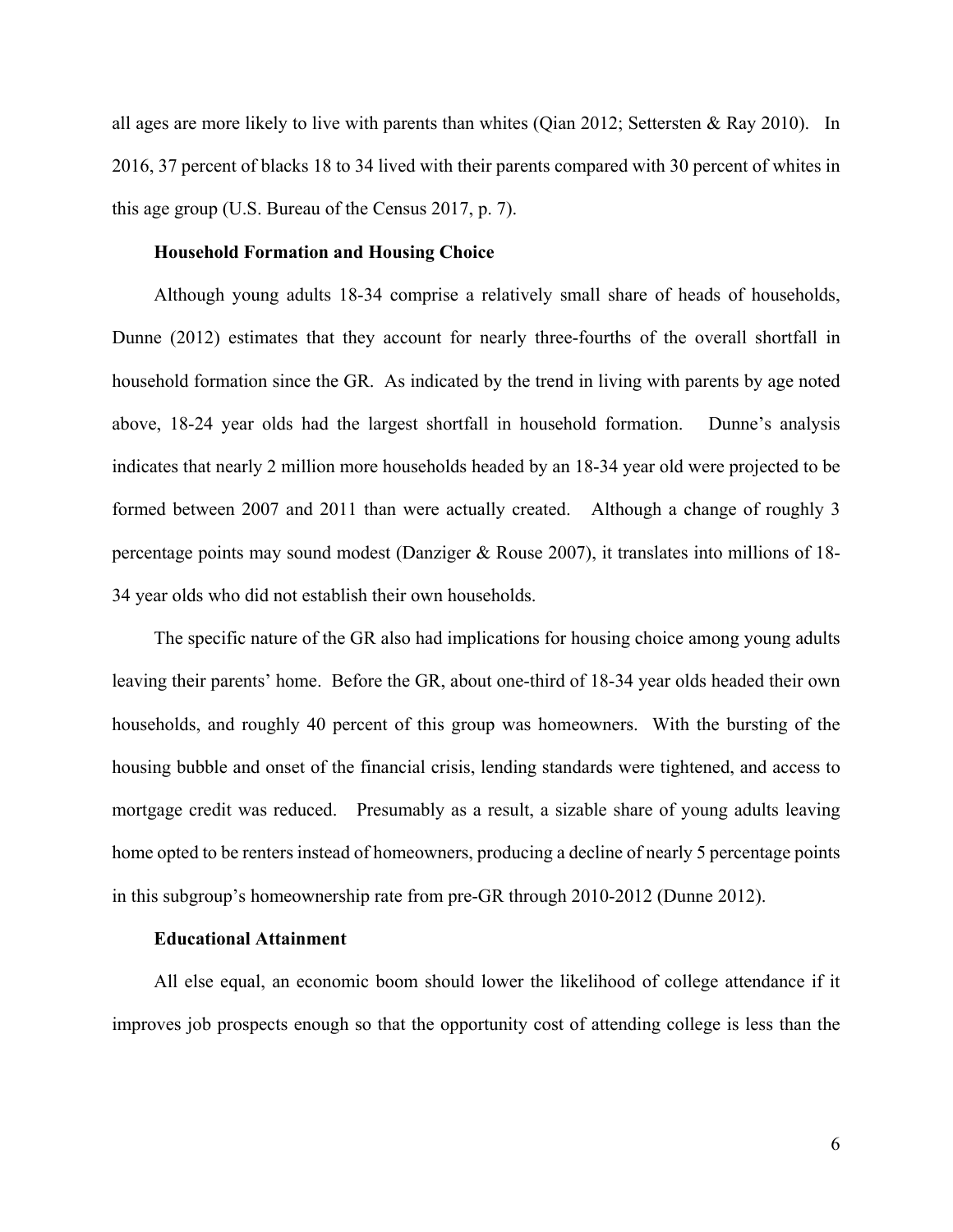benefits of entering the labor force (Card & Lemieux 1997). Conversely, an economic recession should increase the appeal of attending college.

 CPS data do not support a decline in educational attainment during the boom. But they do confirm an increase in college attendance during the GR for particular subgroups of young adults (not shown). Among whites 18-24 years old, there was an increase in completing some years of college beginning in 2008 and continuing beyond the end of the decade (i.e., 42 percent in 2008 grew to 45.2 percent in 2013). This uptick in college attendance is also evident among blacks in the 25-29 year old age group beginning in 2009, a year later than whites, and continuing beyond the decade (i.e., 36.1 percent in 2009 grew to 41.6 percent in 2013). The increase in attending college but not in receiving a college degree during the GR is consistent with the argument by Charles et al. (2015) that the economic climate is most likely to affect young adults "on the margin" of obtaining a 2-year degree.<sup>6</sup>

### **Earnings and Employment**

1

 As with educational attainment, support for the opportunity cost hypothesis among young adults differs by subgroup. CPS data reveal a decline in average real earnings among blacks, but not among whites, during the GR. For blacks, this pattern holds for both full-time and part-time workers, and for both 18-24 year olds and 25-34 year olds.<sup>7</sup> These earnings reductions were exacerbated by declining employment rates for full-time workers that also began in the GR and continued at least through 2011.<sup>8</sup> Full-time employment rates fell for both blacks and whites and

 $6$  Charles et al. (2015) found a decline in attending some college during the housing boom in a sample of housing markets that were heavily affected by the boom.

<sup>&</sup>lt;sup>7</sup> For example, among full-time workers 18-24 years old, blacks' earnings fell by about \$2,000 between 2008 and 2009 (from \$22,801 to \$20,802, respectively). For whites in the same age and full-time group, earnings held steady at about \$24,000.

 $8$  For example, among full-time workers 18-24 years old, the employment rate fell from 34.4 percent to 28.4 percent between 2008 and 2009 among blacks, and from 41.3 percent to 35.7 percent for whites.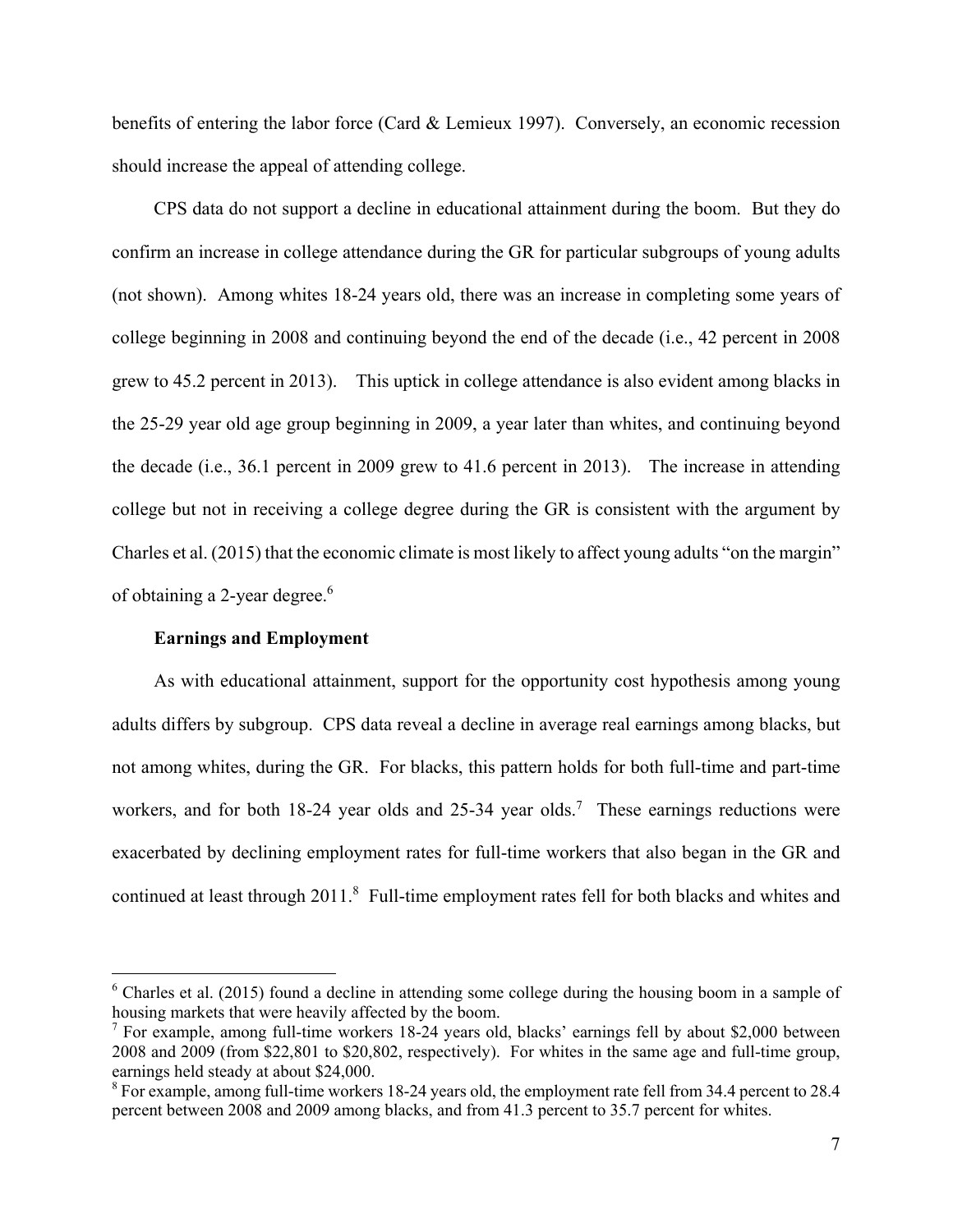for both younger and older young adults. By 2015, the latest data available, rates were climbing back up but were still several percentage points below their peak in 2006 and 2007. Throughout this time period, average earnings and rates of full-time employment were always lower for blacks than whites.

### **Housing Market Conditions**

 Figure 1 demonstrates that the housing market for owners and renters was not particularly hospitable in the 2000s. As is well known, 2005 was the pivot point between the dramatic rise and equally dramatic fall in house prices. The rental market is generally more relevant for young adults living with their parents because moving out on one's own usually means renting. The figure shows that real rents did not experience the volatility of house prices: rents increased steadily, rising about 12 percent over the decade (Woo 2016). During the same period, young adults' unemployment rates were increasing and their employment rates and earnings were decreasing. Thus, for the self-selected group of young adult renter's 21-24years old, the average housing cost burden increased throughout the 2000-2013 period: 41 percent in 2000, 44 percent in 2005, 45 percent in 2009, and 46 percent in 2013. $9$  On average, then, the rental market was not much more receptive to young adults forming independent households in the boom than in the GR, or the reverse, although local rental markets undoubtedly deviated from the average case.

### **Literature Review**

 $\overline{a}$ 

 Over roughly the last two decades, a body of literature has emerged about the effects of economic conditions on young adult living arrangements, and particularly whether young adults remain in the parental home. Parents are described as "dampening" the effects of the young adult's low income (Card & Lemieux 1997) and "smoothing" young adults' consumption (Matsudaira

<sup>&</sup>lt;sup>9</sup> Authors' calculations using ACS PUMS data from 2000, 2005, 2009 and 2013 (Ruggles et al., 2015). Data not available for 2001 so we use 2000.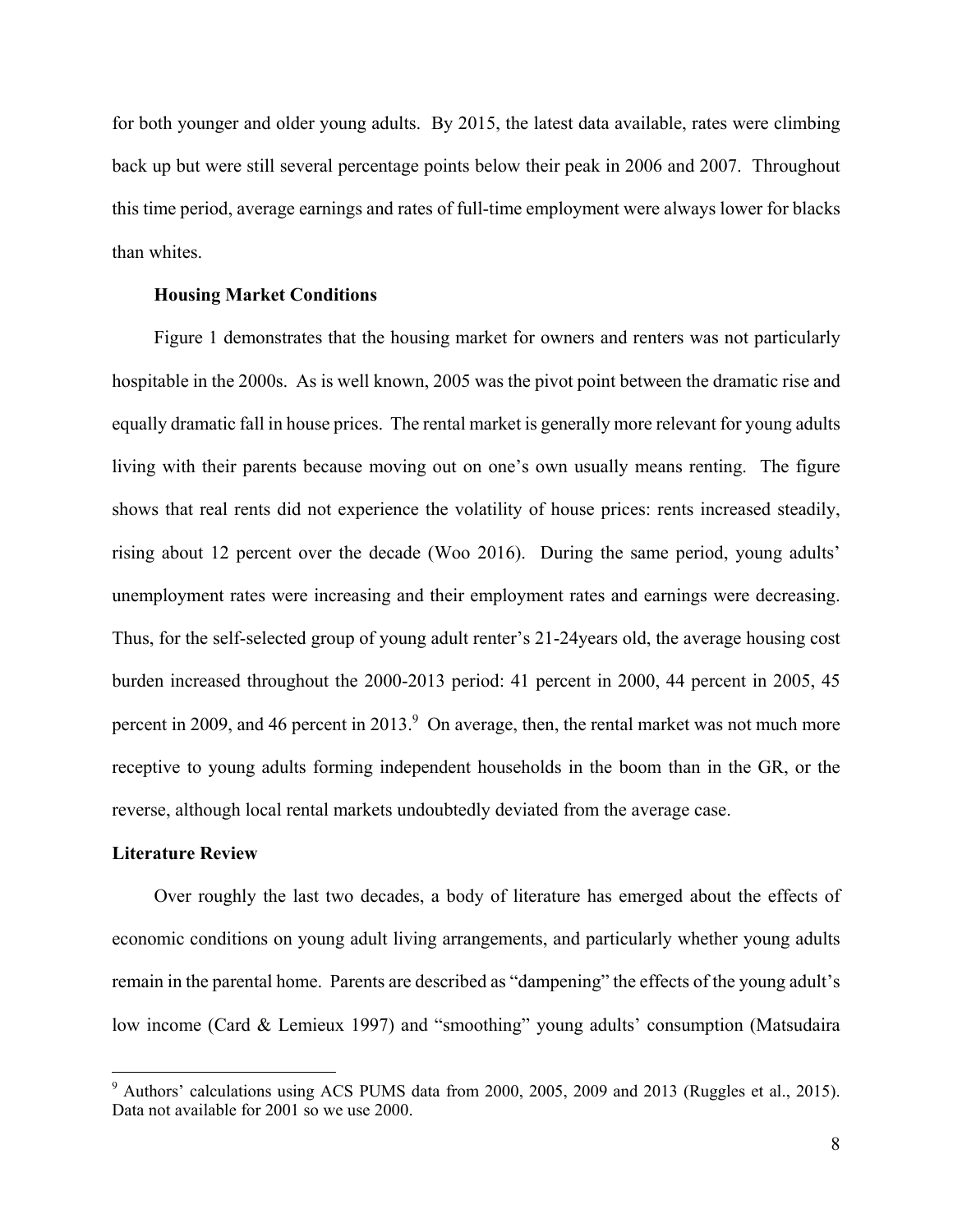2016). This body of work generally recognizes the likely influence of housing market conditions on decisions by young adults to establish independent households by including one or more controls for house prices or rents in multivariate models. Several studies account for family resources, typically by including a control for parents' income, with Lee and Painter (2013) adding

**Figure 1. Price and rent indexes, 2000 – 2013** 



#### **Sources:**

1. Shiller: US National Housing Price Index (inflation adjusted to June 2016\$). Data from Robert Shiller's book Irrational Exuberance and Standard & Poor's www.multpl.com/case-shiller-home-price-indexinflation-adjusted/table

2. Zillow: Zillow Home Value Index (ZHVI) for all homes in United States (ZHVI for December of each calendar year). www.zillow.com/research/data/#median-home-value

3. CPI Rent: Consumer Price Index for All Urban Consumers: Rent of primary residence, Index 1982- 1984=100, Monthly, seasonally adjusted data from Economic Research Division, Federal Reserve Bank of St. Louis. https://fred.stlouisfed.org

wealth measures. Despite differences in time periods, methods, data sources and measure, the large majority of this research finds statistically significant and substantively important effects of economic conditions on young adult decisions to remain in their parents' home, and larger effects

of housing market climate than labor market conditions on blacks than whites.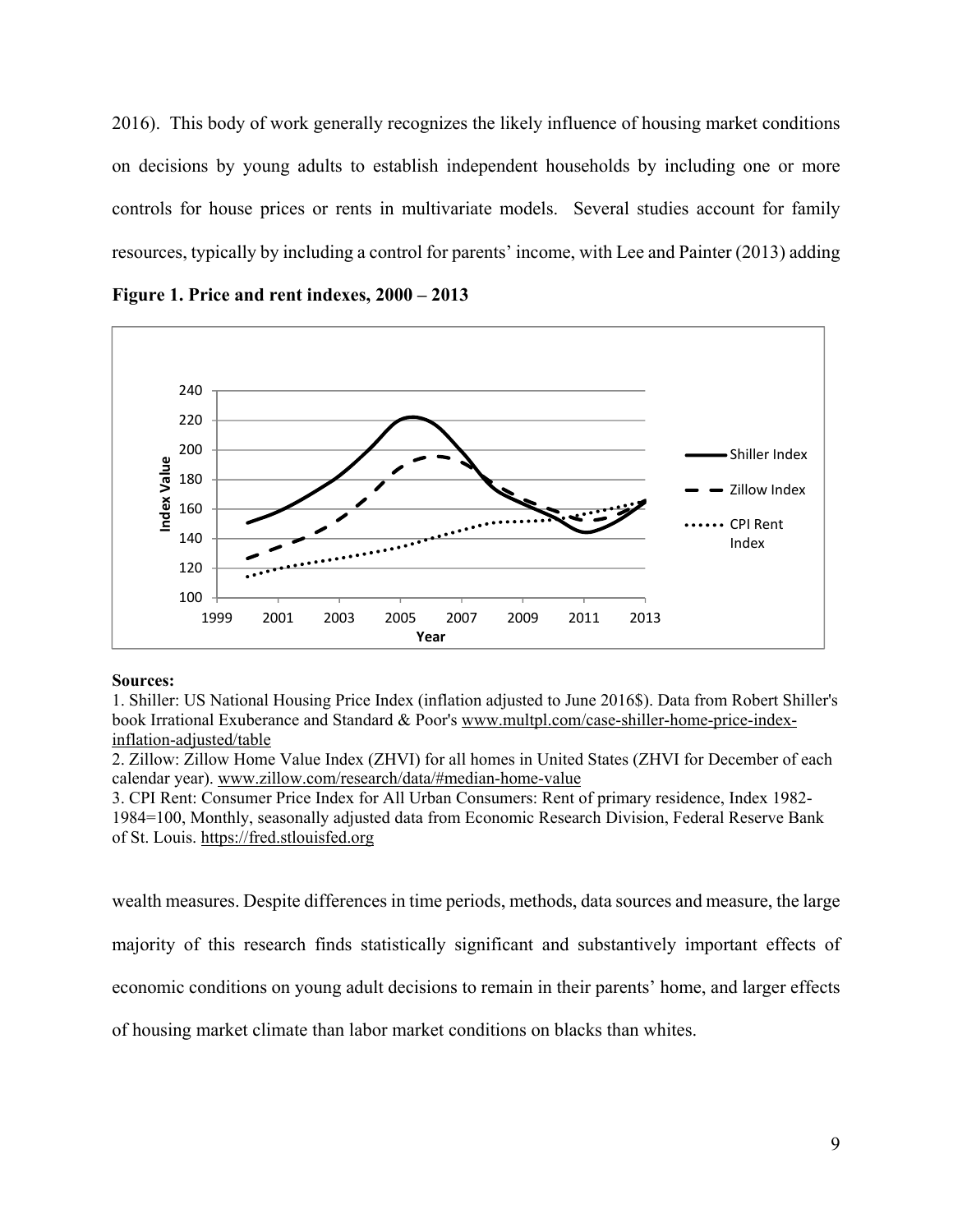Haurin et al. (1993) perform a cross-sectional analysis of the 1987 wave of the 1979 National Longitudinal Survey of Youth (NLSY) and find that real rents, the authors' proxy for housing affordability, has a larger effect on leaving the parental home than predicted earnings. The effects of both of these economic measures are largest for blacks and Hispanics.

 Whittington and Peters (1996) use data from the 1969-1988 Panel Study of Income Dynamics (PSID) to test discrete hazard models. The authors' measures of whether the young adult can afford to leave home include a measure of predicted earnings, AFDC benefits, the state unemployment rate, and regional gross rent divided by the state wage rate. They also control for parents' income, family size, whether both parents were present when the young adult was 14, and geographic region. The authors find a positive and significant effect of the young adult's predicted wage but no effect of rent, in contrast to Haurin et al. (1993), and speculate that their use of an aggregate regional rent measure accounts for its insignificance.

 Hughes (2003) uses the 1990 Census Public Use Microdata (PUMS) in a cross-sectional analysis of the effects of labor and housing markets on a range of living arrangements of young adults aged 18-30. Like Haurin et al. (1993) and Whittington and Peters (1996), she controls for earnings and rent, specifically the young adult's predicted earnings and the average gross rent of a 1-bedroom, 3-room apartment in the metropolitan area. She finds that whites follow the expected pattern of remaining in the parents' home when predicted earnings are low and rents are high, while blacks have a more consistent pattern for rent than earnings. Hughes' earnings and rent measures are likely to be more precise than those used by others because she bases her analysis on metropolitan areas, a typical approximation for housing and labor markets.

 Yelowitz (2007) uses 1970-2000 Census PUMS data in a regression analysis of the extent to which the cost of living, and particularly housing costs, explain trends from 1980 to 2000 in the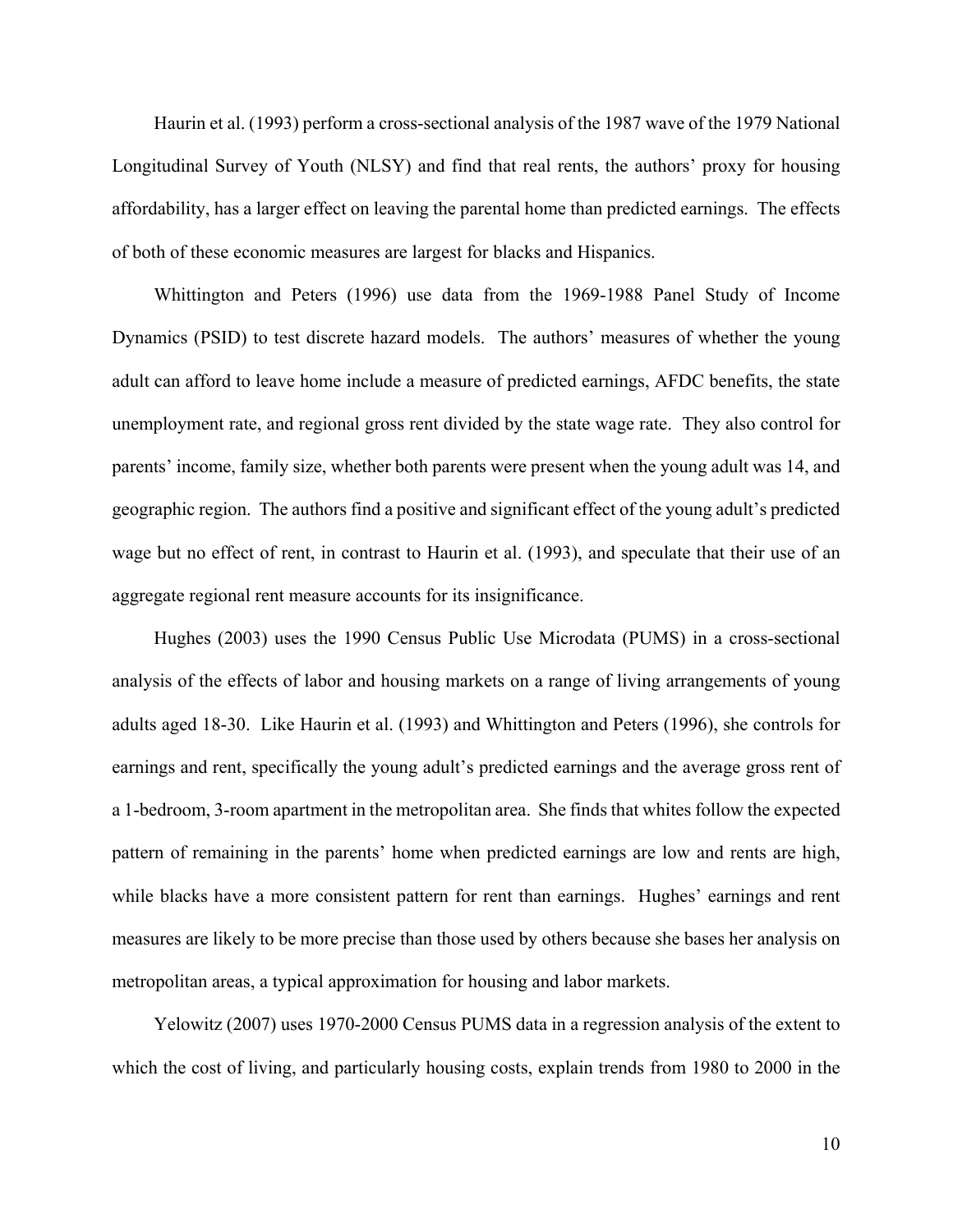living arrangements choices of young adults 18-34 years old. The author accounts for the influence of housing costs with two metropolitan area measures: the Office of Federal and Housing Enterprise Oversight quarterly house price index, and the U.S. Department of Housing and Urban Development's (HUD) Fair Market Rents (FMR). To account for labor market conditions, he includes the unemployment rate of either the MSA or state and the young adult's prior year's earnings. Yelowitz finds that labor market and housing market conditions operate as expected, with higher unemployment rates and house prices reducing independent household formation, although his rent measure is not statistically significant. He also finds minorities are much more responsive to house price changes than whites, resulting in lower nonwhite household formation.

 Hill and Holzer (2007) use the NLSY79 and NLSY97 to explore the role of labor market conditions in the change in living arrangements of young adults between 1984 and 2002. During this period, real wages, work hours, and weeks worked increased for all NLSY respondents. The authors test models with and without controls for labor market conditions measured by previous year's work hours and hourly wage, and find little difference in trends by education, race or gender. We include the Hill and Holzer paper in this review because they conclude that the rising costs of living, and particularly the cost of housing, may have a greater effect later in the 2000 decade.

 Lee and Painter (2013) use the PSID to study the effects of the six recessions during the 1975-2009 period on the decision of young adults ages 18-35 to either continue to live with parents, become a homeowner, or become a renter. Most pertinent to our analysis are the findings about remaining with parents or leaving, regardless of housing tenure. The authors use year dummies for NBER-designated recessions and account for labor market conditions with state unemployment rates, average wages, and GDP growth rates. In their main multinomial logit models, Lee and Painter control for housing market conditions with state annual median house prices and gross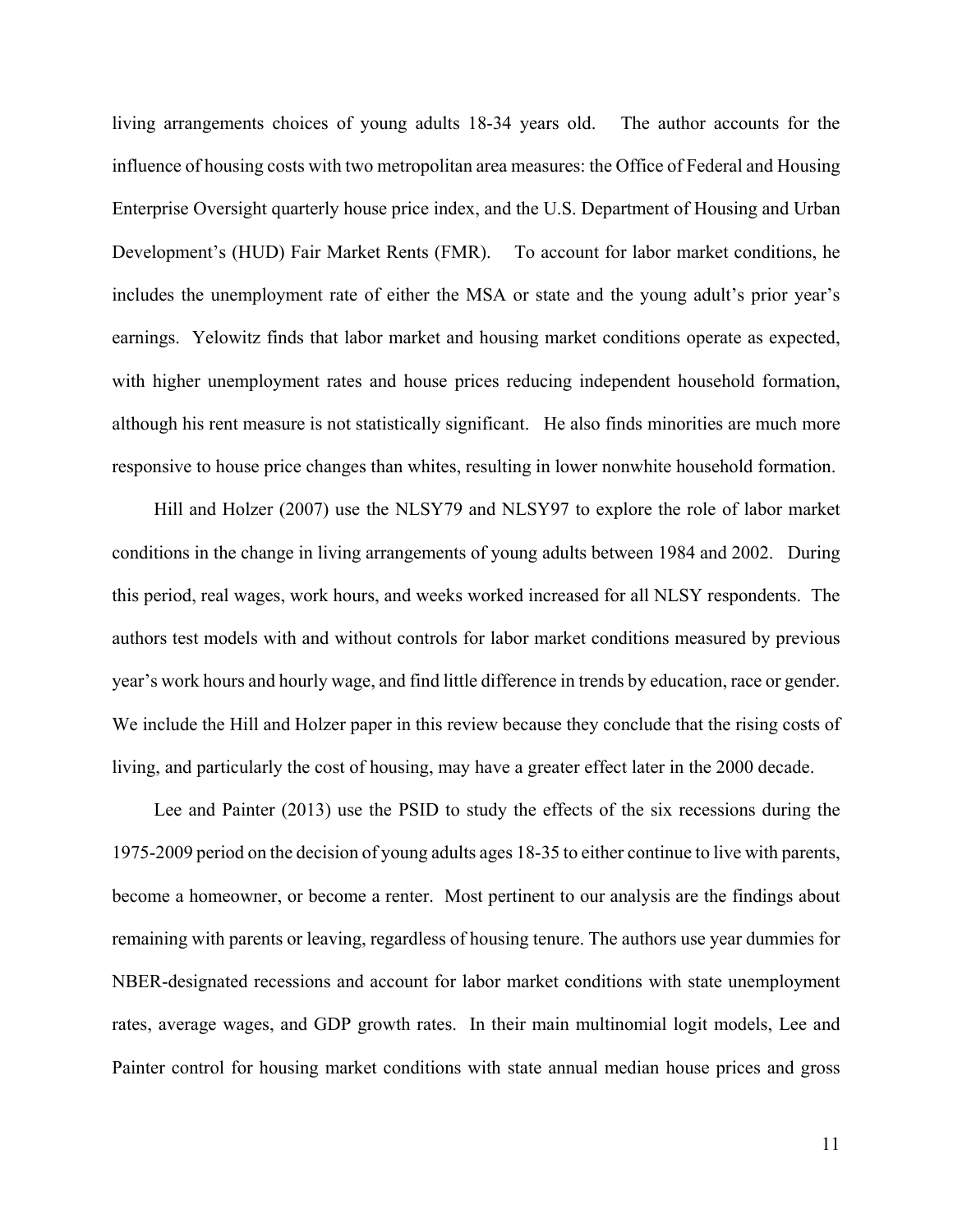rents, noting that they also tested Census or ACS-interpolated annual census tract rents, a housing price index, and HUD FMRs. They find that household formation declined during recessions and most strongly in the GR, with a much larger effect for blacks than whites. Although the effects of depressed labor markets are statistically significant and roughly similar in size for both blacks and whites, blacks did not react significantly to higher rents, while whites did. This result is inconsistent with much of the literature (Hughes 2003; Haurin et al. 1993; Yelowitz 2007; Matsudaira 2016). Haurin and colleagues studied 1987, which was not a recessionary year, but Hughes' analysis focused on 1990, which was.

 Matsudaira (2016) uses Census and ACS data covering 1960-2011 in a series of differencein-difference state fixed effects models to estimate reduced-form effects of changing economic conditions on the likelihood that young adults lived with their parents over the last five decades (p. 193). He controls for labor market climate with the state employment rate for 35-44 year old males and predicted wages, and for housing market climate with state average rent. He concludes that the effect of economic factors alone, and particularly the housing cost of independent living, overwhelms all other factors in accounting for the secular decrease in young adult household formation since 1970. Like most others, he finds stronger effects of housing cost on blacks than whites. For example, a 10 percent increase in monthly rent increases the fraction of black men ages 25-29 living with their parents by 2.5 percent, roughly twice as large as the effect on young white men  $(1.2$  percent).

 In the current paper, we build on this literature in several ways. First, much of this work, covering both strong and weak economic conditions, finds that housing cost is the most important economic climate indicator in the household formation decision, often followed by earnings (Hughes 2003; Haurin et al. 1993; Yelowitz 2007; Matsudaira 2016). We build on this finding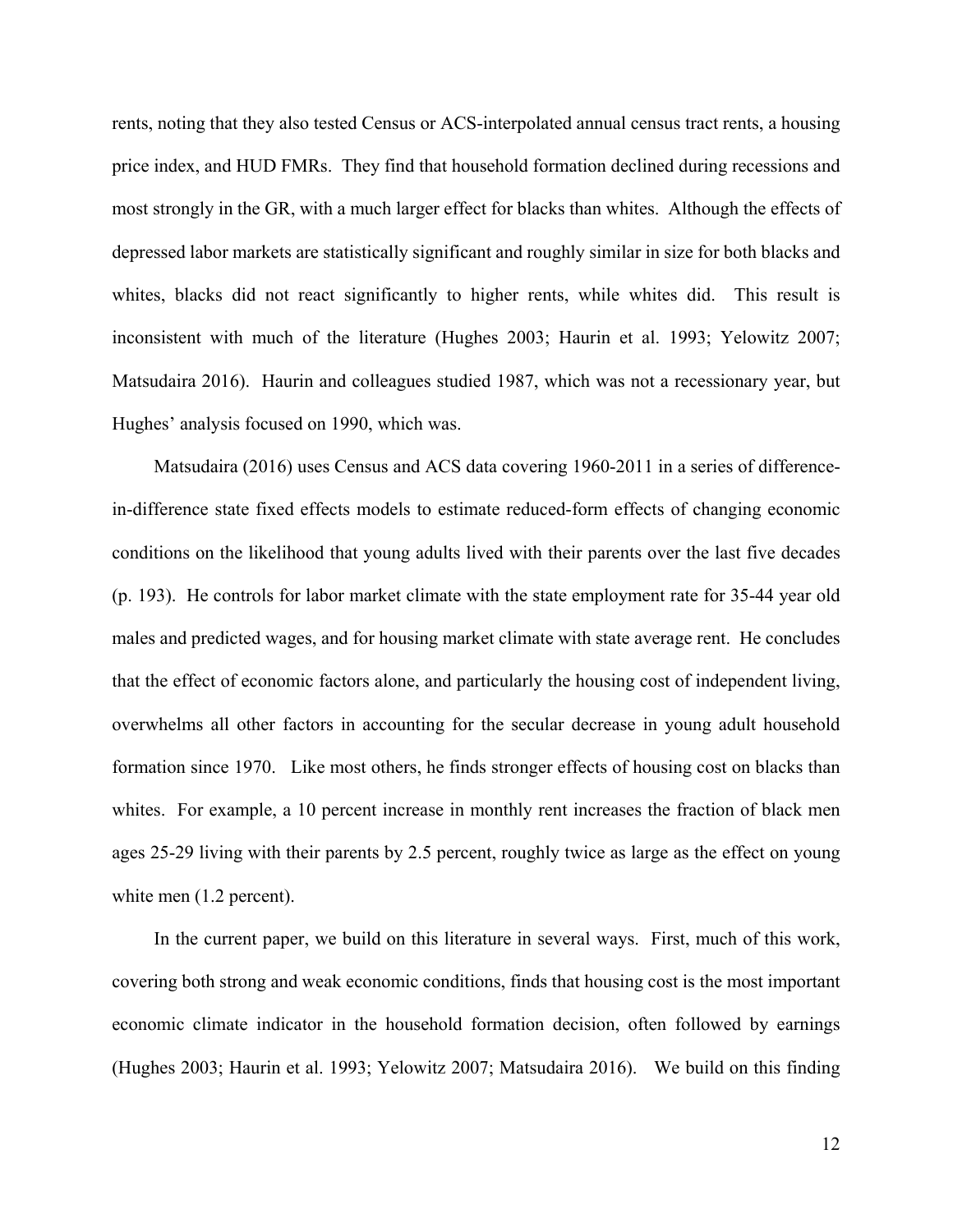by viewing housing cost as the key economic challenge the young adult must overcome to form a new household. We address the endogeneity of the young adult's housing cost, earnings and employment by using population-based estimates from Census' ACS PUMS data and not the observed values for individuals in the analysis sample (e.g., Hughes 2003; Matsudaira 2016). We estimate MSA fixed effects models because unobserved geographic features could be correlated with economic climate. We also build on prior work (e.g., Lee & Painter 2013; Whittington & Peters 1996) by controlling for the family's financial resources. Finally, similar to all of the articles reviewed here, we examine differences by race.

### **Conceptual Framework**

This analysis draws on two theoretical perspectives. First, life course theory emphasizes the role of the historical or structural setting in the transition to adulthood (e.g., Hogan & Astone 1986; Raymore et al. 1999; Shanahan et al. 1997; Grotevant 1998). This work demonstrates that the historical period or setting in which a cohort lives can affect its trajectory. Elder's work on the lifetime influence of the Great Depression on the future of male cohorts (Elder 1974; Elder & Hareven 1994) is a vivid example of this theory, and provides evidence of strong historical period effects.

 This perspective informs our examination of the influence of labor market and housing market contexts on young adult outcomes. Through the 2000s, wage rates have remained essentially flat in real terms (BLS 2001-2010), while unemployment increased from less than 5 percent in 2001 to more than 10 percent in 2009, the largest post-WWII increase (Elsby et al. 2010). The state of the housing market, and particularly housing affordability, may have imposed structural constraints on young adults' choices because housing costs are directly related to the price of living independently (Hughes 2003; Myers & Wolch 1990). Because leaving the parental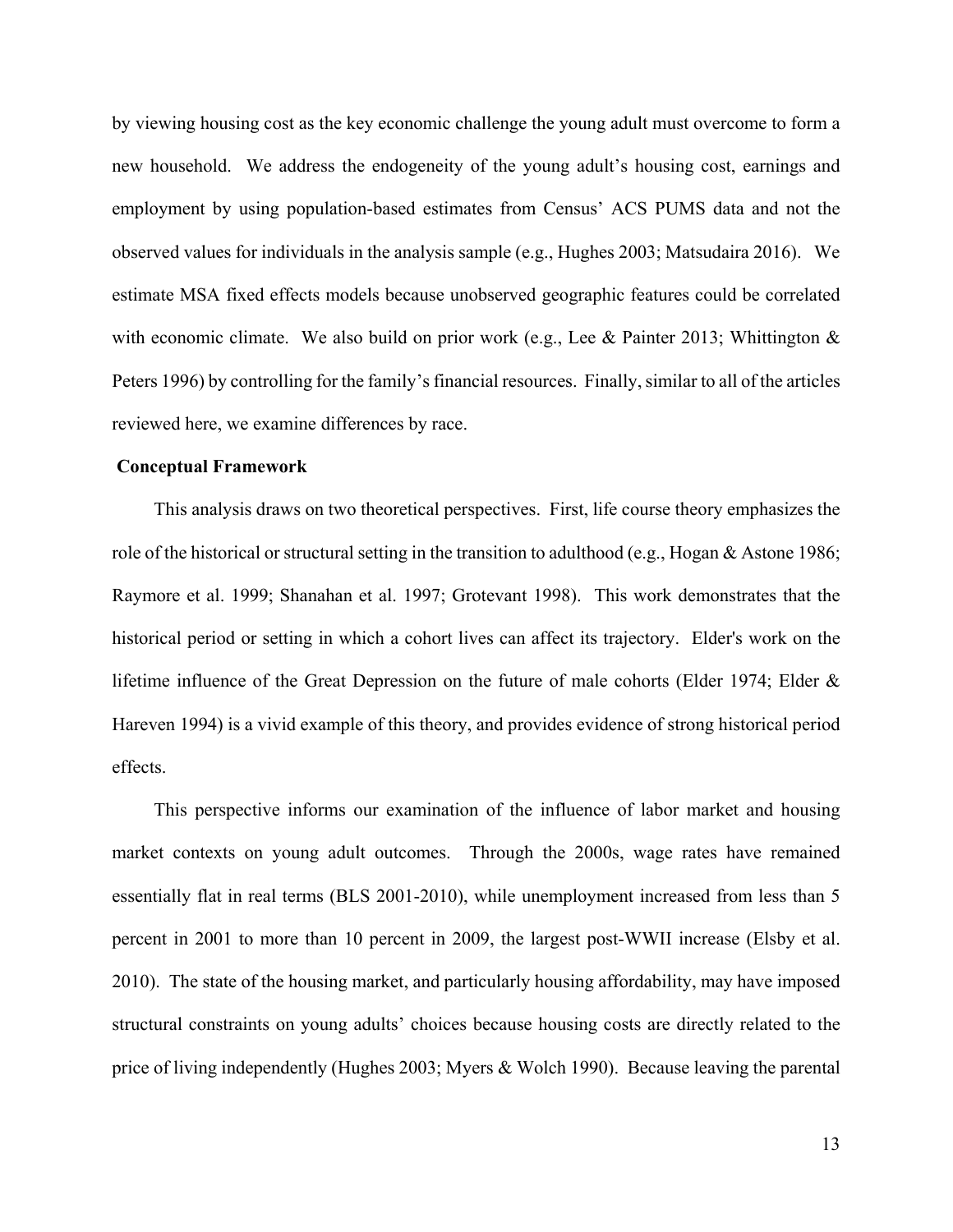home has typically been the first step in the life course of household creation and housing market participation, housing unaffordability is a barrier to this transition (Mulder & Clark 2000). Since housing costs command the lion's share of the typical household's budget, housing affordability is the threshold test for whether young adults can form their own households. As described earlier, the decline in real wages for black young adults and in employment rates for all young adults during the GR, and the increase in real rents across the 2000 decade and beyond it, made this threshold particularly difficult to cross.

 The second perspective we draw upon is the family investments model (Becker 1981; Becker & Thomes 1986). This model hypothesizes that family financial resources will affect the young adult's household formation decision. But the direction of this effect is ambiguous, as noted by several previous papers (e.g., Whittington & Peters 1996; Lee & Painter 2013). For example, Whittington and Peters (1996) describe the complexity of the "stay-leave" decision drawing on the economics of the family and human resources (e.g., Becker 1991). All else equal, the greater the parents' financial resources, the more likely the young adult will remain at home because of the greater attractiveness of that option. But if the young adult values independent living or the parents value their privacy, parents with the financial wherewithal may be willing to subsidize their children's leaving to form their own household.

 Arguably, these two theories apply to the volatile 2001-2013 period and to both blacks and whites. It is difficult to predict at what point during this 13-year period the influence will be stronger and how this varied by race. Unlike previous and milder recessions, one of the markers of the GR was its impact on the middle class, and not only on those with low incomes. It is plausible that there will be less difference across income groups—other than the most affluent than would be the case in a milder downturn. Thus, except for the affluent, basic economics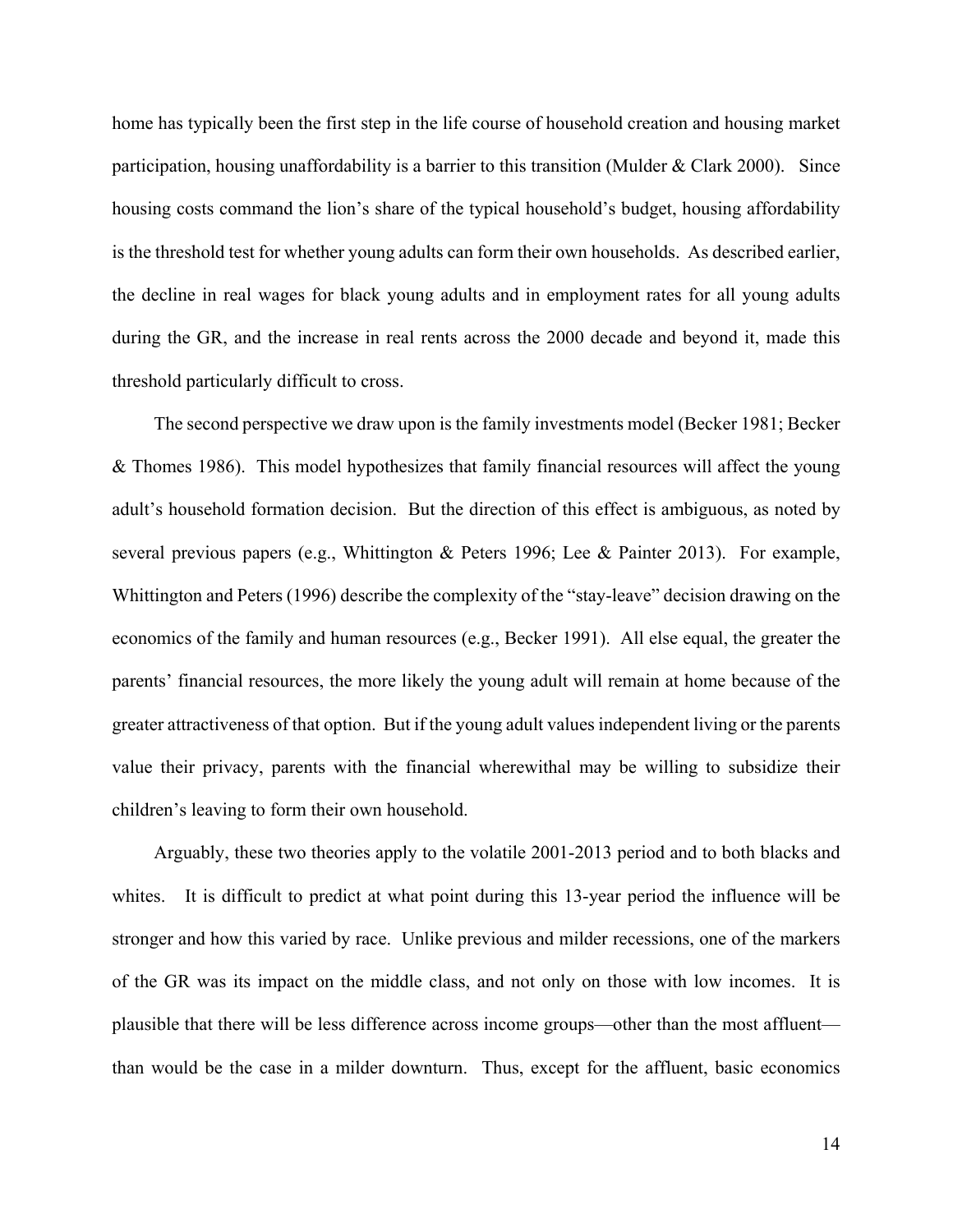suggests that young adults would have encountered difficulties attempting to establish independent households throughout the time period, and in both the boom and the bust. From a housing market perspective, even though rents did not increase as much as home sales prices during the boom, incomes were rising slower than rents, making household formation difficult. Although the labor market situation is more mixed, with a greater probability of earnings from work during the economic boom, whether these earnings would be sufficient to sustain household formation is questionable, as the aggregate data on young adult living arrangements suggest. The strong correlation between income and race provides some basis for expecting differences between blacks and whites, all else equal. But all else is not equal between blacks and whites, making predictions about differences by race much more difficult.

### **Research Approach**<sup>10</sup>

### **Data**

 $\overline{a}$ 

The primary database for this study is the Panel Study of Income Dynamics (PSID), an ongoing longitudinal survey of American households begun in 1968 by the University of Michigan Survey Research Center. Annual interviews were conducted through 1997, with biennial interviews thereafter. The original sample of 5,000 families has been followed over time, along with new families who split off from these families. The sample was adjusted in 1997 to reflect demographic changes primarily from immigration. Low-income families were originally oversampled and, despite greater attrition among this subgroup, remain overrepresented. Statistical weights adjust for nonresponse and representativeness. We enrich the PSID with information on the rent, earnings and employment of comparable young adults in the same time

<sup>&</sup>lt;sup>10</sup> All estimates and analysis discussed in this section that are not reflected in figures or tables are documented in a technical appendix available from the authors on request.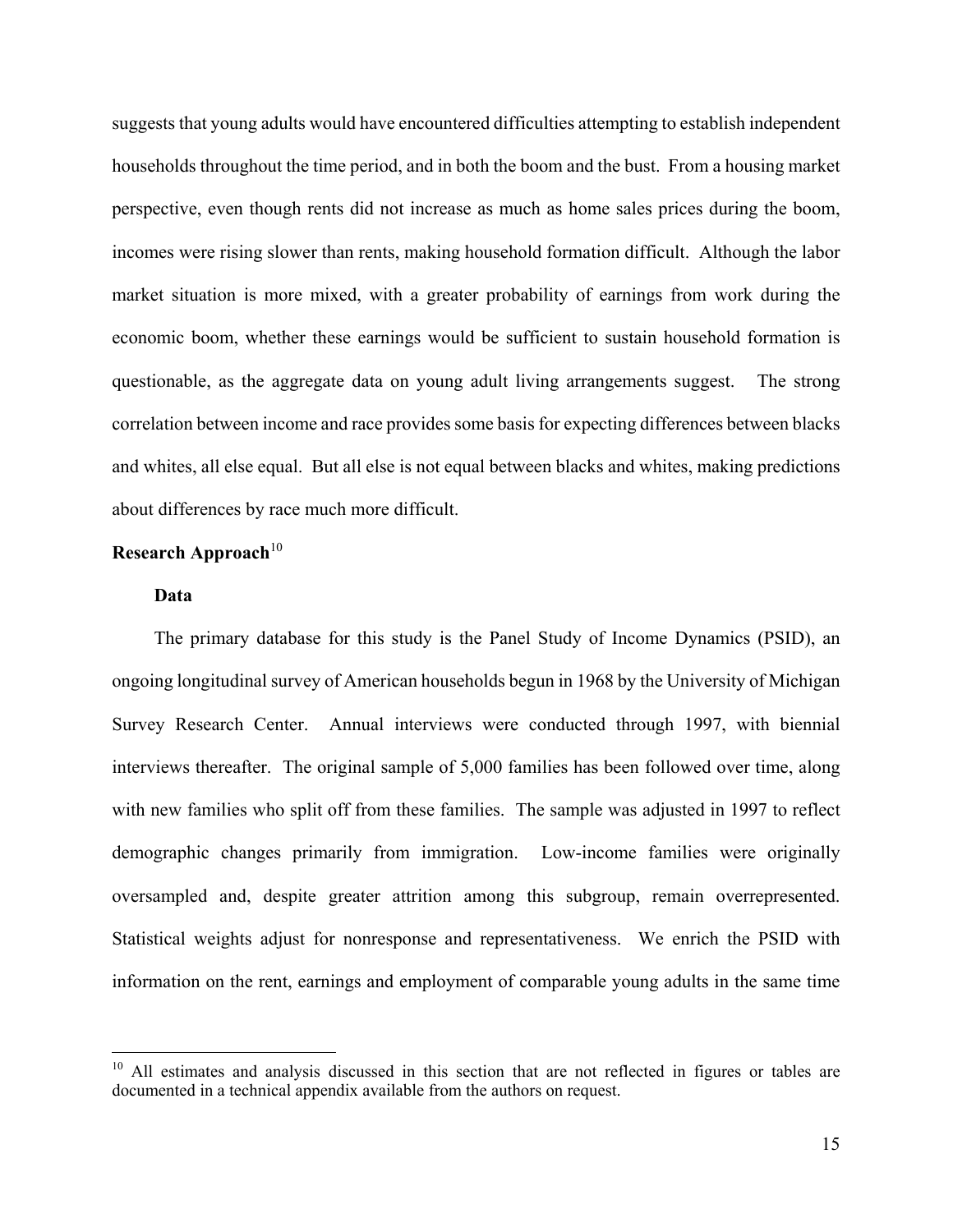periods and locations using data from the American Community Survey Public Use Microdata samples (ACS-PUMS).

### **Samples**

To examine young adult stay-or-leave decisions in the 2001-2013 period, we construct four analysis samples from the PSID. Each sample is restricted to individuals identified as non-Hispanic black or white and who can be tracked from adolescence (here defined as ages 13-16) through young adulthood (here defined as ages 21-24) in the outcome year (2001; 2005; 2009;  $2013$ .<sup>11</sup> For this analysis, we adopt 2005 to reflect the boom and 2009 to reflect the GR.

### **Measures**

 $\overline{a}$ 

#### *Dependent Variable*

The outcome measure is whether the young adult lives with their parents in the outcome year,

2001, 2005, 2009, or 2013.12

### *Contextual Characteristics*

 To reflect the historical and structural settings in the transition to adulthood in accordance with life course theory, we capture the housing and labor market conditions facing the young adults in the analysis samples with measures of the average gross rent, annual wage (in 2013\$), and employment rate of those working at least 30 hours/week for white and black 20-25 year olds living in the same housing and labor markets defined as MSAs.<sup>13</sup> These economic climate

<sup>&</sup>lt;sup>11</sup> Sample properties are as follows: 2001: 285 blacks and 455 whites who were 13-16 in 1993; 2005: 420 blacks and 546 whites who were 13-16 in 1997; 2009: 489 blacks and 518 whites who were 13-16 in 2001; and 2013: 567 blacks and 551 whites who were 13-16 in 2005. Sample sizes are net of missing data.

<sup>&</sup>lt;sup>12</sup> We include young adults living with other relatives under the "living with parents" umbrella. More than 90 percent of the young adults classified as "living with a parent" are living with one of their parents. The remainder are living with a grandparent (5 percent) or with an aunt/uncle (1-2 percent). Young adults living in institutional arrangements (e.g., military; college dorm) are not considered to be living with parents.

<sup>&</sup>lt;sup>13</sup> Roughly 80 percent of cases have MSA data. For the remainder, we relied on state data.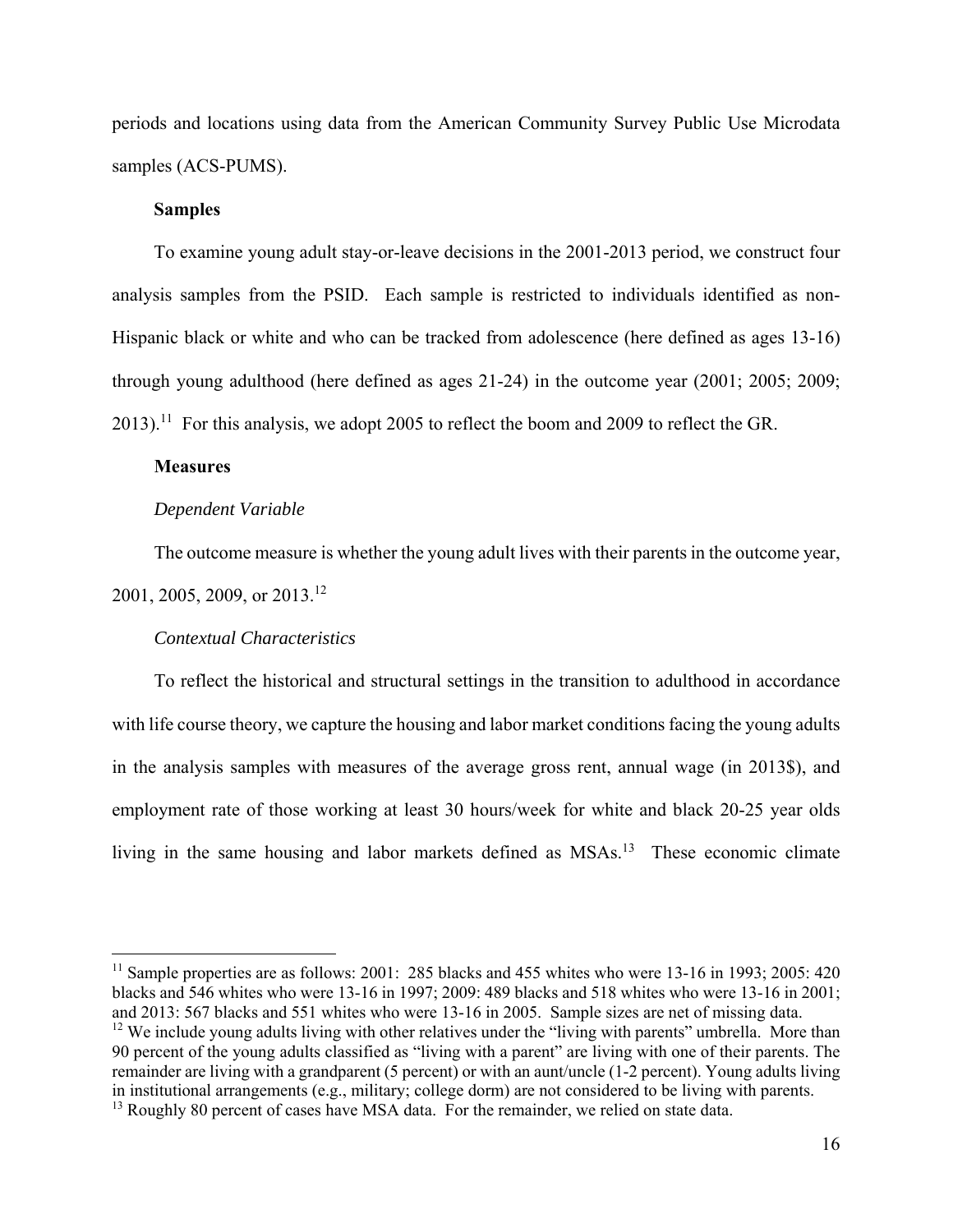measures come from the 2000 Census PUMS and the 2005, 2009, and 2013 ACS PUMS.<sup>14</sup> The effects of housing or labor market conditions on household formation could be driven by overall changes in rents, earnings or employment or, instead, by changes in rents, earnings or employment of young adults distinguished by their race. The latter suggests that young adults of different races may be operating in different housing and labor submarkets. To test this possibility, we created measures of average rent, earnings and employment rate using two different classifications: (1) time and MSA; and (2) race, time and MSA. The time x MSA measures compute average rent, earnings and employment rates for black and white young adults combined living in a particular MSA in a particular year. These contextual measures assume that black and white young adults operated in similar housing and labor markets. The race, time and MSA measures compute average rent, earnings and employment for black and white young adults separately. These measures allow us to examine whether black and white young adults operated in separate housing and labor markets

### *Parental Resources*

1

 To test the family investments hypothesis, we include three measures of parental resources: parents' permanent income, parents' wealth including home equity, and the mother's education. Education is included because more highly educated mothers may be better equipped to foster healthy child development. Permanent income is measured as the average of the parents' total income in the five years prior to the outcome year. The PSID measures wealth with equity in all four outcome years (2001, 2005, 2009, and 2013). Mother's education is measured during the young adult's adolescence.

<sup>&</sup>lt;sup>14</sup> Because ACS data collection did not begin until the middle of the 2000s, we use PUMS data for the 2000 census to obtain comparable information for the 2001 sample as for the 2005, 2009, and 2013 samples. All data obtained from IPUMS-USA (Ruggles et al. 2015).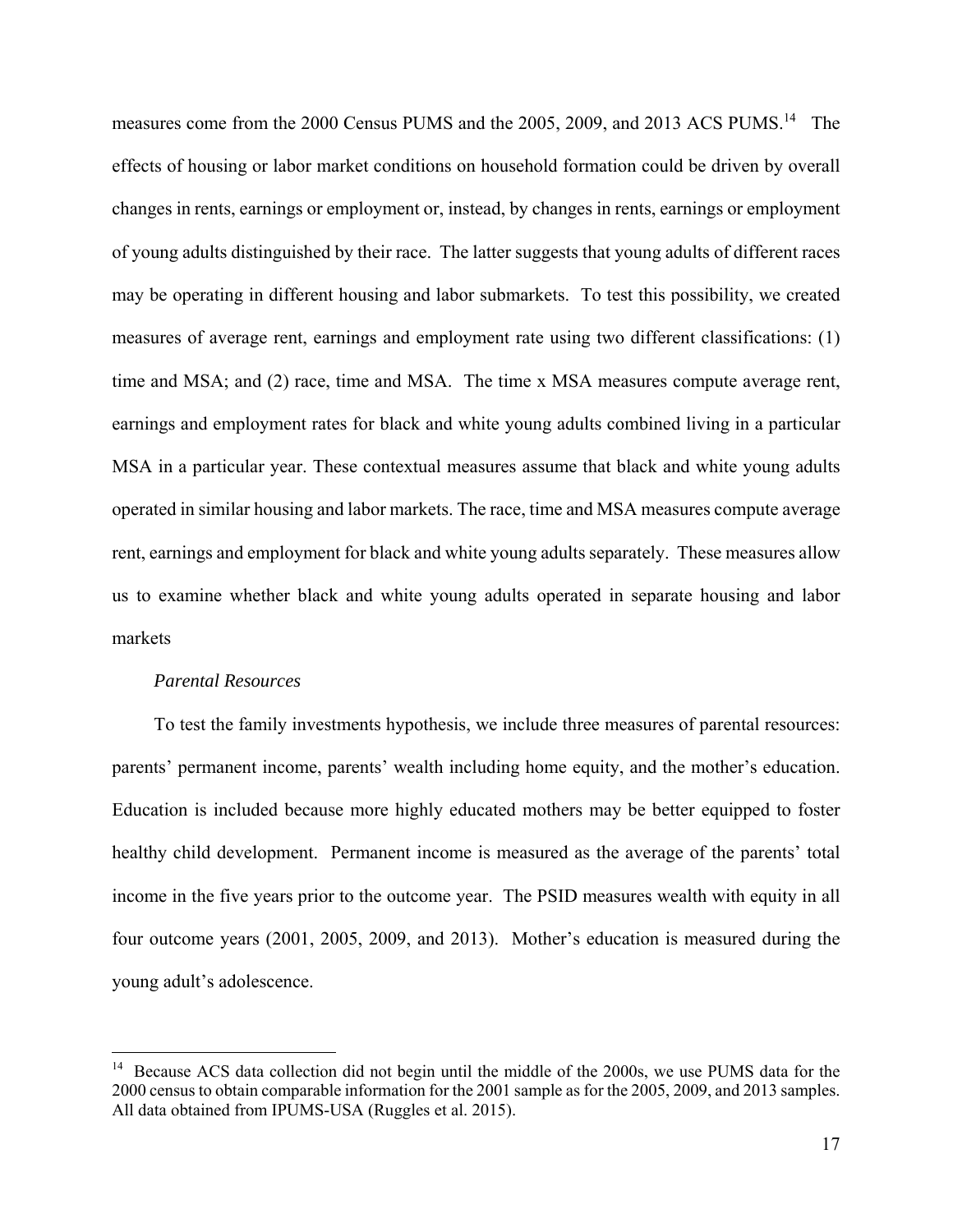#### *Family Structure in Adolescence*

 Following Whittington and Peters (1996), we include whether the parents were married during the young adult's adolescence.

#### *Demographics*

 Beyond indicators to test the two theories, we include demographic controls that have demonstrated, or plausible, associations with leaving the parents' home. These are the young adult's gender, age, and education, household size (excluding the young adult) in the parental home in the outcome year, and the mother's age when the young adult was an adolescent (13-16 years old).

#### *Fixed Effects*

 We use MSA fixed effects to account for the heterogeneity of housing and labor market conditions during 2001-2013. We assign individuals to the MSA in which they resided during adolescence. All models also include year dummy variables to account for temporal effects that are not captured by changes in housing and labor markets measures (e.g., growing acceptance of young adults remaining in their parents' home as "normal"). Because the GR was the most significant economic shock during this time period, 2009 is the excluded reference year.

#### *Missing Data*

 Missing data are extremely limited. Only five of the 13 covariates in the outcome models have any missing data and it ranges from 1-3 percent. We exclude cases with any missing data, which reduces the size of each of the four analysis cohorts by about 10 percent.

#### **Methods**

The base model (1) is:

(1)  $YA_{it} = B_0 + B_1Year + B_2YARent_{MSA} + B_3YAEarn_{MSA} + B_4YAEmploy_{MSA}$  $+$  B<sub>5</sub>Family Resources  $+$  B<sub>7</sub>Family Structure  $+$  B<sub>8</sub>Demographics  $+$  e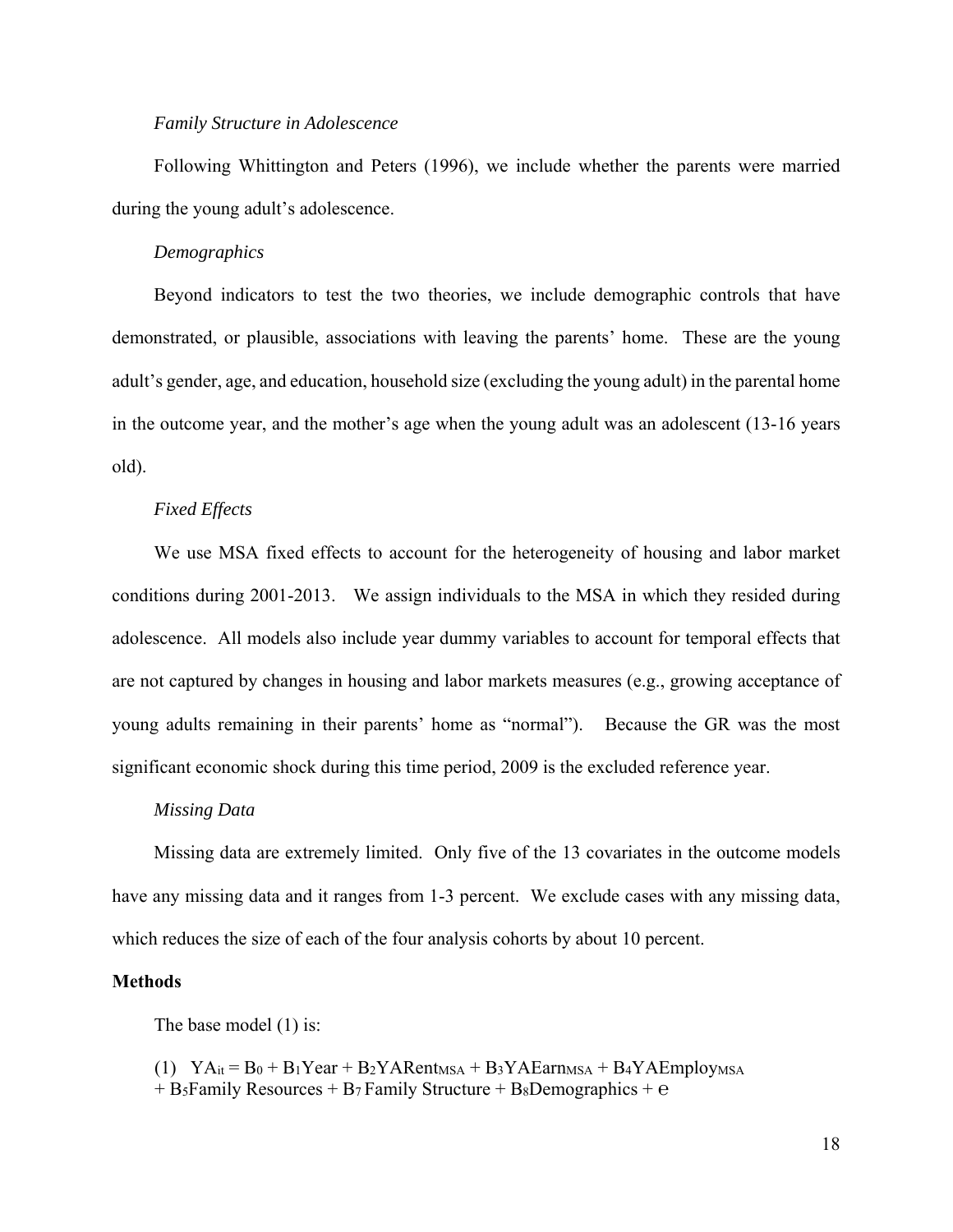where YA<sub>it</sub> is the likelihood that individual *i* at time *t* lives with parents. The model considers this outcome to be a function of the year observed, contextual characteristics of average MSA gross rent, earnings and employment of comparable young adults in the same labor and housing markets, family resources (B5Family Resources), family structure (B7Family Structure) and demographics (B8Demographics).

 Model (1) does not include MSA fixed effects. Therefore, it assumes no geographic differences in household formation beyond the contextual, family, and demographic characteristics and year dummy variable covariates. To account for possible location differences, we estimate a second set of models of the form:

(2)  $YA_{ist} = B_0 + B_1Year + B_2YARent_{MSA} + B_3YAEarn_{MSA} + B_4YAEmploy_{MSA}$ + B<sub>5</sub>Family Resources + B<sub>7</sub> Family Structure + B<sub>8</sub>Demographics +  $\phi$ <sub>MSA</sub> +  $\theta$ 

Model (2) adds MSA fixed effects, φ<sub>MSA</sub>, to account for unobserved, time-invariant geographic differences. Similar to Matsudaira (2016), the fixed effects model is a type of differences-indifference model, where we use the variation over time in the effect of contextual factors within each MSA to identify the model while controlling for time-invariant MSA characteristics. We estimate models (1) and (2) twice, once using the time by MSA measures of rent, earnings, and employment, and once using race by time by MSA contextual measures. We estimate all models using OLS with robust standard errors.<sup>15</sup> Although the household formation outcome is measured dichotomously--whether the young adult stays or leaves the parental home--the split between the "stay or leave" categories is not highly skewed, with the fraction of stayers ranging from 32-54 percent depending on the sample. Because the OLS and logistic models produce similar results,

 $\overline{a}$ 

<sup>&</sup>lt;sup>15</sup> We use robust standard errors, in part, because 29-35 percent of our samples are comprised of siblings (29 percent in 2001 and 2005, 32 percent in 2009, and 35 percent in 2013). These rates are nearly identical for blacks and whites in each year.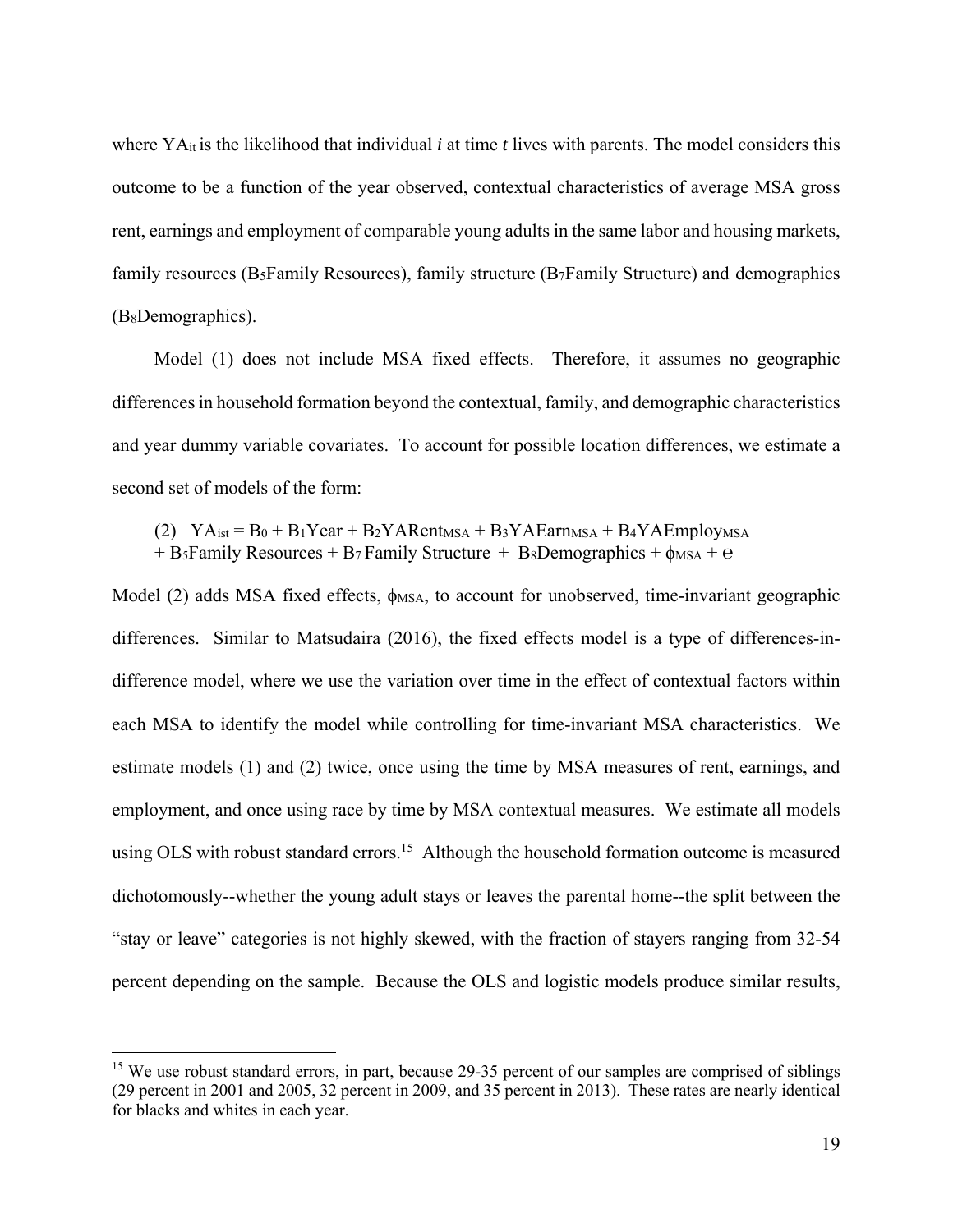we report those from the OLS models for simplicity. We estimate all models separately for black and white young adults, which is supported by a Chow test.

 We then present marginal analyses that combine descriptive findings about the housing and labor markets faced by young adults throughout this period with the regression model results. Next, we use a Oaxaca-Blinder style decomposition analysis to further elucidate the gap in household formation between black and white young adults. This analysis estimates how much of this gap is accounted for by the observables included in the model and how much is attributable to the coefficients on these observables; that is, changes in the relationship between these characteristics and race over the 2001-2013 time period (Oaxaca 1973; Blinder 1973).

 In a last step, we conduct four robustness checks on the regression results. First, we stress test the result that rent played a more important role in young adult household formation decisions that earnings or employment. Specifically, because average MSA rents are highly correlated with average MSA earnings and employment rates, the two labor market measures, the rent measure could be suppressing the effects of earnings, employment, or both. Therefore, we retest the models excluding rent. Second, because the young adult's education is potentially endogenous (e.g., Haurin et al. 1993), we assess the sensitivity of results to the inclusion or exclusion of the young adult's education measure. Further, because some young adults may be living apart from their parents because they are attending college, we added interactions between whether the young adult was in college and average rent, earnings and employment. Finally, we re-estimate the models using a logistic specification instead of OLS because the dependent variable, whether the young adult remained at home or not, is dichotomous.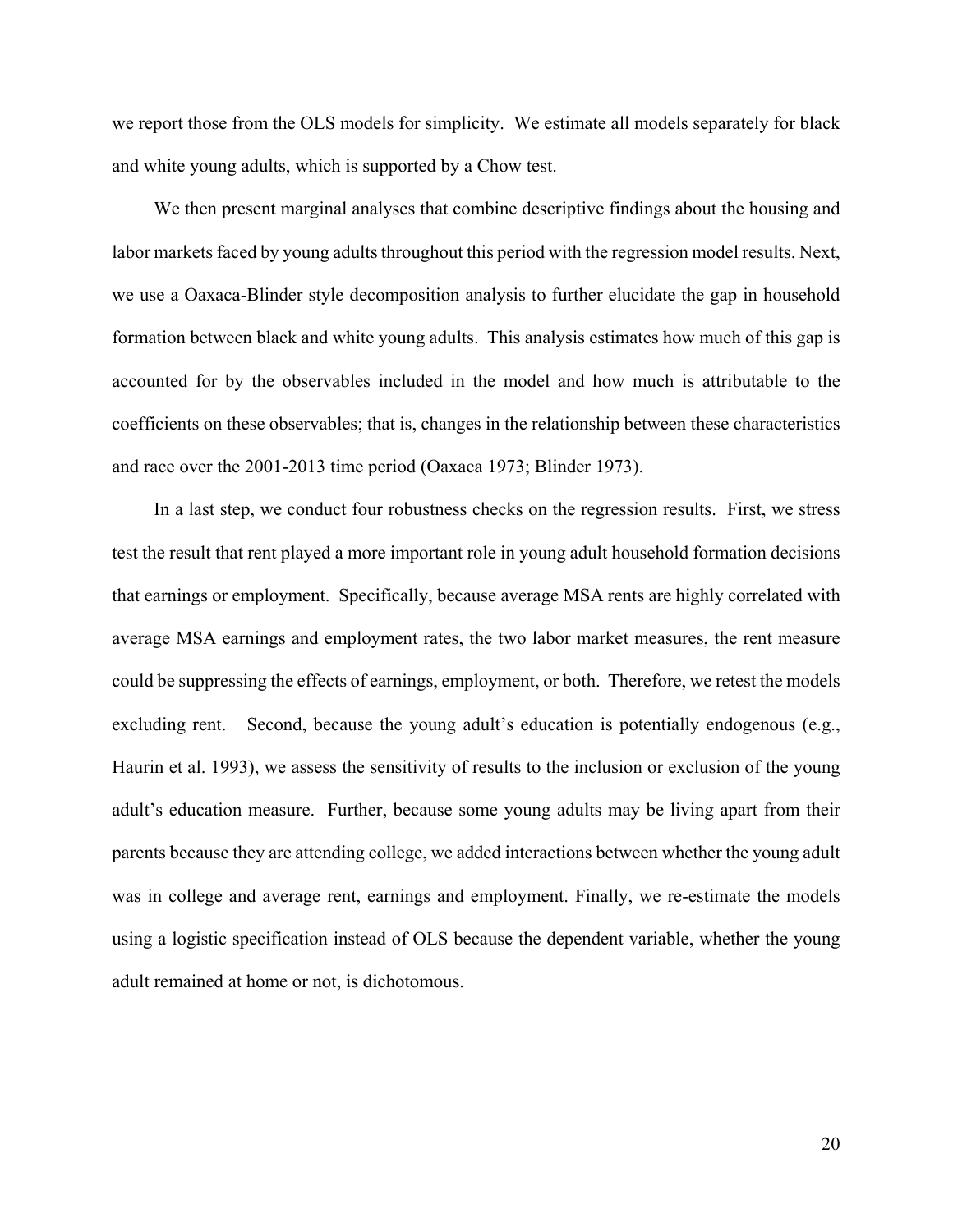### **Results**

### **Sample Characteristics**

 Table 1 provides a comparison of black and white young adults in the 2001, 2005, 2009 and 2013 analysis samples. Consistent with aggregate data, black young adults were more likely to live with their parents than whites were in all four years. This gap widens most dramatically between the boom and the GR: black young adults were 26 percent more likely than white young adults to remain at home in the boom but 42 percent more likely in the GR. Interestingly, between the GR and 2013, the rate of living at home increased for both whites (35 to 42 percent, respectively) and blacks (50 to 54 percent, respectively), Whether this increase represents the overhang of the GR, the recovery from the GR as reflected in house prices (see Figure 1), cultural or secular changes is uncertain.

 However, the pattern of whether the young adult formed a new household or remained at home is distinct for blacks and whites. Black young adults were roughly 13 percent less likely to live with parents in the housing boom than in the mild 2001 recession (47 percent in 2005; 53 percent in 2001). This pattern reverses in the next two time periods, with remaining at home growing by 6 percent between the boom and the GR (from 47 percent to 50 percent, respectively), and by 9 percent between the GR and 2013 (from 50 percent to 54 percent, respectively). White young adults also were less likely to live with parents in the boom than in 2001, with a dramatic 30 percent decline between these two years (48 percent in 2001; 37 percent in 2005). This decline continued, albeit at a slower pace of 5 percent, between the boom and the GR (37 percent in 2005; 35 percent in 2009). Like blacks, whites were more likely to live with their parents in 2013 than 2009, but their increased rate of 19 percent is substantially greater than the increase in living at home for blacks (35 percent in 2009; 42 percent in 2013).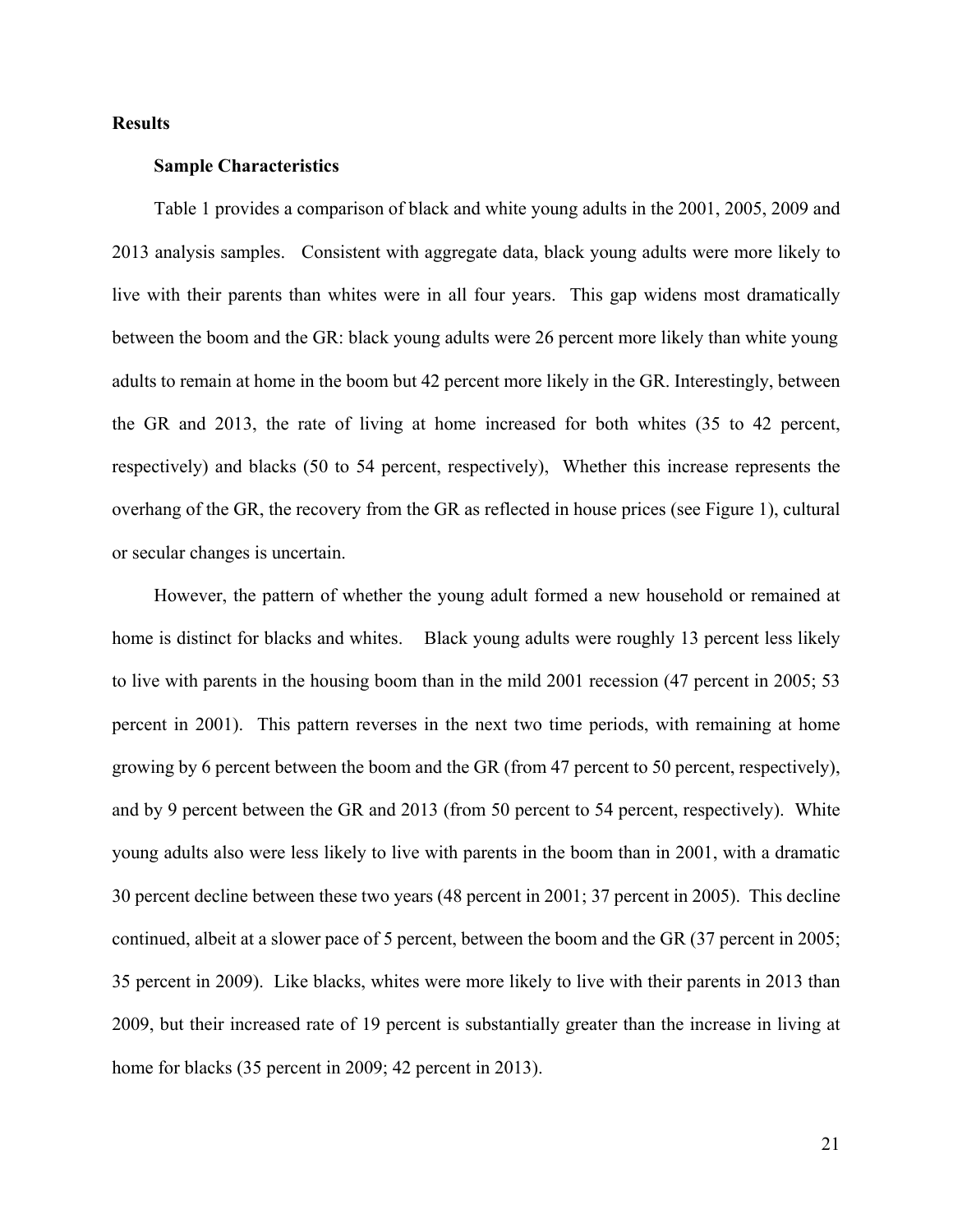| Table 1: PSID sample characteristics by race and year |  |
|-------------------------------------------------------|--|
|-------------------------------------------------------|--|

|                                            | White<br>2001           | <b>Black</b><br>2001  | $\boldsymbol{p}$ | White<br>2005           | <b>Black</b><br>2005   | $\boldsymbol{p}$ |
|--------------------------------------------|-------------------------|-----------------------|------------------|-------------------------|------------------------|------------------|
| Observations                               | (455)                   | (285)                 |                  | (546)                   | (420)                  |                  |
| YA remains in parents' home                | 48.0<br>(50.0)          | 52.6<br>(50.0)        | .342             | 37.0<br>(48.3)          | 46.5<br>(49.9)         | .022             |
| Average YA rent<br>(Time x Race x MSA)     | \$923<br>(209)          | \$739<br>(149)        | .000             | \$993<br>(266)          | \$884<br>(179)         | .000             |
| Average YA earnings<br>(Time x Race x MSA) | \$20,988<br>(2,598)     | \$17,522<br>(3, 438)  | .000             | \$19,198<br>(2,276)     | \$15,514<br>(3, 121)   | .000             |
| % YA employed<br>(Time x Race x MSA)       | 75.0<br>(4.8)           | 60.0<br>(6.0)         | .000             | 74.0<br>(4.2)           | 57.6<br>(10.5)         | .000             |
| Parents permanent income                   | \$120,207<br>(86, 554)  | \$57,163<br>(39,079)  | .000             | \$146,749<br>(130, 547) | \$61,437<br>(44, 471)  | .000             |
| Parents wealth w/equity                    | \$369,783<br>(784, 573) | \$55,043<br>(128,903) | .000             | \$594,968<br>(227,372)  | \$97,773<br>(321, 322) | .005             |
| Mother's education (years)                 | 13.5<br>(2.1)           | 11.8<br>(2.4)         | .000             | 13.8<br>(2.3)           | 12.5<br>(2.1)          | .000             |
| Parents married (in adol.)                 | 78.7<br>(41.0)          | 40.3<br>(49.1)        | .000             | 83.7<br>(37.0)          | 40.8<br>(49.2)         | .000             |
| YA gender (male)                           | 51.7<br>(50.0)          | 50.6<br>(50.1)        | .816             | 45.5<br>(49.8)          | 50.9<br>(50.1)         | .208             |
| YA age                                     | 22.3<br>(1.2)           | 22.4<br>(1.1)         | .706             | 22.4<br>(1.2)           | 22.2<br>(1.2)          | .210             |
| YA education (years)                       | 13.7<br>(1.9)           | 12.6<br>(1.6)         | .000             | 13.2<br>(2.0)           | 12.4<br>(1.5)          | .000             |
| Currently in school                        | 10.3<br>(30.4)          | 6.9<br>(25.4)         | .248             | 9.8<br>(29.8)           | 7.3<br>(26.1)          | .315             |
| Household size                             | 2.5<br>(1.1)            | 2.9<br>(1.5)          | .000             | 2.5<br>(1.1)            | 2.8<br>(1.7)           | .002             |
| Mother's age                               | 41.3<br>(4.9)           | 38.9<br>(6.4)         | .000             | 42.1<br>(5.2)           | 39.3<br>(6.6)          | .000             |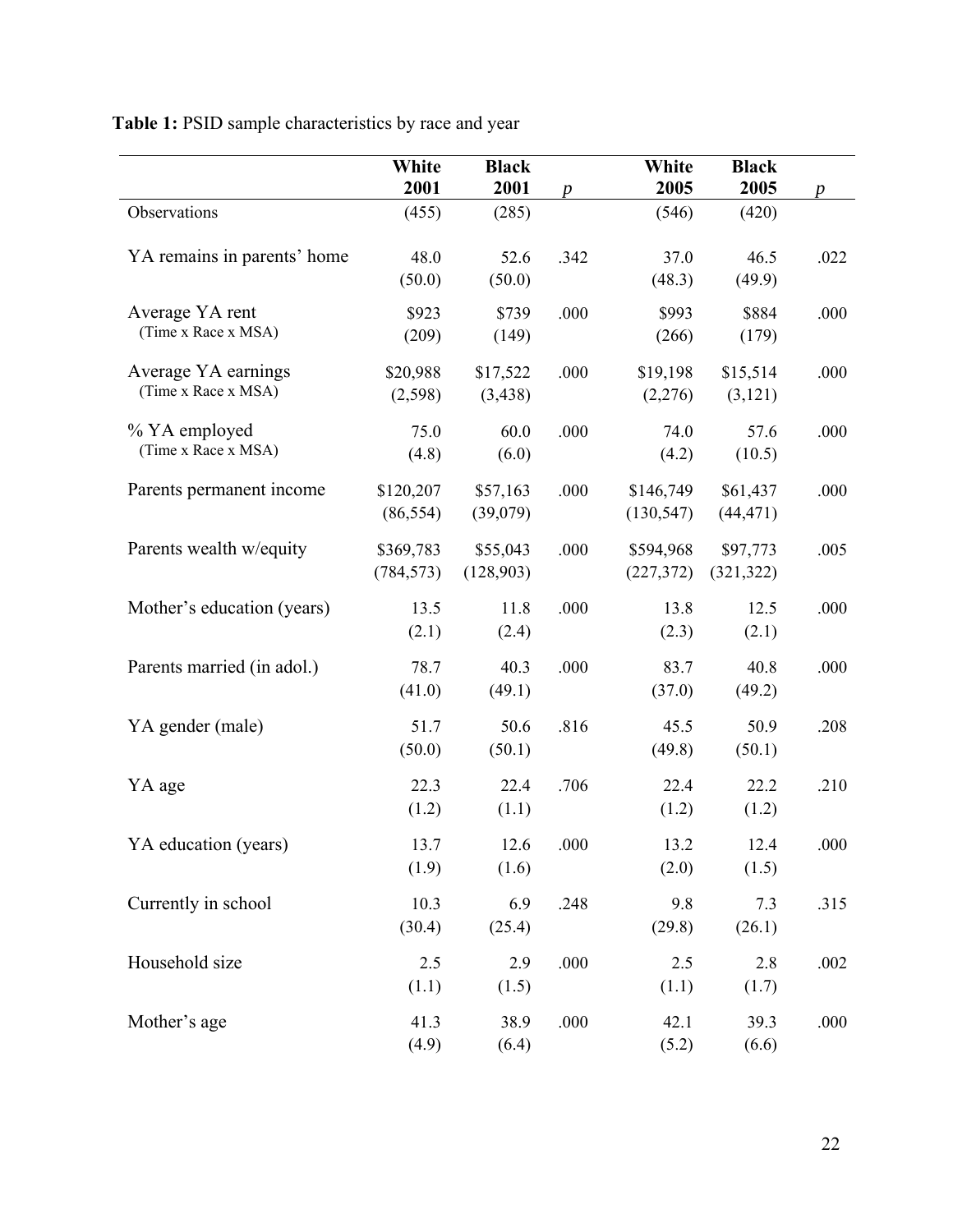**Table 1:** PSID sample characteristics by race and year (con't)

|                                            | White<br>2009            | <b>Black</b><br>2009   | $\boldsymbol{p}$ | White<br>2013            | <b>Black</b><br>2013   | $\boldsymbol{p}$ |
|--------------------------------------------|--------------------------|------------------------|------------------|--------------------------|------------------------|------------------|
| Observations                               | (518)                    | (489)                  |                  | (551)                    | (567)                  |                  |
| YA remains in parents' home                | 35.4<br>(47.9)           | 50.1<br>(50.1)         | .000             | 42.1<br>(49.4)           | 54.3<br>(49.9)         | .001             |
| Average YA rent<br>(Time x Race x MSA)     | \$1,107<br>(286)         | \$1,007<br>(270)       | .000             | \$1,112<br>(303)         | \$909<br>(203)         | .000             |
| Average YA earnings<br>(Time x Race x MSA) | \$18,479<br>(2,205)      | \$14,433<br>(4, 479)   | .000             | \$16,663<br>(2,077)      | \$12,157<br>(2,199)    | .000             |
| % YA employed<br>(Time x Race x MSA)       | 71.3<br>(4.3)            | 53.5<br>(14.9)         | .000             | 70.5<br>(4.5)            | 56.6<br>(7.7)          | .000             |
| Parents permanent income                   | \$163,614<br>(275, 374)  | \$59,330<br>(43, 326)  | .000             | \$140,612<br>(150, 284)  | \$58,886<br>(59, 835)  | .000             |
| Parents wealth w/equity                    | \$726,107<br>(2,370,117) | \$82,820<br>(390, 503) | .000             | \$476,814<br>(1,036,778) | \$32,834<br>(105, 075) | .000             |
| Mother's education (years)                 | 13.8<br>(2.1)            | 12.4<br>(2.5)          | .000             | 14.0<br>(2.1)            | 12.6<br>(1.9)          | .000             |
| Parents married (in adol.)                 | 85.2<br>(35.5)           | 41.5<br>(49.3)         | .000             | 82.1<br>(38.4)           | 34.7<br>(47.7)         | .000             |
| YA gender (male)                           | 49.5<br>(50.0)           | 49.7<br>(50.1)         | .954             | 47.7<br>(50.0)           | 47.5<br>(50.0)         | .969             |
| YA age                                     | 22.3<br>(1.2)            | 22.5<br>(1.2)          | .149             | 22.0<br>(1.4)            | 22.2<br>(1.2)          | .204             |
| YA education (years)                       | 13.2<br>(1.9)            | 12.6<br>(2.0)          | .000             | 13.0<br>(2.2)            | 12.2<br>(1.6)          | .000             |
| Currently in school                        | 6.7<br>(25.0)            | 8.9<br>(28.5)          | .300             | 9.0<br>(28.6)            | 9.6<br>(29.5)          | .763             |
| Household size                             | 2.5<br>(1.1)             | 2.7<br>(1.8)           | .118             | 2.5<br>(1.1)             | 2.4<br>(1.5)           | .125             |
| Mother's age                               | 42.5<br>(5.2)            | 41.6<br>(6.8)          | .040             | 43.6<br>(5.8)            | 41.0<br>(7.0)          | .000             |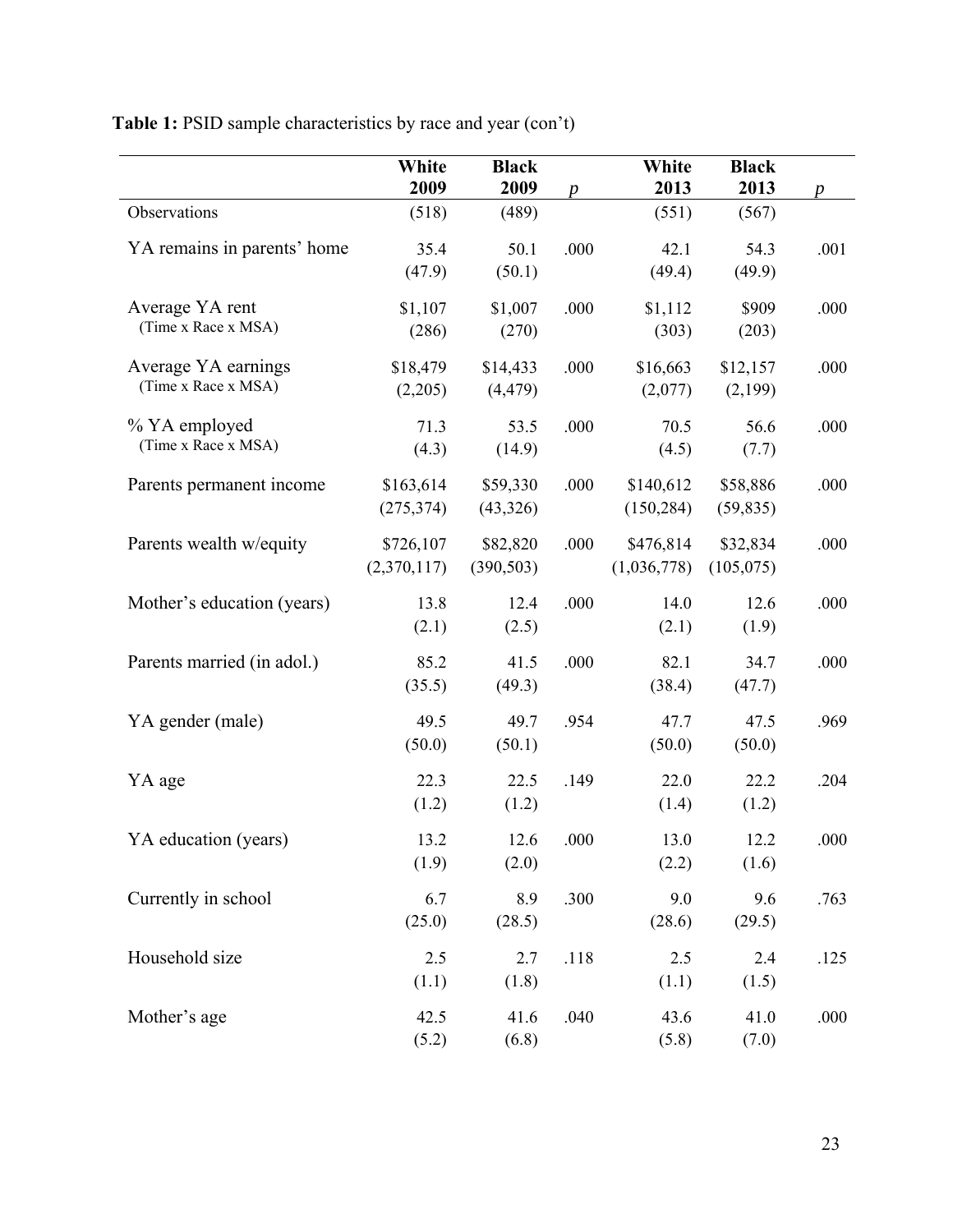# **Notes**

1. Unweighted N, PSID weighted samples.

- 2.  $YA = young adult$ .
- 3. Mean (standard deviation)
- 4.  $p = p$ -value of black/white difference
- 5. All dollars CPI-adjusted to 2013\$

6. Parents' wealth = total assets, including home equity, in outcome year.

7. Parents married = parent's marital status measured when young adult was adolescent.

8. Household size = number of people in parent's household at outcome, excludes young adult if living with parents.

9. Mother's age = mother's reported age when young adult was adolescent.

10. Average YA rent, earnings and employment based on time by race by MSA analysis of ACS PUMS data.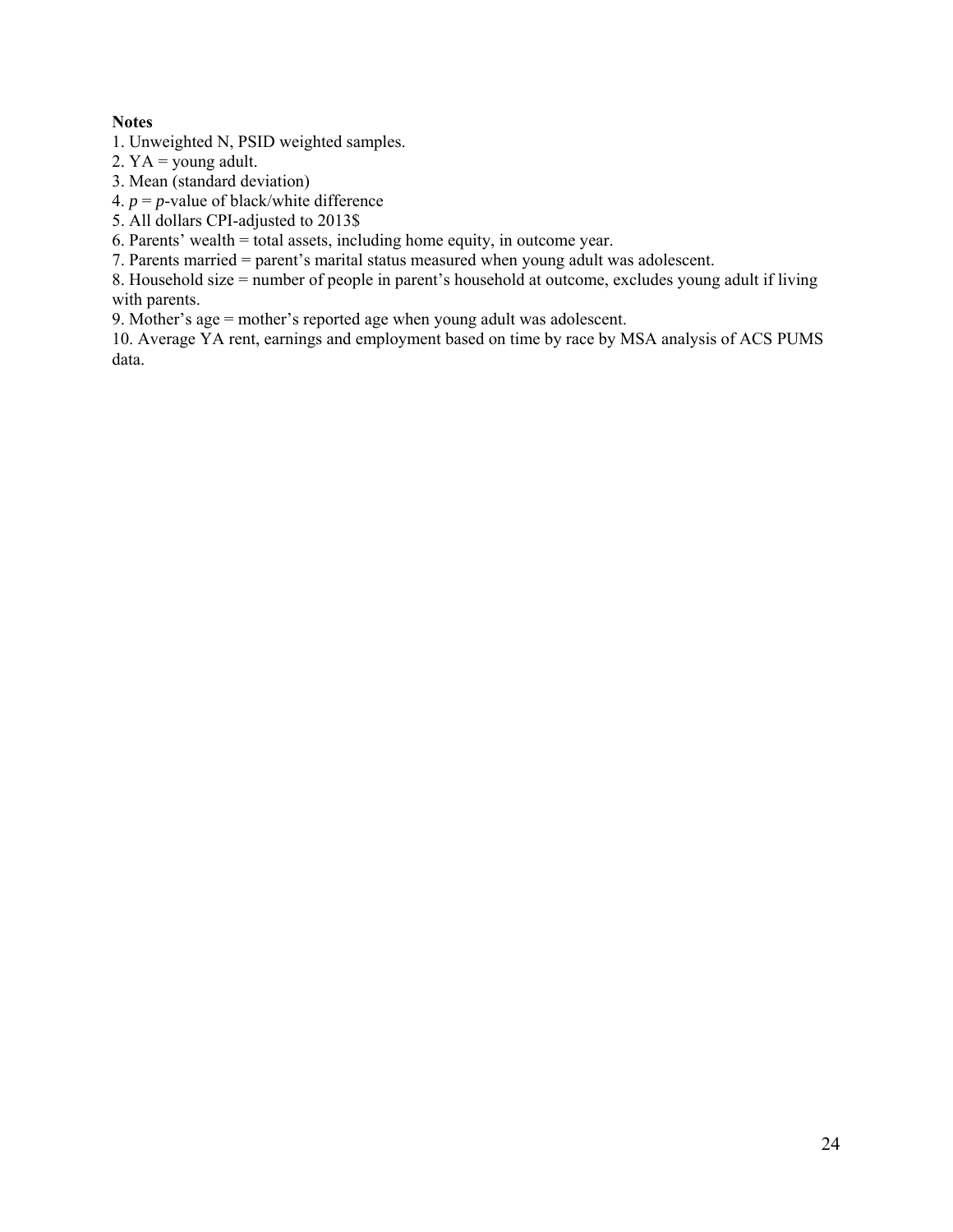Blacks were always worse off than whites in both the measures of housing and labor market climate and the change in these measures over time. Blacks experienced larger increases in average MSA rents than whites between 2001 and 2005 (20 percent for blacks; 8 percent for whites), and between 2005 and 2009 (14 percent for blacks; 11 percent for whites). Racial disparities in employment status are most stark in 2009, with the black rate roughly 25 percent lower than the rate for whites. The disparity in earnings remains similar in all years. The three indicators of family resources—parents' permanent income, wealth including equity, and the mother's education—also differ significantly between black and white young adults in all four years. The permanent income of black parents is less than half that of whites, and black wealth is only about 10 percent of white wealth, on average. Educational attainment is also significantly higher for the mothers of white young adults compared with their black counterparts.

 The racial disparity in the family structure indicator, parents' marital status during the young adult's adolescence, is dramatic. The marriage rate for black parents is less than half that for whites in all years, with the white rate ranging from 79 percent in 2001 to 85 percent in 2009 compared to the black rate of 40 percent and 42 percent in these two years, respectively. Although differences between blacks and whites in most of the remaining attributes shown in Table 1 attain statistical significance, none appears to be substantively meaningful.

### **Outcome Models**

 As noted earlier, we tested two different approaches to measuring the housing and labor markets facing young adults. The first assumes that blacks and whites living in the same MSA faced the same housing and labor markets. It computes the means for rent, earnings and employment using time by MSA cells in the PUMS data. The second approach examines whether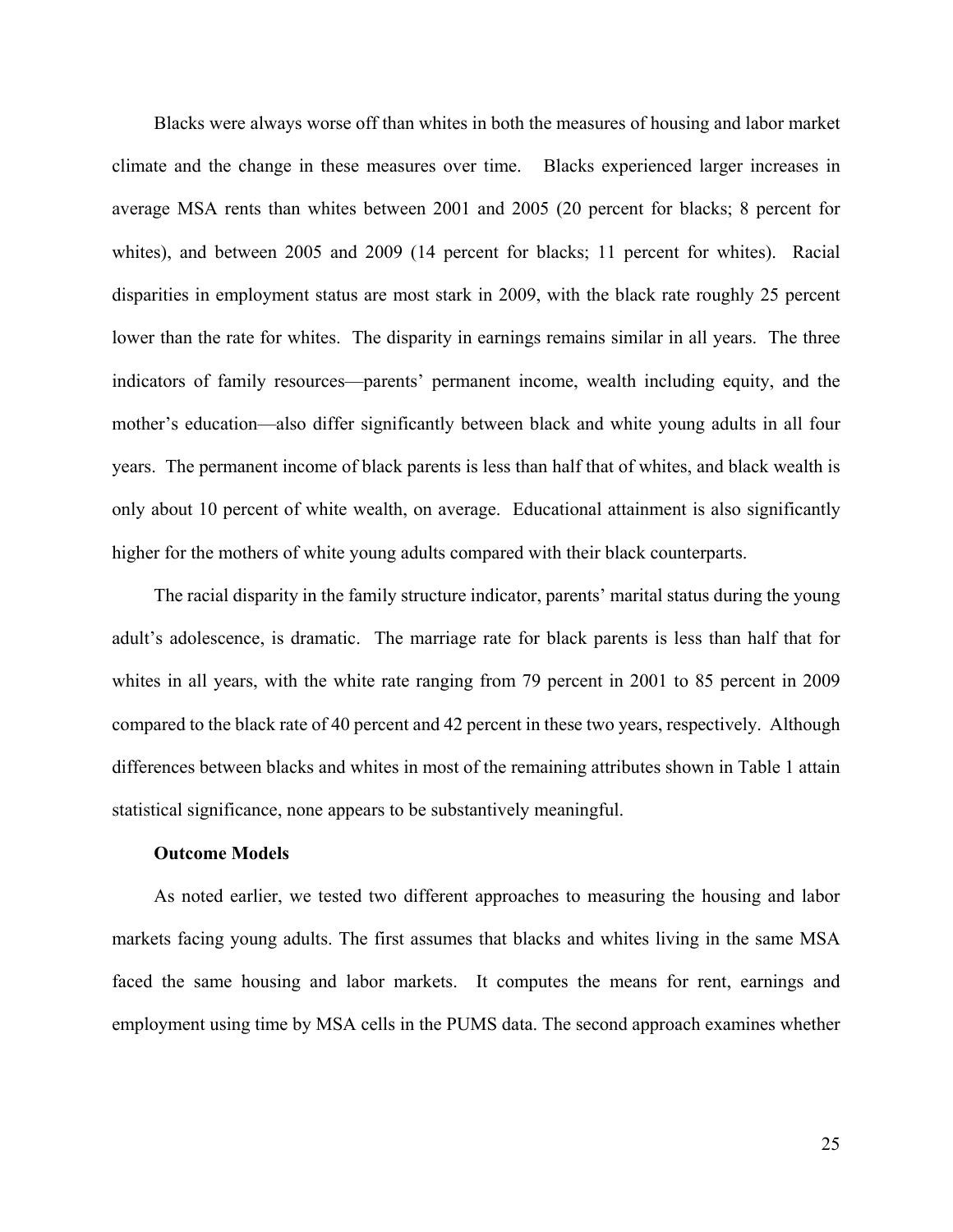blacks and whites operated in different housing or labor markets even if they lived in the same MSA. It computes the means for rent, earnings and employment using time by race by MSA cells.

 Table 2 presents the regression coefficients on rent, earnings and employment rates from these two different measurement approaches. These coefficients emerge from modeling the stayor-leave outcome for black and white young adults separately. Panel A shows the coefficients for the time by MSA housing and labor market measures from base models with no fixed effects and from MSA fixed effects models. Panel B shows the coefficients for the time by race by MSA measures from base models and MSA fixed effects models.

 The non-fixed effects and MSA fixed effects models in both panels produce very different results by race. This confirms the need to control for geographic differences using MSA fixed effects. Comparing the results in Panel A to those in Panel B demonstrates a substantial difference between blacks and whites. For white young adults, the regression coefficients do not differ substantially whether rent, earnings and employment are measured using time by MSA measures or time by race by MSA measures. For black young adults, the two approaches to measuring market context yield substantially different results, with the time by race by MSA rent measure significantly associated with household formation. This suggests that black young adults faced strongly segmented housing markets throughout the 2001-2013 period.

 Focusing on Panel B, the most striking difference between the base models and the MSA fixed effects models is the change in the result for MSA rent. The base model indicates that rent was a significant deterrent to household formation for both whites and blacks during this time period. Once we include MSA fixed effects, however, rent only plays a role for blacks, not whites. The effect of average MSA rent on black young adults is five time larger than its effect on whites, and the rent coefficient for whites doesn't even approach statistical significance. This result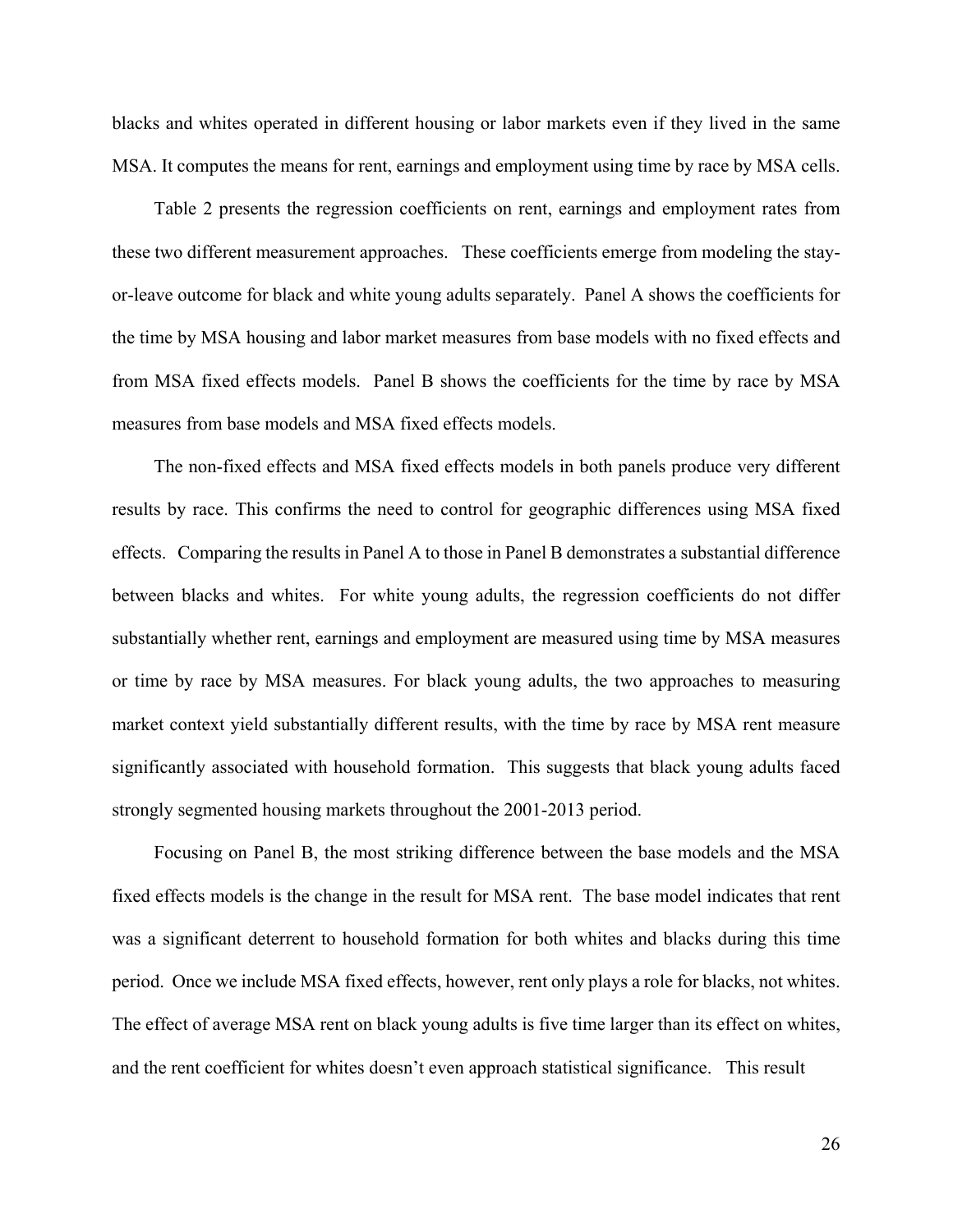**Table 2**: Regression coefficients for housing & labor market characteristics: Time x MSA vs Time x Race x MSA models

|                              | 1. Non-Fixed Effects |              |              | 2. MSA Fixed Effects |
|------------------------------|----------------------|--------------|--------------|----------------------|
|                              | White                | <b>Black</b> | White        | <b>Black</b>         |
| A. Time x MSA                |                      |              |              |                      |
| Average YA rent (\$1000)     | $0.177***$           | $0.108^{+}$  | 0.086        | $-0.140$             |
| (Time x MSA)                 | (0.053)              | (0.065)      | (0.176)      | (0.260)              |
| Average YA earnings (\$1000) | 0.008                | 0.004        | $0.019^{+}$  | 0.014                |
| (Time x MSA)                 | (0.006)              | (0.008)      | (0.010)      | (0.013)              |
| % YA employed                | $-0.658**$           | $-0.192$     | $-1.009*$    | 0.070                |
| (Time x MSA)                 | (0.224)              | (0.302)      | (0.497)      | (0.545)              |
| <b>B.</b> Time x Race x MSA  |                      |              |              |                      |
| Average YA rent (\$1000)     | $0.180***$           | $0.176**$    | 0.086        | $0.487*$             |
| (Time x Race x MSA)          | (0.050)              | (0.065)      | (0.159)      | (0.208)              |
| Average YA earnings (\$1000) | 0.006                | $-0.005$     | 0.015        | $-0.006$             |
| (Time x Race x MSA)          | (0.006)              | (0.004)      | (0.010)      | (0.004)              |
| % YA employed                | $-0.602*$            | 0.104        | $-1.006^{+}$ | 0.159                |
| (Time x Race x MSA)          | (0.237)              | (0.149)      | (0.537)      | (0.138)              |

### **Notes:**

1. Outcome = likelihood of living with a parent

2. Regression coefficient, standard error in parentheses.

3. *p*-values: \*\*\* p<0.001, \*\* p<0.01, \* p<0.05,  $p$  p<.10

4. Samples are not weighted

5. Fixed effects based on MSA location in adolescence

6. Average YA rent, earnings and employment based on time by MSA analysis of ACS PUMS data for Panel A (see Appendix Table 1 for full regression results); time by race by MSA analysis of ACS PUMS data for Panel B (see Table 3 for full regression results).

7. % YA employed scale: 0 to 100.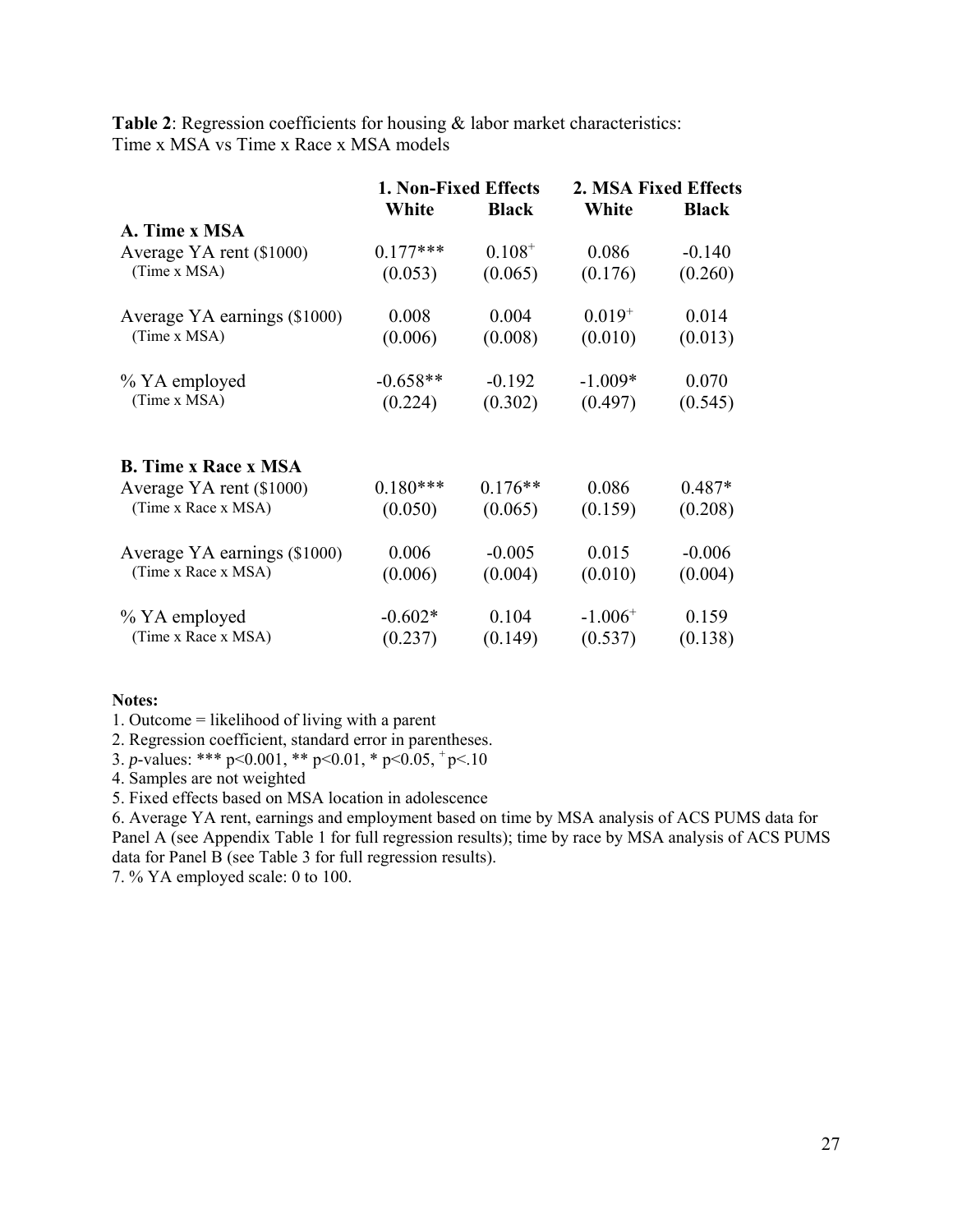provides strong support for the influence of housing market climate, measured by average MSA rent, on black young adult household formation during this time period. The relationship operates in the expected direction, with living in a more expensive housing market depressing household formation. A \$100 increase in rent is associated with nearly a 5 percent decrease in household formation for blacks compared to less than a 1 percent decrease for whites. The \$268 dollar increase in average monthly rent experienced by blacks between 2001 and 2009 led to a 13 percent increase in the share of blacks living with parents. In sharp contrast, the \$189 increase in rent experienced by white young adults between 2001 and 2013 resulted in only a 1.6 percent decrease in household formation.

 By contrast, rent played no role in household formation for white young adults. Instead, whites were much more sensitive to employment opportunities than blacks in forming new households. This shows up most strongly in Panel A, which reports results using the time by MSA market measures. It suggests that whites had relatively unrestricted access to the entire labor market. As shown in Table 1, although the average MSA employment rate for white young adults was always considerably higher than it is for blacks, the white employment rate declined steadily from 2001 to 2013 while the black rate increased between 2009 and 2013. The outcome regressions show that the 4.5 percent decline in the white employment rate between 2001 and 2013 produced an equivalent 4.5 percent increase in the fraction of white young adults remaining at home. The 6 percent decline for blacks over the period led to only a .5 percent increase in living with parents.

 Table 3 presents the complete regression results for the models shown in Panel B of Table 2. The first two columns show results from the base models that do not include MSA fixed effects, and the last two columns provide results from MSA fixed effects models. These tables include all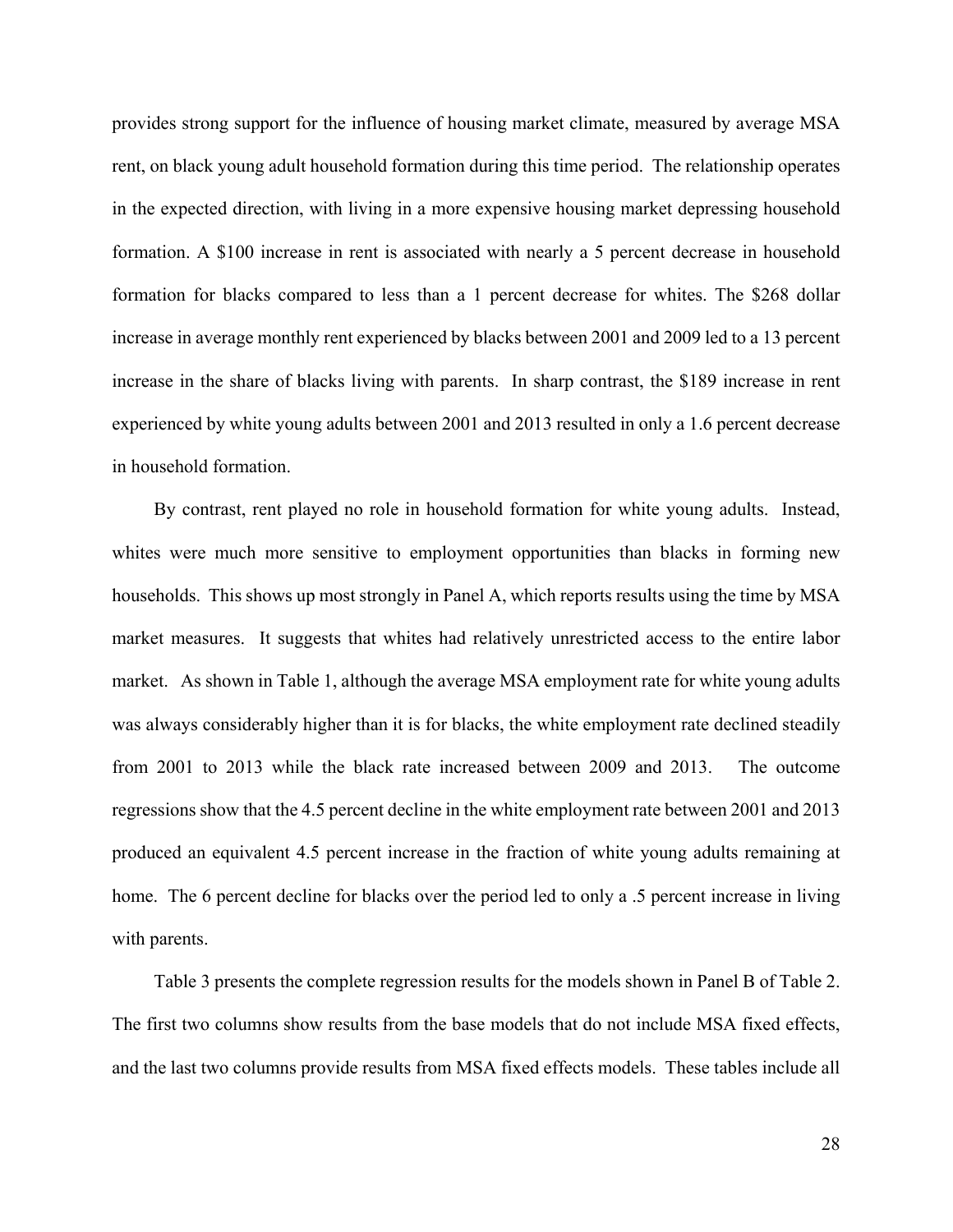**Table 3:** Full regression results: Likelihood of living with a parent by time, race and MSA

|                              | White        | 1. Non-Fixed Effects<br><b>Black</b> | 2. MSA Fixed Effects<br>White | <b>Black</b> |
|------------------------------|--------------|--------------------------------------|-------------------------------|--------------|
| Outcome year $= 2001$        | $.108**$     | $.099*$                              | 0.058                         | $.143*$      |
|                              | (.036)       | (.043)                               | (.054)                        | (.055)       |
| Outcome year = $2005$        | $.050^{+}$   | 0.007                                | 0.036                         | 0.032        |
|                              | (.029)       | (.034)                               | (.030)                        | $-0.04$      |
| Outcome year = $2013$        | $.052^{+}$   | $-0.018$                             | $.065*$                       | $-0.008$     |
|                              | (.030)       | (.032)                               | (.033)                        | (.039)       |
| Average YA rent (\$1000)     | $0.180***$   | $0.176**$                            | 0.086                         | $0.487*$     |
| (time x race x MSA)          | (0.050)      | (0.065)                              | (0.159)                       | (0.208)      |
| Average YA earnings (\$1000) | 0.006        | $-0.005$                             | 0.015                         | $-0.006$     |
| (time x race x MSA)          | (0.006)      | (0.004)                              | (0.010)                       | (0.004)      |
| % YA employed                | $-0.602**$   | 0.104                                | $-1.006$ <sup>+</sup>         | 0.159        |
| (time x race x MSA)          | (0.237)      | (0.149)                              | (0.537)                       | (0.138)      |
| Parents permanent income     | $-0.005$     | 0.008                                | $-0.006$                      | 0.003        |
| (\$10,000)                   | (0.005)      | (0.032)                              | (0.008)                       | (0.040)      |
| Parents wealth w/equity      | $-0.008^{+}$ | $-0.013$                             | $-0.004$                      | $-0.017$     |
| (\$10,000)                   | (0.005)      | (0.047)                              | (0.005)                       | (0.044)      |
| Mother's educ (years)        | $-0.025***$  | 0.004                                | $-0.025***$                   | 0.003        |
|                              | (0.005)      | (0.006)                              | (0.007)                       | (0.007)      |
| Parents married (in adol.)   | 0.019        | 0.036                                | 0.023                         | 0.038        |
|                              | (0.027)      | (0.027)                              | (0.031)                       | (0.030)      |
| YA gender (female)           | $-0.091***$  | $-0.078***$                          | $-0.084***$                   | $-0.073**$   |
|                              | (0.020)      | (0.024)                              | (0.024)                       | (0.026)      |
| YA age                       | $-0.075***$  | $-0.050***$                          | $-0.077***$                   | $-0.051***$  |
|                              | (0.009)      | (0.010)                              | (0.010)                       | (0.010)      |
| YA education (years)         | $0.040***$   | 0.006                                | $0.038***$                    | 0.003        |
|                              | (0.005)      | (0.007)                              | (0.007)                       | (0.008)      |
| Household size               | $0.036***$   | $0.023**$                            | 0.017                         | $0.023**$    |
|                              | (0.010)      | (0.007)                              | (0.011)                       | (0.007)      |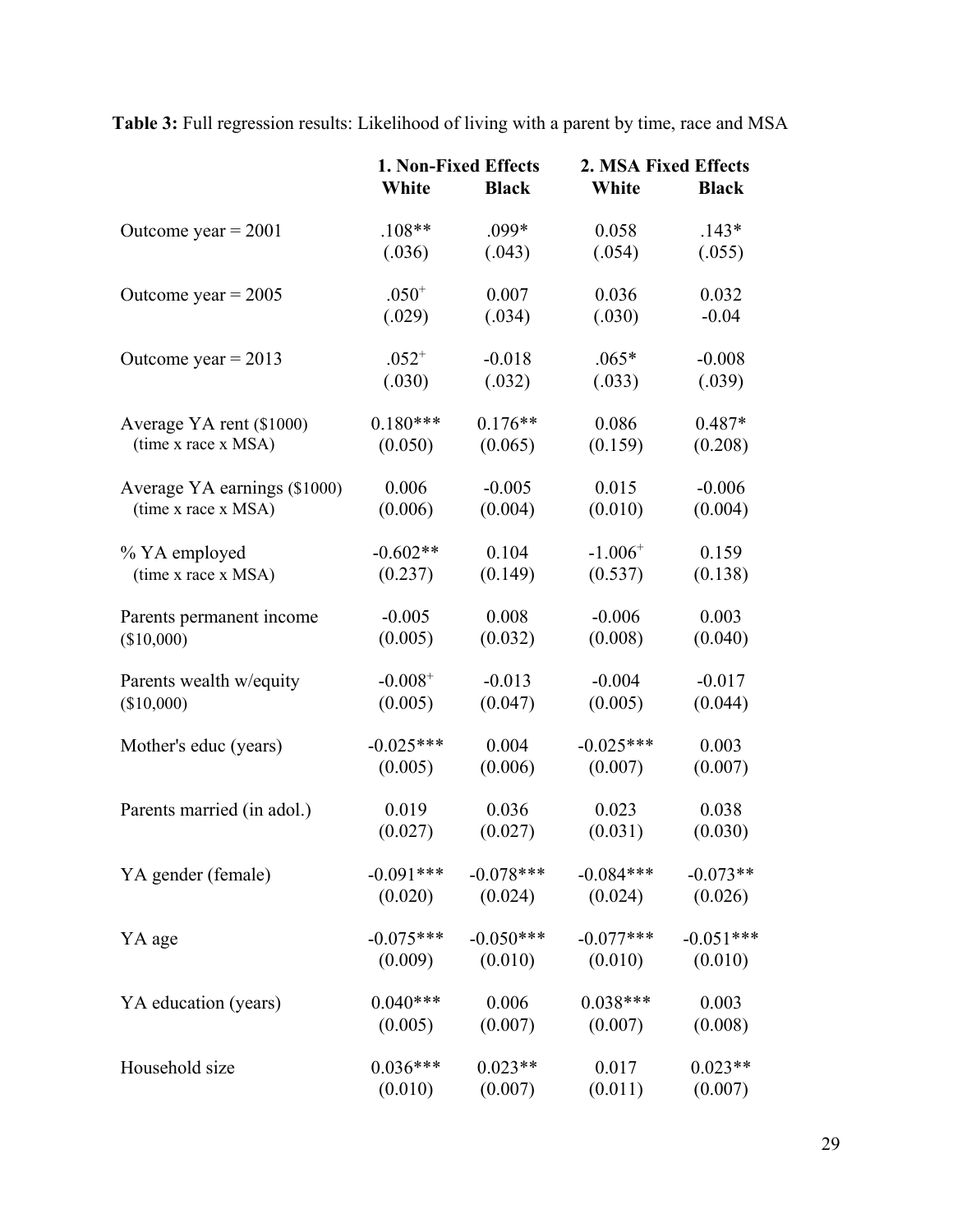| Mother's age            | $0.005*$<br>(0.002)   | $0.007***$<br>(0.002) | 0.001<br>(0.002)      | $0.007***$<br>(0.002) |
|-------------------------|-----------------------|-----------------------|-----------------------|-----------------------|
| Constant                | $1.755***$<br>(0.262) | $1.095***$<br>(0.256) | $2.228***$<br>(0.460) | $0.907***$<br>(0.292) |
| Observations            | 2,070                 | 1,761                 | 2,070                 | 1,761                 |
| R-squared               | 0.085                 | 0.040                 | 0.066                 | 0.035                 |
| Number of Fixed Effects |                       |                       | 220                   | 119                   |

# **Notes:**

1. Regression coefficient, standard error in parentheses.

2. *p*-values: \*\*\* p<0.001, \*\* p<0.01, \* p<0.05,  $p$ -values:

3. Samples are not weighted

4. Fixed effects based on MSA location in adolescence

5. Average YA rent, earnings and employment based on time by race by MSA analysis of ACS PUMS data.

6. % YA employed scale: 0 to 100.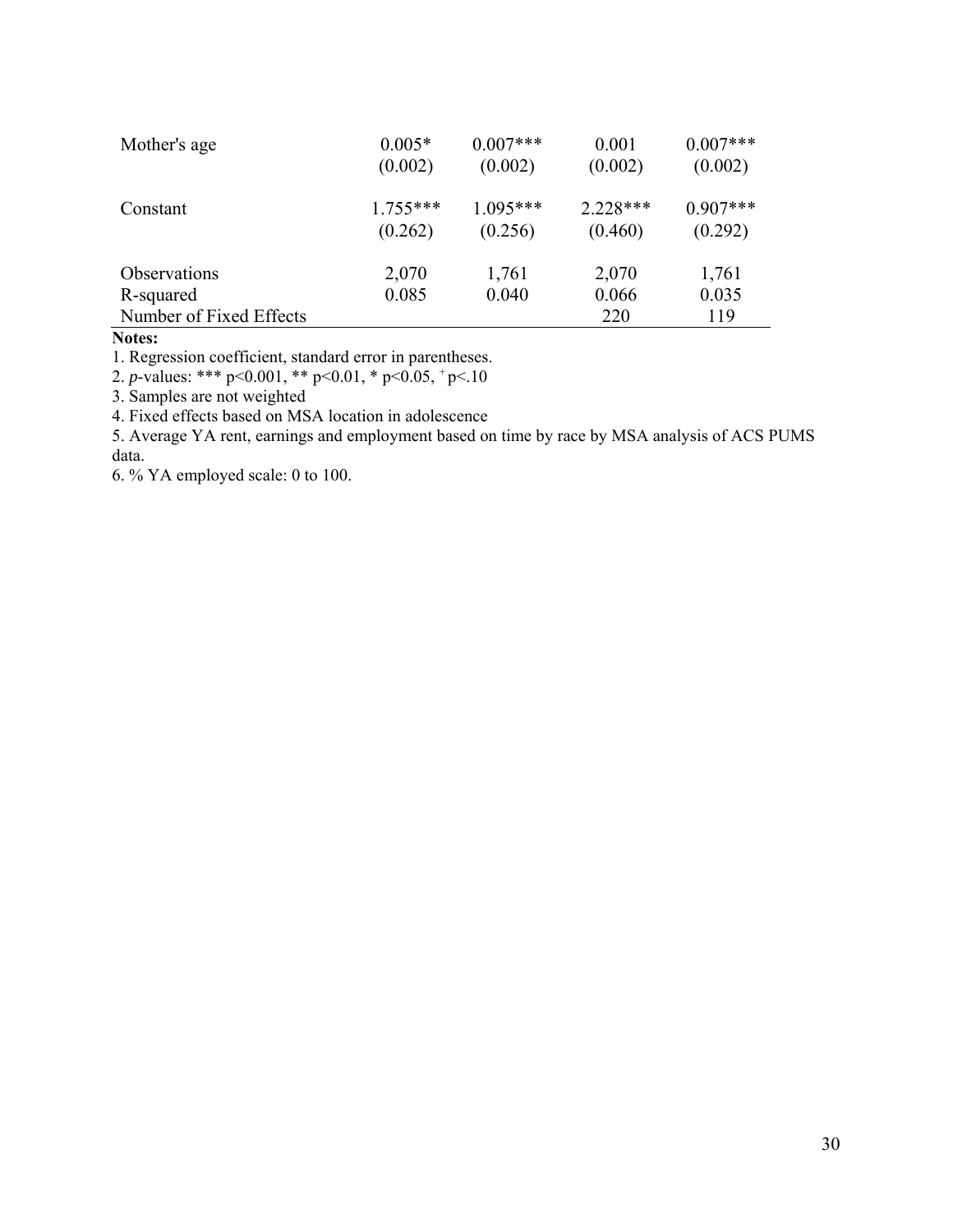of the covariates in the models and are not limited to the housing and labor market contextual measures shown in Table 2. Because the housing and labor market measures account for time, MSA and race, it is challenging to interpret why blacks were significantly more likely to remain at home in the mild recession of 2001 than the GR represented here by 2009, and why whites were more likely to live with parents in 2013 than in the 2009 GR.

 These results provide little empirical evidence to support the family investment hypothesis. Two of the measures of family resources, parents' permanent income and parents' wealth. are not statistically significant. The third measure, mother's education, is strongly significant for whites  $(p \le 0.01)$ . The positive coefficient suggests that a 1-year increase in the mother's education is associated with about a 2.5 percent decrease in the likelihood the white young adult will live with parents, but has no effect on household formation for black young adults.<sup>16</sup> The structure of the family setting during adolescence appears to have had no bearing on the stay-or-leave decision of white and black young adults. This suggests that over a period that included several years of deteriorating economic conditions, young adults' decisions were not influenced by whether they had lived in a 2-parent family during adolescence. As noted in Table 1, the rate of married parents among blacks was less than half that of whites.

 The young adult's gender and age are statistically significant for both blacks and whites, and the sizes of the coefficients are similar. Females were more likely to establish their own households, and the older the young adults, the less likely they were to remain at home, with each additional year reducing the likelihood by 5-7 percent. Household size is statistically significant for blacks, with the likelihood of black young adults remaining at home *increasing* as household

1

 $16$  To test for possible multicollinearity of mother's education with parental income and wealth, we tested models excluding mother's education. Income and wealth do not become statistically significant when mother's education is excluded (results in technical appendix).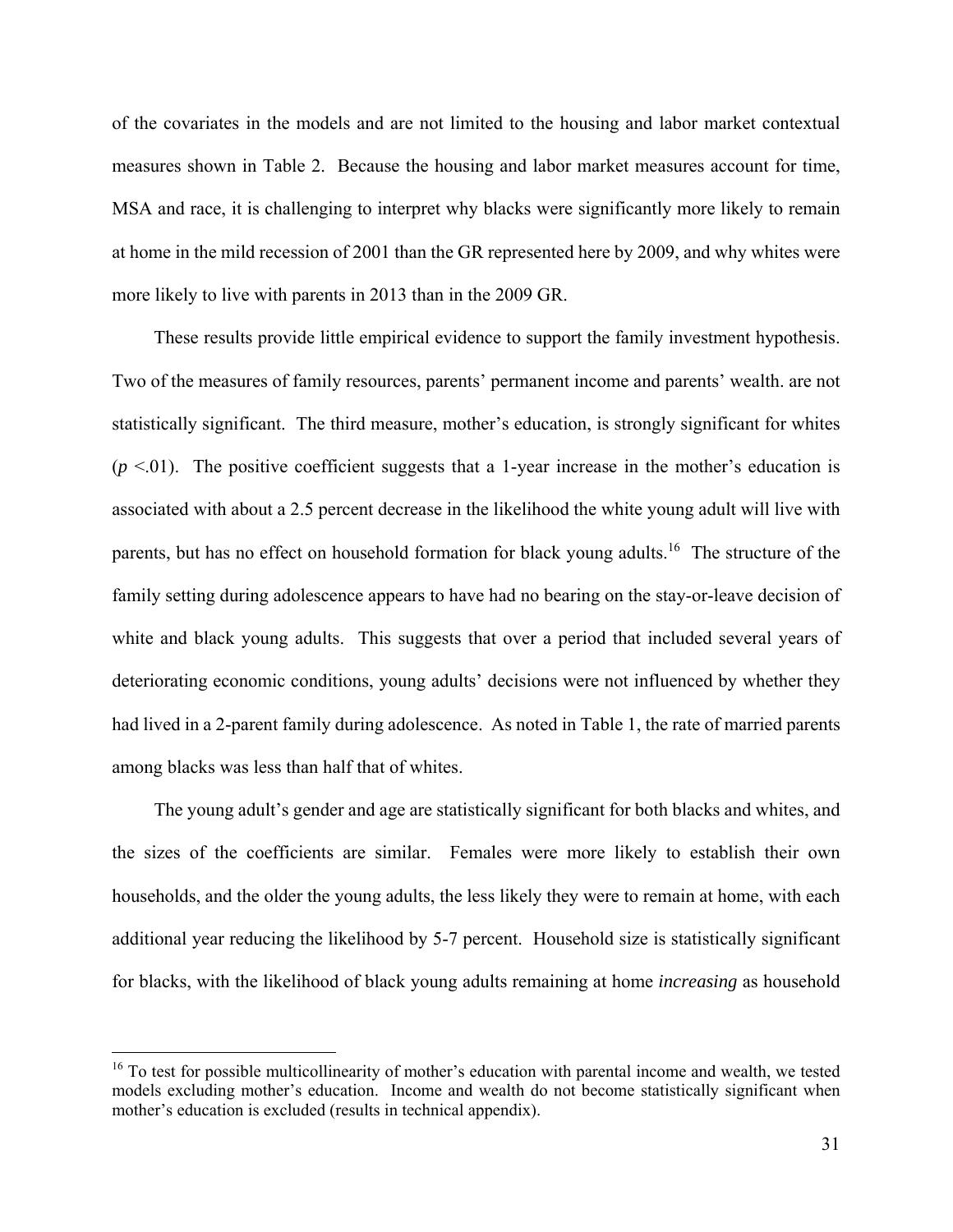size grew. Each additional household member was associated with a 2 percent increase in the decision to stay than to leave.<sup>17</sup> The young adult's educational attainment is significant for whites but not blacks. For whites, more years of education are associated with a greater likelihood of leaving their parents' home. Other analysis (not shown) indicates that this relationship is not linear. Having some college—those Charles et al. (2015) characterize as "on the margin" between choosing employment versus education—significantly increased the probability that white young adults remained in their parents' home.

### **Exploring the Household Formation Gap between Blacks and Whites, 2001-2013**

 The MSA fixed effects models indicate that black and white young adults responded to different influences in deciding whether to form their own household during this volatile period. Blacks were more sensitive to rents than whites, while whites were more sensitive to employment opportunities than blacks even though the average white employment rate was always substantially higher than the rate for blacks over these 13 years. We decompose the variance in the stay-orleave decision to estimate how much of the difference between black and white young adult household formation in 2001-2013 is explained by differences in the characteristics of the black and white young adult samples (explained variation) and how much is attributable to differences in the relationship of covariates to household formation among whites compared with blacks (unexplained variation). This analysis uses the MSA fixed effects regressions and the time by race by MSA specification of the housing and labor market measures.

 $\overline{a}$ 

 $17$  The large majority of both blacks and whites in these analysis samples have fewer than five members in their households. Therefore, a larger household size is not necessarily equivalent to a crowded environment.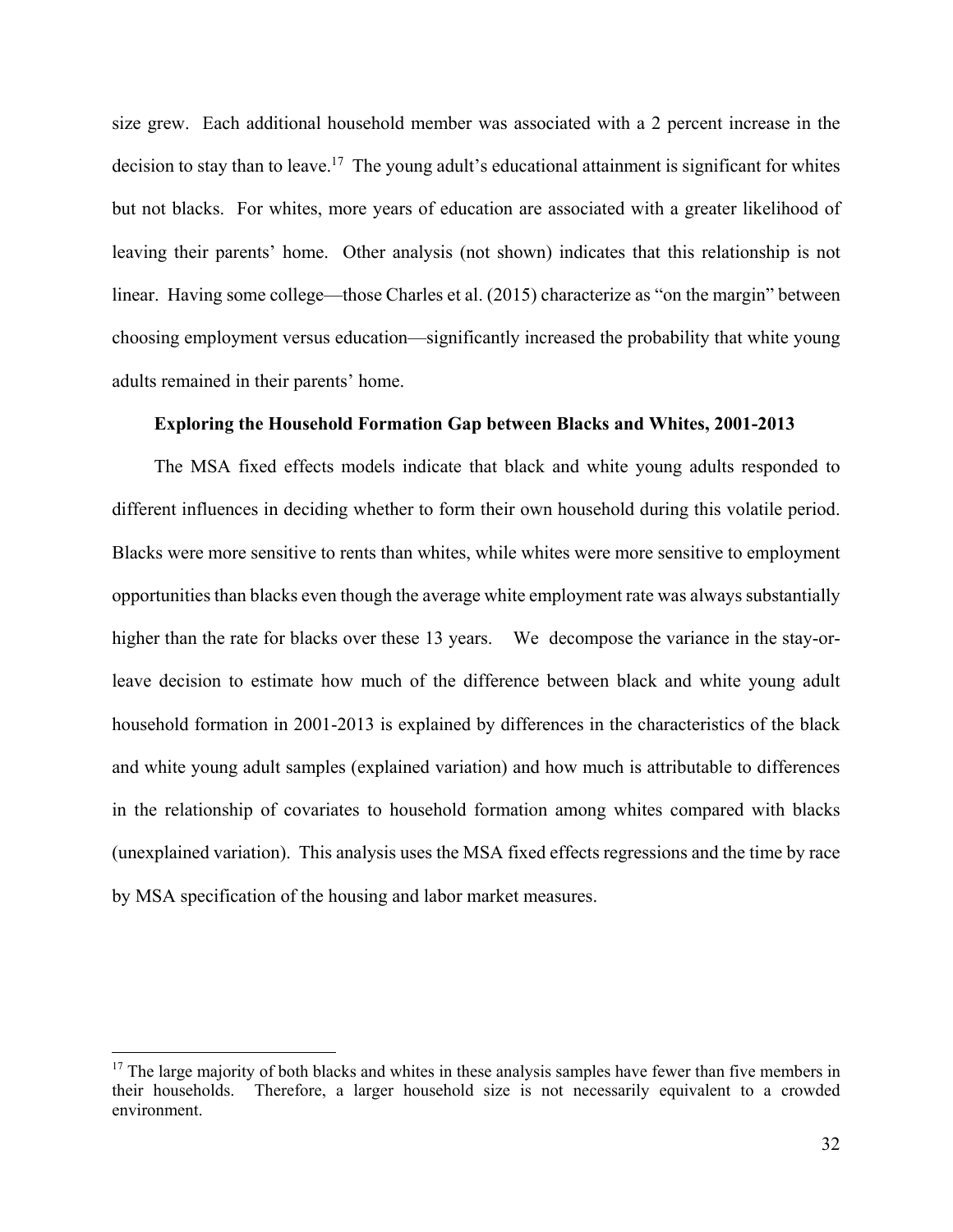**Table 4:** Decomposition, likelihood of living with a parent by race

# **Overall Decomposition**

|                      |          | Coef. $p$ -value |     |
|----------------------|----------|------------------|-----|
| White predicted mean | 0.345    | 0.000            | *** |
| Black predicted mean | 0.483    | 0.000            | *** |
| Difference           | $-0.138$ | 0.000            | *** |
| Explained            | 0.065    | 0.410            |     |
| Unexplained          | $-0.202$ | 0.011            | **  |

|                            | <b>Explained</b> |            | Unexplained |          |                 |                                  |
|----------------------------|------------------|------------|-------------|----------|-----------------|----------------------------------|
|                            | Coef.            | $p$ -value |             | Coef.    | <i>p</i> -value |                                  |
| Outcome year $= 2001$      | 0.008            | 0.035      | ∗           | $-0.019$ | 0.284           |                                  |
| Outcome year = $2005$      | 0.001            | 0.448      |             | 0.001    | 0.939           |                                  |
| Outcome year = $2013$      | 0.0004           | 0.825      |             | 0.019    | 0.151           | $\sim$                           |
| Average YA rent            | 0.068            | 0.028      | ∗           | $-0.405$ | 0.167           | $\sim$                           |
| Average YA earnings        | $-0.021$         | 0.210      |             | 0.382    | 0.062           | $\! + \!\!\!\!$                  |
| % YA employed              | 0.025            | 0.434      |             | $-0.847$ | 0.039           | *                                |
| Parents permanent income   | 0.002            | 0.933      |             | $-0.012$ | 0.808           |                                  |
| Parents wealth w/equity    | $-0.007$         | 0.714      |             | 0.006    | 0.788           |                                  |
| Mother's educ (years)      | 0.003            | 0.714      |             | $-0.379$ | 0.003           | $**$                             |
| Parents married (in adol.) | 0.015            | 0.204      |             | $-0.012$ | 0.725           |                                  |
| YA gender (female)         | $-0.001$         | 0.425      |             | $-0.006$ | 0.736           |                                  |
| YA age                     | $-0.003$         | 0.211      |             | $-0.596$ | 0.055           | $\qquad \qquad +$                |
| YA education (years)       | 0.002            | 0.723      |             | 0.463    | 0.000           | $**$                             |
| Household size             | $-0.007$         | 0.008      | **          | $-0.016$ | 0.653           |                                  |
| Mother's age               | 0.012            | 0.003      | $***$       | $-0.221$ | 0.097           | $\begin{array}{c} + \end{array}$ |
| Number observations        | 3,831            |            |             |          |                 |                                  |
| Number white obs           | 2,070            |            |             |          |                 |                                  |
| Number black obs           | 1,761            |            |             |          |                 |                                  |

### **Notes:**

1. *p*-values: \*\*\* p<0.001, \*\* p<0.01, \* p<0.05,  $^+$  p<.10, ~p<.20

2. Decomposition of MSA FE model shown in Table 2.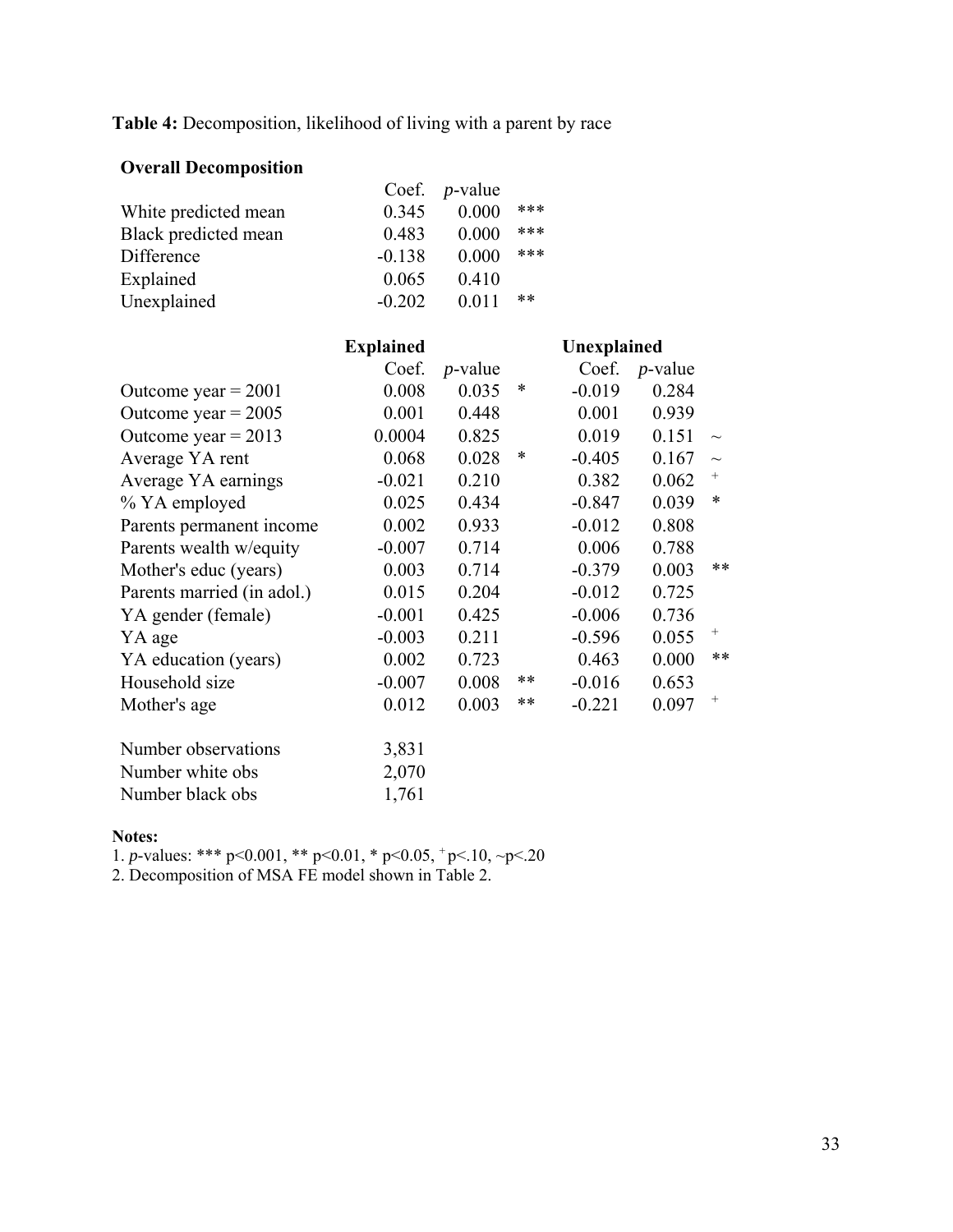The two columns in the top panel of Table 4 ("Overall Decomposition") summarize the results. The difference in household formation between races is statistically significant but the explained components, or observables, are not. This suggests that the racial disparity is not driven mainly by differences between the characteristics of the black and white samples.<sup>18</sup> By contrast, the unexplained components, or coefficients on observables, are significant, indicating that the more important source of variation is the way the observables affect household formation between blacks and whites. Both earnings and the employment rate are statistically significant, and average MSA rent is nearly so.

 Several demographic characteristics also account for the unexplained variation between black and white household formation. Each additional year of age makes it more likely that a young adult will leave their parental home, but this effect is stronger for whites than blacks. White young adults are more likely to form their own households as their mother's education level increases, but the opposite holds for blacks.

#### **Sensitivity Tests**

 $\overline{a}$ 

 We conducted four sensitivity tests. First, to test for a possible suppression effect of average MSA rent on the two labor market measures, earnings and employment, we dropped average MSA rent from the model. Both labor market measures remained statistically insignificant (see Appendix Table 2). Second, to test whether the potential endogeneity of the young adult's education affects results, we re-estimated the MSA fixed effects models excluding the education measure. Comparing Appendix Table 3 with Table 2 demonstrates that the results are very similar. Third, Appendix Table 4 presents models that include a dummy variable indicating whether the young adult was in college in the outcome year, along with interactions of this variable with the

 $18$  The fact that the rent coefficient is statistically significant, however, indicates that blacks and whites experienced different housing markets.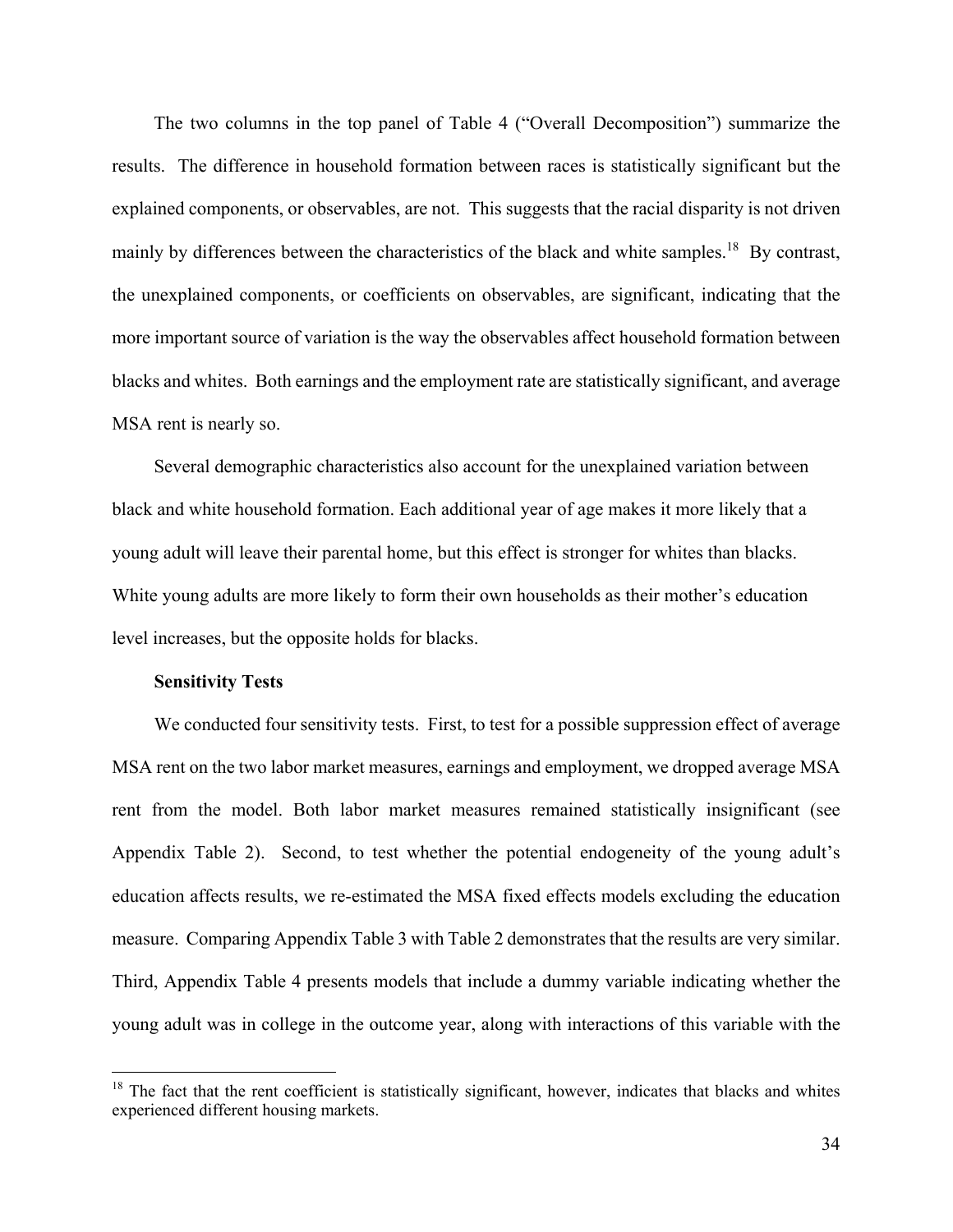rent, earnings and employment measures. The comparable MSA fixed effects models show that being in college is associated with an increased likelihood of living at home, although this is only statistically significant for black young adults. The inclusion of college attendance does not substantially change the effect of rent on the likelihood of living with a parent, and none of the interaction terms is statistically significant. Finally, because the dependent variable is dichotomous, we re-estimated the models using a logistic regression specification. These results are shown in Appendix Table 5. As already noted, the results of the OLS and the logit models are very similar.

# **Discussion**

 This paper uses the PSID to explore young adult decisions to remain in their parents' home or to form their own household during the tumultuous 2001-2013 period. Drawing on theories from an interdisciplinary literature and on empirical research on young adults' living arrangement decisions, we examine two plausible influences: parental resources and the economic context. We find little support for parental resources, the operationalization of the family investment hypothesis posited by Becker and others. Neither parents' permanent income nor wealth were significantly associated with young adult household formation for blacks or whites. But mother's education had a positive effect for whites, with each additional year of a mother's education increasing the likelihood that a white young adult would form a new household.

 However, we find strong support for the influence of economic context, with strikingly different results by race. Blacks were sensitive to rents, which increased more dramatically for black young adults over most of the period (from \$739 in 2001 to \$1,007 in 2009) compared with whites' rents (\$923 in 2001; \$1,112 in 2013). A 10 percent increase in monthly rent (roughly a \$100 increase) was associated with nearly a 5 percent decline in the likelihood that black young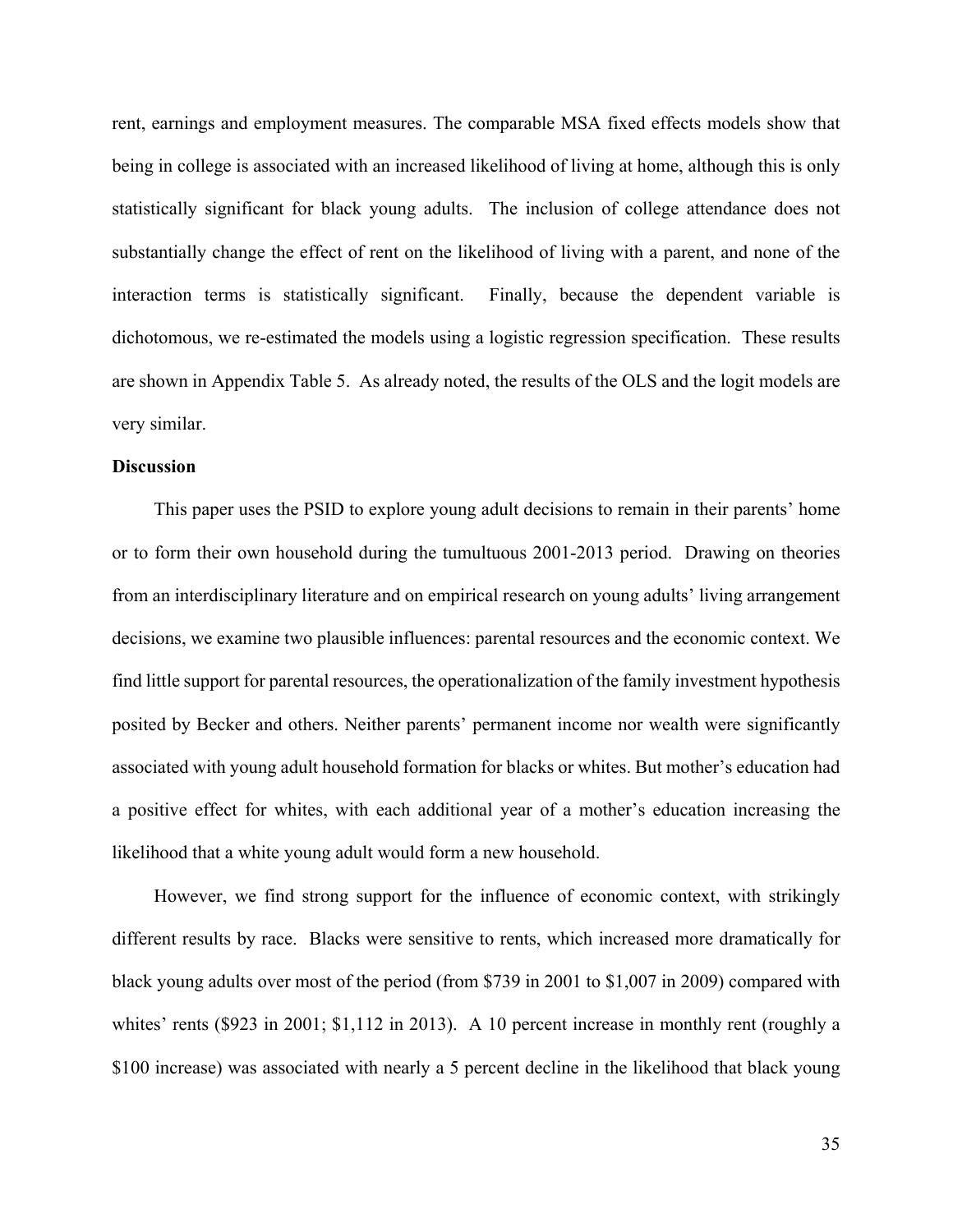adults would form their own households. The effect of increases in rents for white young adults doesn't even reach 1 percent. That blacks' sensitivity to rent only shows up when we measure rent, earnings and employment rates, our housing and labor measures, by controlling for time, race, and MSA suggests that blacks experienced strongly segmented housing markets throughout this 13-year period. This characterization is supported by other analysis (not shown), which indicates that, in our samples, blacks lived in MSAs with higher median rents than whites. Blacks were also significantly more likely to live in more racially and economically segregated MSAs.

 Whites were sensitive to employment rates, which decreased for white young adults over the entire period from 75 percent in 2001 to 70 percent in 2013. The statistical significance of the employment rate was strongest when the economic climate measures control for time and MSA. This suggests that whites had relatively unrestricted access to the entire labor market. A 1 percent decline in the white young adult employment rate produced a 1 percent decrease in the likelihood that white young adults would form their own households.

 These findings are consistent with previous research that also indicates that blacks are more likely to live with parents than to form their own households compared to whites (Qian 2012; Settersten & Ray 2010). We expand on this past work in at least three ways. First, in contrast to previous papers that focus solely on the GR, we include the 2001-2013 period. This time frame captures a particularly volatile macroeconomy that some have characterized as the divided decade, from boom to bust. Second, we test MSA fixed effects models to account for geographic heterogeneity. Most previous work does not use fixed effects and the one contribution that does, Matsudaira (2016) relies on state fixed effects, which arguably may be too aggregative to capture housing and labor market differences. Third, we include exogenous measures of the housing and labor market climate faced by young adults during this period by developing measures using the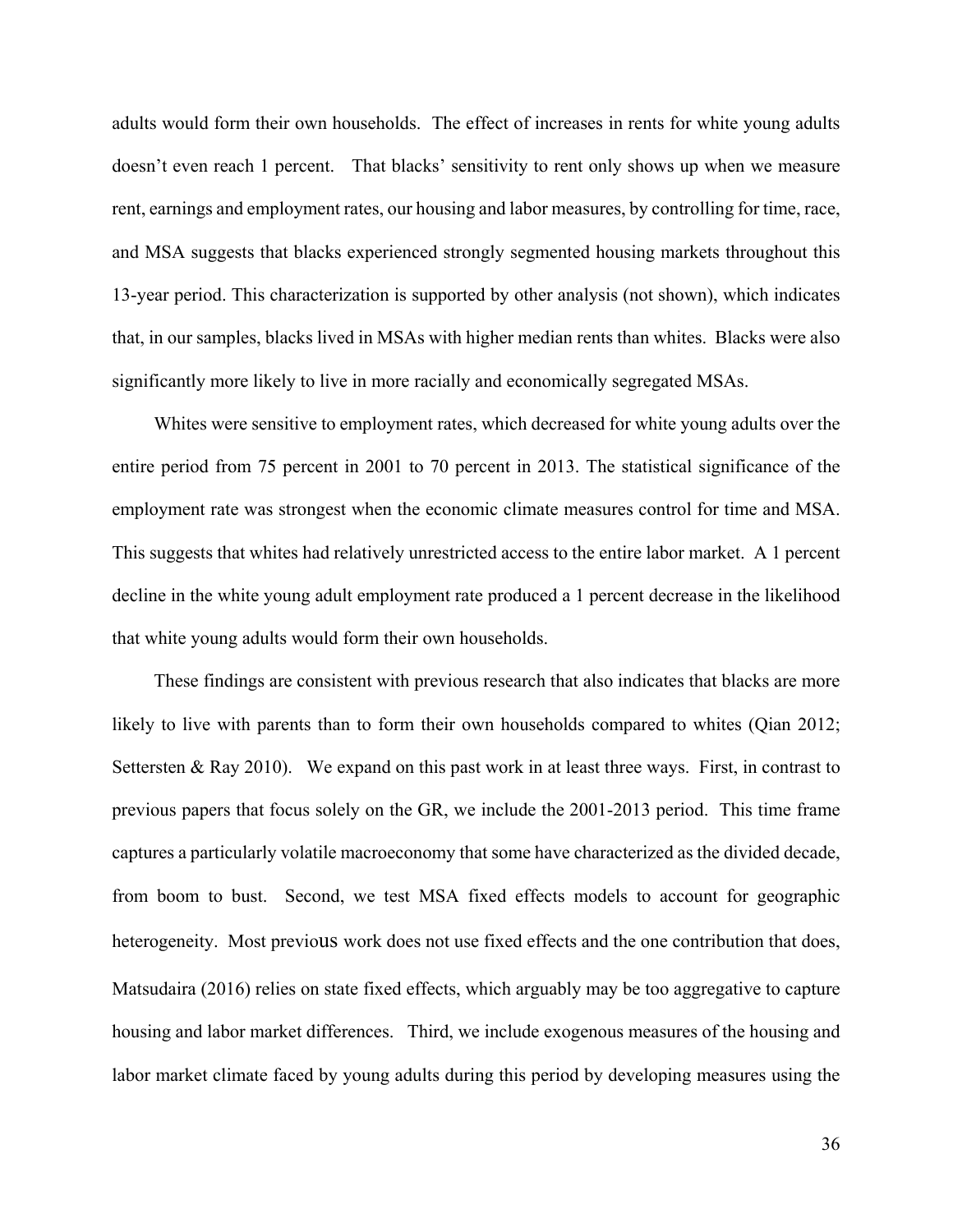2000 Census and 2005, 2009 and 2013 ACS PUMS. These measures control for time, race and MSA.

 This study provides evidence that, during this volatile period, blacks and whites faced different deterrents to forming their own households. For black young adults, the biggest impediment was rising rents, likely exacerbated by living in segmented housing markets that limit choice. For white young adults, the biggest obstacle was the employment rate. Their unrestricted access to the entire labor market appears to have been more than counterbalanced by the persistent decline in the employment rate. With the continued decline in the unemployment rate since 2013, it is reasonable to speculate that whites are now less constrained in making the stay-or-leave decision. But for black young adults, housing affordability may continue to be a hurdle too high to clear in order to move to independence.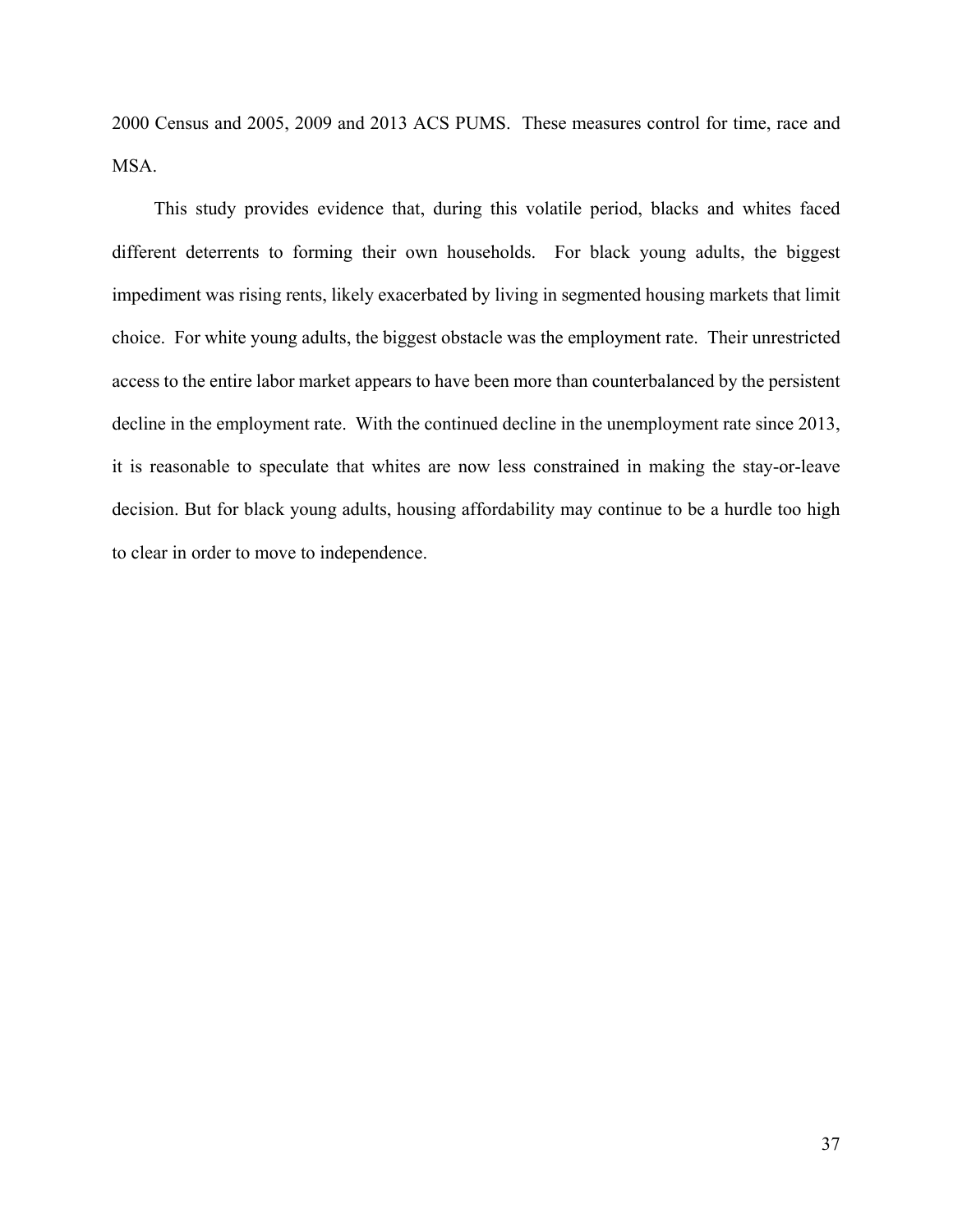# **References**

Allison, P. (2003). "Missing Data Techniques for Structural Equation Modeling." Journal of Abnormal Psychology, Vol 112, #4: 545-557.

Becker, G. S. (1981). A Treatise on the Family. Cambridge, MA: Harvard University Press. Becker, G. and N. Thomes (1986). "Human Capital and the Rise and Fall of Families," Journal of Labor Economics, Vol. 4, pp. S1-S139.

Becker, G. and N. Tomes (1986). "Human Capital and the Rise and Fall of Families." Journal of Labor Economics. Vol. 4, #3, Part 2.

Blinder, A. (1973). "Wage discrimination: reduced form and structural estimates." Journal of Human Resources. Vol. 8, #4, pp 436-455.

Card, D. and T. Lemieux (1997). "Adapting to circumstances: The evaluation of work, school, and living arrangements among North American youth." NBER Working Paper #6142. Cambridge, MA.

Charles, K., E. Hurst and M. Notowidigdo (2015). "Housing booms and busts, labor market opportunities, and college attendance." NBER Working Paper #21587. Cambridge, MA.

Chernick, Howard, A. Reschovsky & S. Newman (2016). *The Effect of the Housing Crisis on the Finances of Central Cities.* Update of a paper presented at the annual research conference of the American Real Estate and Urban Economics Association, August.

Conger, R. and G. Elder (1994). Families in Troubled Times: Adapting to Changes in Rural America. New York: Aldine de Gruyter.

 Danziger, S. and C. Rouse (2007). The Price of Young Adulthood. Russell Sage Foundation, NY, NY.

Duncan, Greg**,** Kalil, A., Ziol-Guest, K. (forthcoming). Increasing inequality in parent income and children's schooling. *Demography*. DOI 10.1007/s13524-017-0600-4.

Dunne, T. (2012). "Household Formation and the Great Recession." Federal Reserve Bank of Cleveland. https://www.clevelandfed.org/newsroom-and-events/publications/economiccommentary/2012-economic-commentaries/ec-201212-household-formation-and-the-greatrecession.aspx.

Elder, G. (1974). Children of the Great Depression: Social Change in Life Experience. Chicago, IL: University of Chicago Press.

Elder, G. and T. Hareven (1994). "Rising above Life's Disadvantage: From the Great Depression to War," in Glen Elder, John Modell, and Ross Parke, Eds., Children in Time and Place: Developmental and Historical Insights. New York, NY: Cambridge University Press.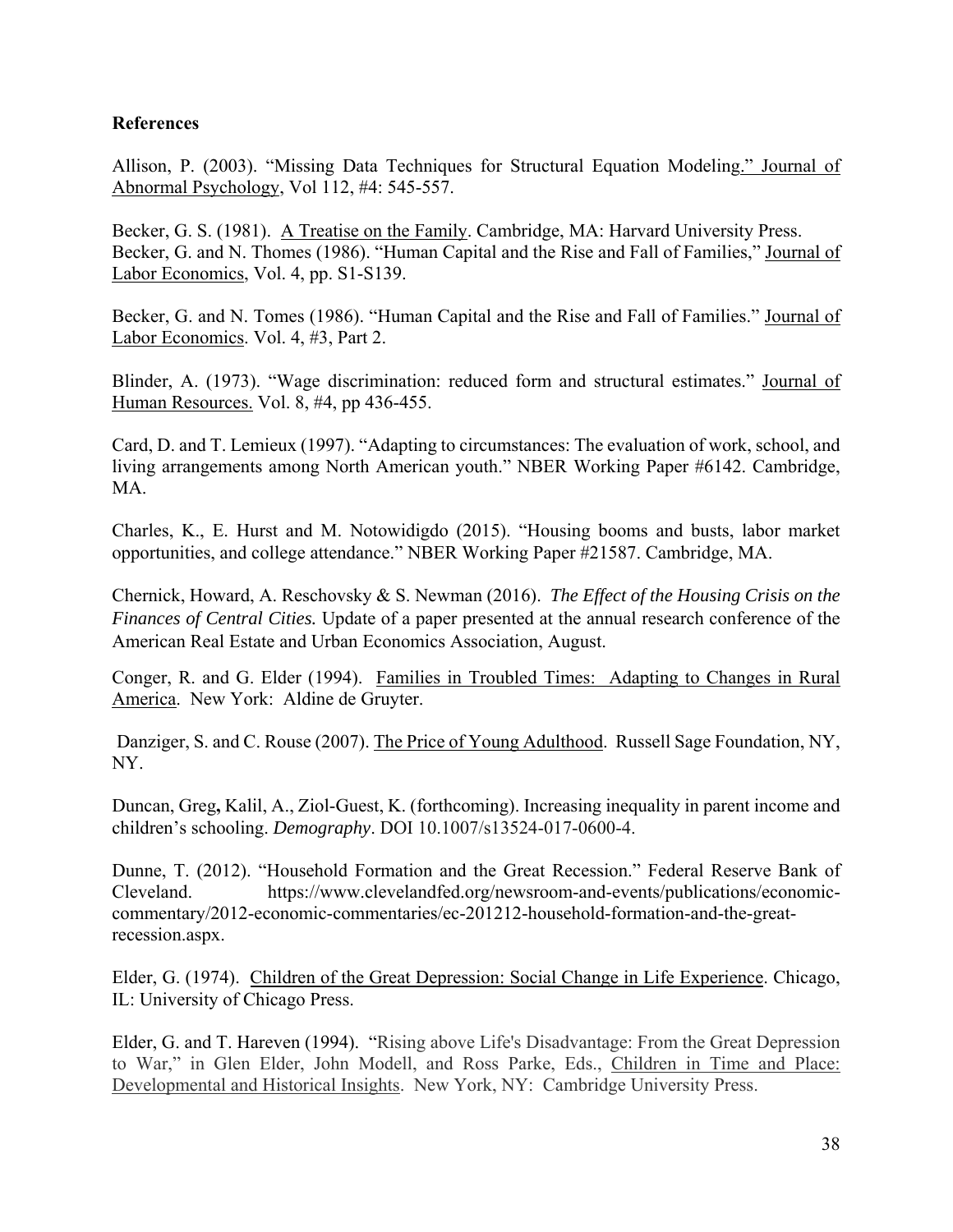Elder, T., J. Goddeeris and S. Haider (2010). "Unexplained gaps and Oaxaca-Blinder decompositions." Labour Economics, Vol. 17, pp. 284-290.

Elsby, M., B. Hobijm and A. Sahin (2010). "The Labor Market in the Great Recession," Federal Reserve Bank of San Francisco Working Papers Series, 2010-07. Obtained from http://www.frbsf.org/publications/economics/papers/2010/wp10-07bk.pdf on March 22, 2011.

Fussell, E. and F. Furstenberg (2005). The transition to adulthood during the twentieth century: race, nativity, and gender. University of Chicago Press. Chicago, IL.

Grotevant, H. (1998). "Adolescent development in family contexts." In Handbook of child psychology: Social, emotional, and personality development, Volme 3, 5<sup>th</sup> edition. Pages 1097-1149. John Wiley & Sons, Inc., Hoboken, NJ.

Haurin, D.R., P.H. Henderschott & D. Kim (1993). "The impact of real rents and wages on household formation." Review of Economic Statistics, 75: 284-293.

Hill, C. and H. Holzer (2007). "Labor Market Experiences and Transitions to Adulthood," in Sheldon Danziger and Cecilia Rose, Eds., The Price of Independence: The Economics of Early Adulthood. New York: Russell Sage.

Hogan, D. and N. Astone (1986)*. "*The Transition to Adulthood," Annual Review of Sociology, Vol. 12, pp. 109-130.

Hughes, M. E. (2003). "Home Economics: Metropolitan Labor and Housing Markets and Domestic Arrangements in Young Adulthood," Social Forces, Vol. 81, No. 4, pp. 1399-1429.

Kessler, R., G. Andrews, L. Colpe, E. Hiripi, D. Mroczek, S. Normand, E. Walters, and A. Zaslavsky (2002). "Short Screening Scales to Monitor Population Prevalences and Trends in Nonspecific Psychological Distress," Psychological Medicine, Vol. 32, No. 6, pp. 959-976.

Lee, K. and G. Painter (2013). "What happens to household formation in a recession?" Journal of Urban Economics, Vol 76, pp. 93-109.

Matsudaira, J. (2016). "Economic conditions and the living arrangements of young adults: 1960 to 2011." Journal of Population Economics, Vol 29: 167-195.

Myers, D. and J. Wolch (1990*). "*The Polarization of Housing Status," in Reynolds Farley, Ed., State of the Union: America in the 1990s. New York, NY: Russell Sage Foundation.

Mulder, Clara & W.A.V. Clark (2000). "Leaving home and leaving the state: Evidence from the United States." *International Journal of Population Geography*, 6: 423-437.

Newman, S. & C. S. Holupka (2016). "Is timing everything? Race, homeownership and net worth in the tumultuous 2000s." Real Estate Economics, 44 (2): 307-354.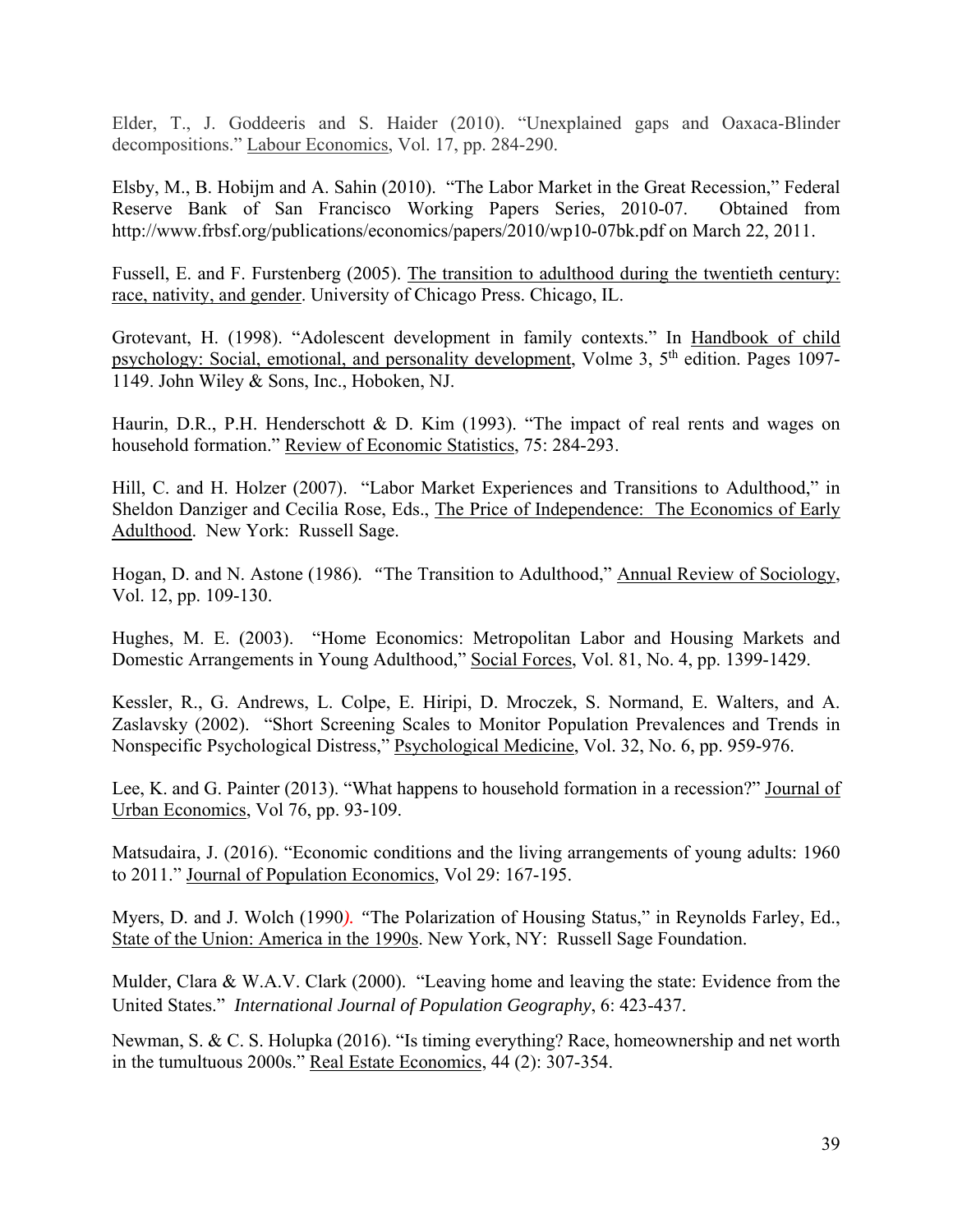Oaxaca, R. (1973). "Male-female wage differentials in urban labor markets." International Economic Review. Vol. 14, #3, pp. 693-709.

Qian, Z. (2012). Personal communication, 12/12/2016.

Raymore, L., B. Barber, J. Eccles, and G. Godbey (1999). "Leisure Behavior Pattern Stability During the Transition from Adolescence to Young Adulthood," Journal of Youth and Adolescence, Vol. 28, No. 1, pp. 79-103.

Ruggles, S., K. Genadek, R. Goeken, J. Grover and M. Sobek. Integrated Public Use Microdata Series: Version 6.0 [dataset]. Minneapolis: University of Minnesota, 2015. http://doi.org/10.18128/D010.V6.0.

Settersten, R. and B. Ray (2010). "What's Going on with Young People Today? The Long and Twisting Path to Adulthood." The Future of Children. Vol 20, No. 1, pp 19-41.

Shanahan, M. et al. (1997). "History and Agency in Men's Lives: Pathways to Achievement in Cohort Perspective," Sociology of Education, Vol. 70, No. 1, pp. 54-67.

Stata Corporation (2013). "Stata Multiple-Imputation Reference Manual, Release 13." Stata Press.

U.S.Bureau of the Census (2017). https://www.census.gov/content/dam/Census/library/publications/2017/demo/p20-579.pdf, p. 7.

Whittington, L.A., & H.E. Peters (1996). "Economic incentives for financial and residential dependence." Demography, 33(1): 82-97.

White, I., P. Royston & A. M. Wood (2010). "Multiple imputation using chained equations: Issues and guidance for practice." Statistics in Medicine, Vol 30, 377-399.

Woo, A. (2016). "How Have Rents Changed Since 1960." Apartmentlest.com. https://www.apartmentlist.com/rentonomics/rent-growth-since-1960/

Woodcock, R., M. Johnson & N. Mather (1990). Woodcock-Johnson psycho-educational battery- -Revised. New York, NH: Reverside Publishing.

Yelowitz, A. (2007). "Young Adults Leaving the Nest: The Role of Cost-of-Living," in Sheldon Danziger and Cecilia Rose, Eds., The Price of Independence: the Economics of Early Adulthood, New York: Russell Sage.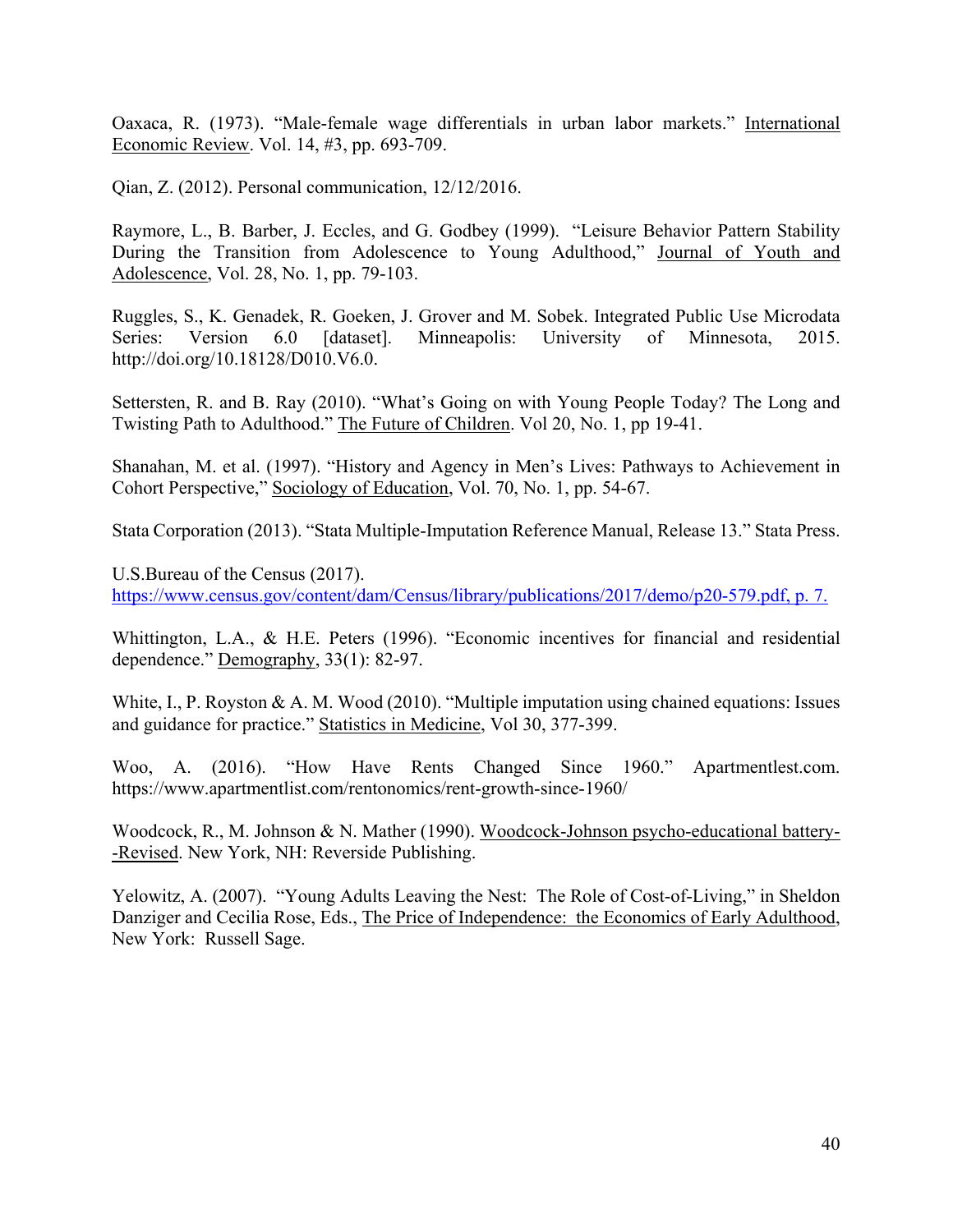**Appendix Table 1:** Full regression results: Likelihood of living with a parent by time and MSA

|                              |             | 1. Non-Fixed Effects |             | 2. MSA Fixed Effects |
|------------------------------|-------------|----------------------|-------------|----------------------|
|                              | White       | <b>Black</b>         | White       | <b>Black</b>         |
| Outcome year = $2001$        | $.104**$    | 0.072                | 0.046       | $-0.025$             |
|                              | (.036)      | (.045)               | (.055)      | (.071)               |
| Outcome year = $2005$        | $.051^{+}$  | $-0.001$             | 0.036       | $-0.027$             |
|                              | (.028)      | (.034)               | (.031)      | (.046)               |
| Outcome year = $2013$        | $.058^{+}$  | $-0.001$             | $.080*$     | 0.018                |
|                              | (.031)      | (.035)               | (.034)      | (.047)               |
| Average YA rent (\$1000)     | $0.177***$  | $0.108^{+}$          | 0.086       | $-0.140$             |
| (time x MSA)                 | (0.053)     | (0.065)              | (0.176)     | (0.260)              |
| Average YA earnings (\$1000) | 0.008       | 0.004                | $0.019^{+}$ | 0.014                |
| (time x MSA)                 | (0.006)     | (0.008)              | (0.010)     | (0.013)              |
| % YA employed                | $-0.658**$  | $-0.192$             | $-1.009*$   | 0.070                |
| (time x MSA)                 | (0.224)     | (0.302)              | (0.497)     | (0.545)              |
| Parents permanent income     | $-0.005$    | 0.011                | $-0.006$    | $-0.002$             |
| (\$10,000)                   | (0.005)     | (0.032)              | (0.008)     | (0.040)              |
| Parents wealth w/equity      | $-0.007$    | $-0.016$             | $-0.004$    | $-0.014$             |
| (\$10,000)                   | (0.005)     | (0.046)              | (0.005)     | (0.047)              |
| Mother's educ (years.)       | $-0.025***$ | 0.003                | $-0.025***$ | 0.003                |
|                              | (0.005)     | (0.006)              | (0.007)     | (0.007)              |
| Parents married (in adol.)   | 0.020       | 0.038                | 0.023       | 0.042                |
|                              | (0.027)     | (0.027)              | (0.030)     | (0.030)              |
| YA gender (female)           | $-0.091***$ | $-0.081***$          | $-0.085***$ | $-0.073**$           |
|                              | (0.020)     | (0.024)              | (0.025)     | (0.026)              |
| YA age                       | $-0.075***$ | $-0.051***$          | $-0.078***$ | $-0.050***$          |
|                              | (0.009)     | (0.010)              | (0.010)     | (0.010)              |
| YA education (years)         | $0.040***$  | 0.006                | $0.038***$  | 0.002                |
|                              | (0.005)     | (0.007)              | (0.007)     | (0.008)              |
| Household size               | $0.036***$  | $0.022**$            | 0.017       | $0.023**$            |
|                              | (0.010)     | (0.008)              | (0.011)     | (0.007)              |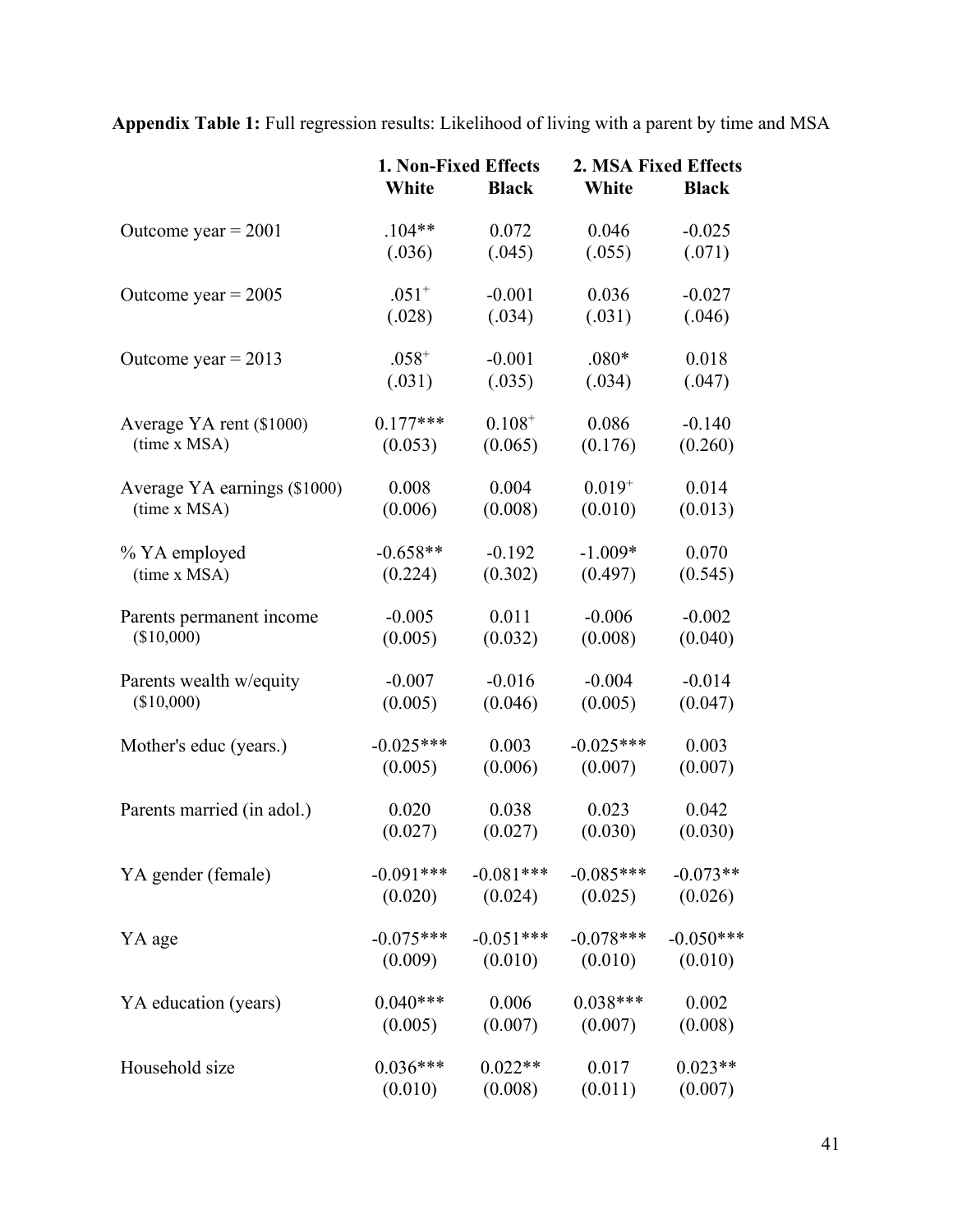| Mother's age                         | $0.005*$   | $0.007***$ | 0.001        | $0.007***$   |
|--------------------------------------|------------|------------|--------------|--------------|
|                                      | (0.002)    | (0.002)    | (0.002)      | (0.002)      |
| Constant                             | $1.754***$ | $1.187***$ | $2.136***$   | $1.026***$   |
|                                      | (0.253)    | (0.298)    | (0.424)      | (0.353)      |
| <b>Observations</b>                  | 2,070      | 1,761      | 2,070        | 1,761        |
| R-squared<br>Number of Fixed Effects | 0.085      | 0.039      | 0.067<br>220 | 0.033<br>119 |

**Notes:** 

1. Outcome = likelihood of living with a parent

2. Regression coefficient, standard error in parentheses.

3. *p*-values: \*\*\* p<0.001, \*\* p<0.01, \* p<0.05, + p<.10

4. Samples are not weighted

5. Fixed effects based on MSA location in adolescence

6. Average YA rent, earnings and employment based on time by MSA analysis of ACS PUMS.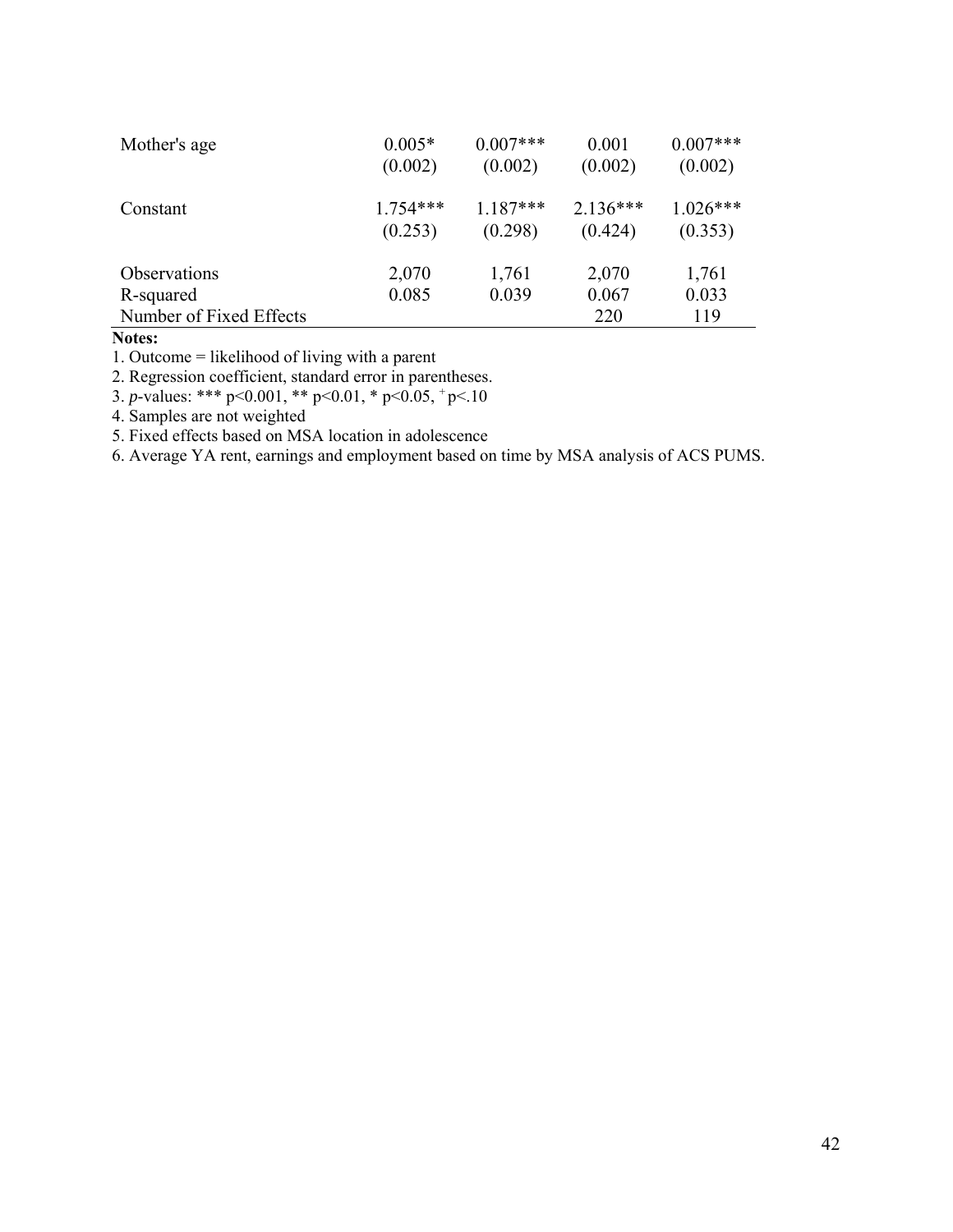**Appendix Table 2:** Regression models excluding average young adult rent

|                              | 1. Non-Fixed Effects |              | 2. MSA Fixed Effects  |              |
|------------------------------|----------------------|--------------|-----------------------|--------------|
|                              | White                | <b>Black</b> | White                 | <b>Black</b> |
| Outcome year = $2001$        | $0.061^{+}$          | 0.048        | 0.043                 | 0.044        |
|                              | (0.033)              | (0.038)      | (0.045)               | (0.038)      |
| Outcome year = $2005$        | 0.031                | $-0.012$     | 0.030                 | $-0.006$     |
|                              | (0.028)              | (0.033)      | (0.027)               | (0.038)      |
| Outcome year = $2013$        | $0.071*$             | $-0.018$     | $0.067*$              | $-0.026$     |
|                              | (0.030)              | (0.032)      | (0.032)               | (0.038)      |
| Average YA earnings (\$1000) | $0.017***$           | $-0.001$     | 0.016                 | $-0.005$     |
| (time x race x MSA)          | (0.005)              | (0.004)      | (0.010)               | (0.004)      |
| % YA employed                | $-0.861***$          | 0.145        | $-1.026$ <sup>+</sup> | 0.108        |
| (time x race x MSA)          | (0.227)              | (0.149)      | (0.533)               | (0.160)      |
| Parents permanent income     | $-0.002$             | 0.020        | $-0.006$              | $-0.002$     |
| (\$10,000)                   | (0.005)              | (0.033)      | (0.008)               | (0.040)      |
| Parents wealth w/equity      | $-0.006$             | $-0.007$     | $-0.004$              | $-0.011$     |
| (\$10,000)                   | (0.004)              | (0.051)      | (0.005)               | (0.048)      |
| Mother's educ (years.)       | $-0.023***$          | 0.004        | $-0.025***$           | 0.003        |
|                              | (0.005)              | (0.006)      | (0.007)               | (0.007)      |
| Parents married (in adol.)   | 0.015                | 0.027        | 0.023                 | 0.040        |
|                              | (0.027)              | (0.027)      | (0.031)               | (0.030)      |
| YA gender (female)           | $-0.091***$          | $-0.081***$  | $-0.084***$           | $-0.072**$   |
|                              | (0.020)              | (0.024)      | (0.025)               | (0.026)      |
| YA age                       | $-0.077***$          | $-0.051***$  | $-0.077***$           | $-0.050***$  |
|                              | (0.009)              | (0.010)      | (0.010)               | (0.010)      |
| YA education (years)         | $0.041***$           | 0.005        | $0.038***$            | 0.003        |
|                              | (0.005)              | (0.007)      | (0.007)               | (0.008)      |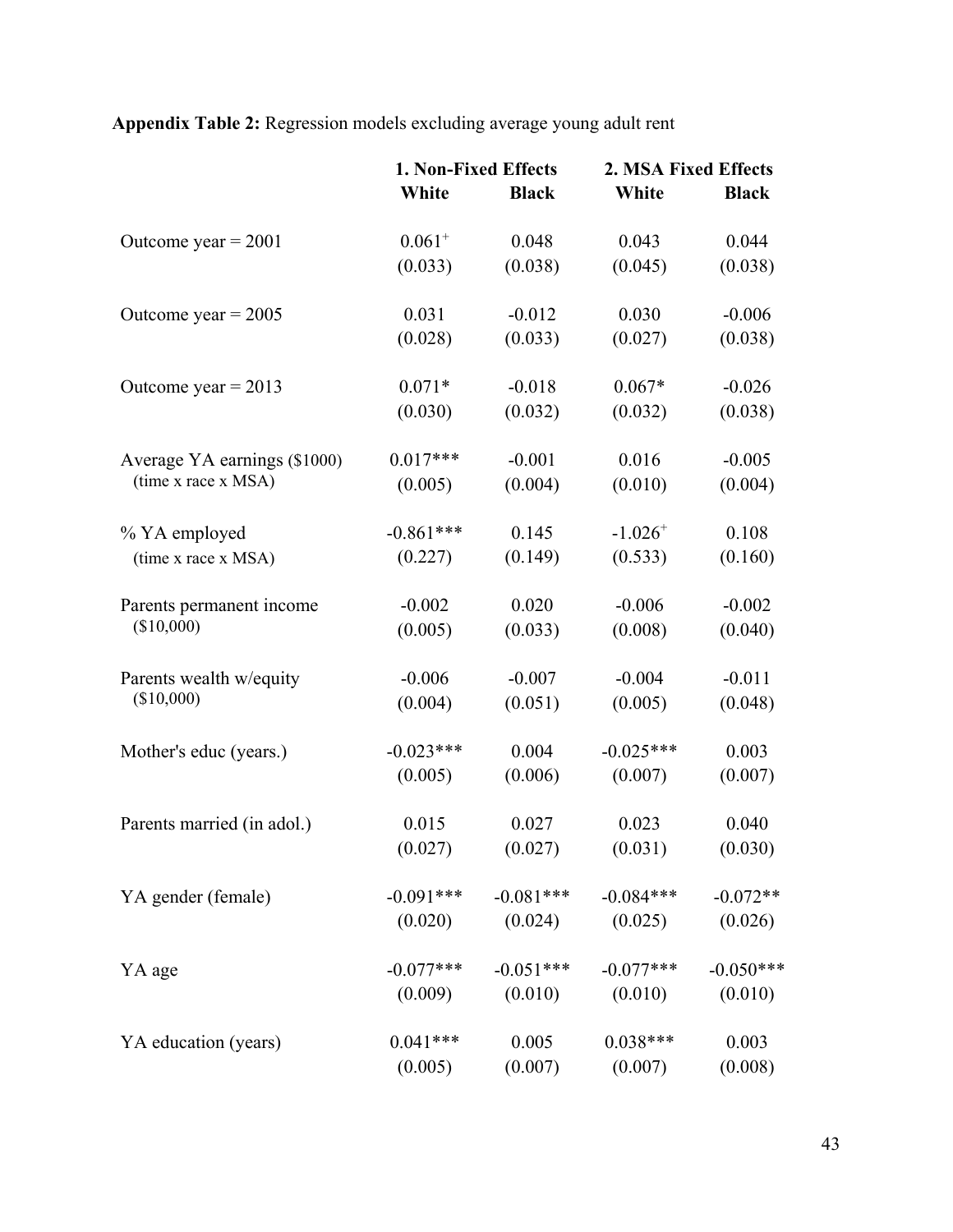| Household size          | $0.037***$ | $0.022**$  | 0.017      | $0.024***$ |
|-------------------------|------------|------------|------------|------------|
|                         | (0.010)    | (0.008)    | (0.011)    | (0.007)    |
| Mother's age            | $0.006**$  | $0.007***$ | 0.001      | $0.007***$ |
|                         | (0.002)    | (0.002)    | (0.002)    | (0.002)    |
| Constant                | $1.780***$ | $1.092***$ | $2.255***$ | $1.218***$ |
|                         | (0.255)    | (0.256)    | (0.433)    | (0.246)    |
| <b>Observations</b>     | 2,070      | 1,761      | 2,070      | 1,761      |
| R-squared               | 0.078      | 0.036      | 0.066      | 0.032      |
| Number of Fixed Effects |            |            | 220        | 119        |

# **Notes:**

1. Outcome = likelihood of living with a parent

2. Regression coefficient, standard error in parentheses.

3. *p*-values: \*\*\* p<0.001, \*\* p<0.01, \* p<0.05, + p<.10

4. Samples are not weighted

5. Fixed effects based on MSA location in adolescence

6. Average YA earnings and employment based on time by race by MSA analysis of ACS PUMS.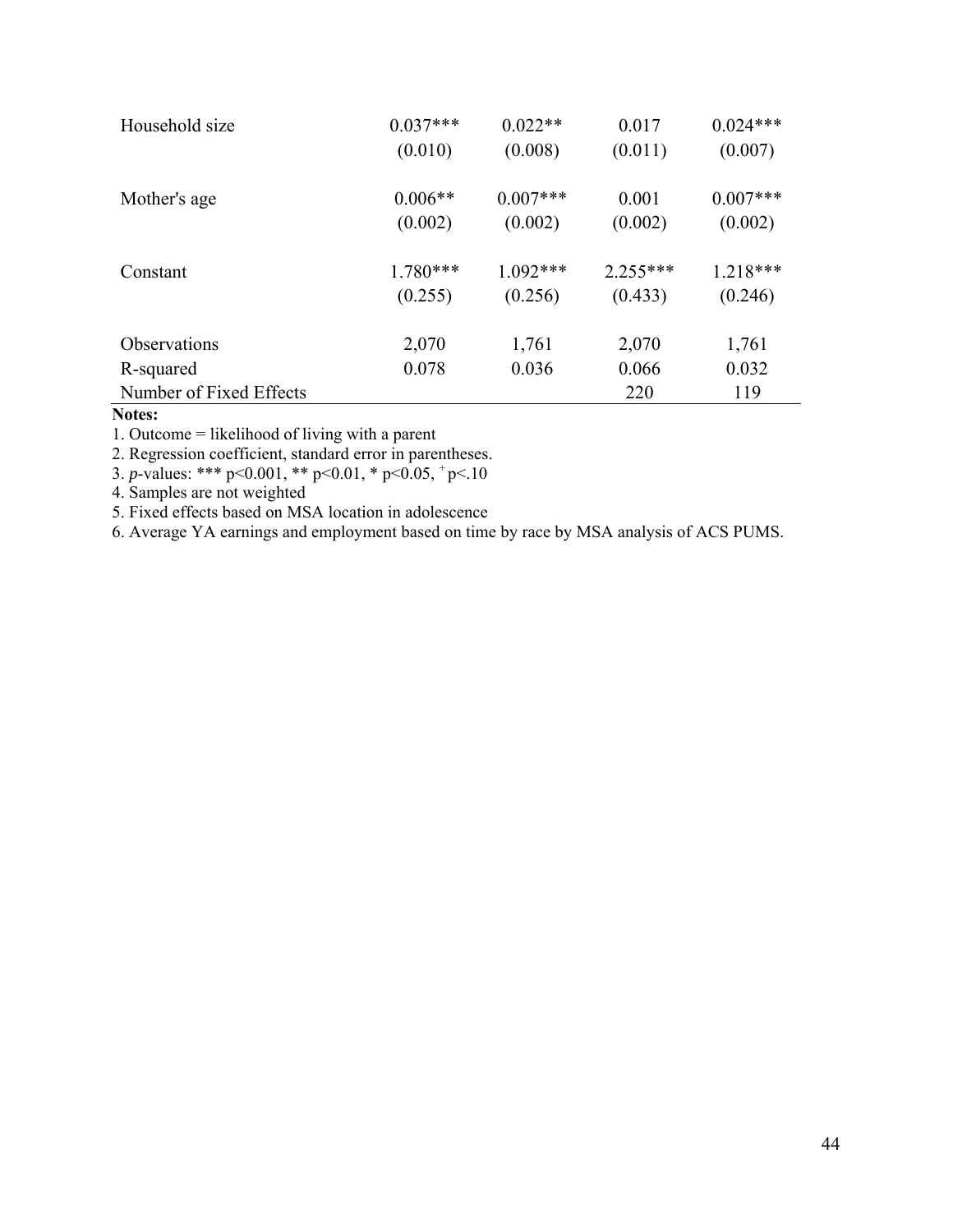**Appendix Table 3:** Regression models by excluding young adult education

|                              | 1. Non-Fixed Effects |              | 2. MSA Fixed Effects |              |
|------------------------------|----------------------|--------------|----------------------|--------------|
|                              | White                | <b>Black</b> | White                | <b>Black</b> |
| Outcome year $= 2001$        | $0.130***$           | $0.100*$     | 0.079                | $0.143*$     |
|                              | (0.035)              | (0.043)      | (0.055)              | (0.055)      |
| Outcome year = $2005$        | $0.054^{+}$          | 0.006        | 0.042                | 0.032        |
|                              | (0.029)              | (0.034)      | (0.031)              | (0.040)      |
| Outcome year = $2013$        | 0.045                | $-0.020$     | $0.064^{+}$          | $-0.009$     |
|                              | (0.030)              | (0.032)      | (0.034)              | (0.038)      |
| Average YA rent (\$1000)     | $0.203***$           | $0.175**$    | 0.127                | $0.486*$     |
| (time x race x MSA)          | (0.050)              | (0.065)      | (0.163)              | (0.208)      |
| Average YA earnings (\$1000) | 0.006                | $-0.005$     | 0.016                | $-0.006$     |
| (time x race x MSA)          | (0.006)              | (0.004)      | (0.010)              | (0.004)      |
| % YA employed                | $-0.650**$           | 0.103        | $-1.052^{+}$         | 0.159        |
| (time x race x MSA)          | (0.238)              | (0.149)      | (0.557)              | (0.139)      |
| Parents permanent income     | $-0.005$             | 0.012        | $-0.006$             | 0.005        |
| (\$10,000)                   | (0.005)              | (0.032)      | (0.008)              | (0.041)      |
| Parents wealth w/equity      | $-0.008^{+}$         | $-0.012$     | $-0.006$             | $-0.016$     |
| (\$10,000)                   | (0.004)              | (0.047)      | (0.005)              | (0.043)      |
| Mother's educ (years)        | $-0.017***$          | 0.005        | $-0.018*$            | 0.003        |
|                              | (0.005)              | (0.006)      | (0.007)              | (0.007)      |
| Parents married (in adol.)   | 0.036                | 0.037        | 0.036                | 0.038        |
|                              | (0.027)              | (0.027)      | (0.030)              | (0.030)      |
| YA gender (female)           | $-0.076***$          | $-0.075**$   | $-0.070**$           | $-0.071**$   |
|                              | (0.020)              | (0.024)      | (0.025)              | (0.025)      |
| YA age                       | $-0.055***$          | $-0.049***$  | $-0.059***$          | $-0.050***$  |
|                              | (0.008)              | (0.010)      | (0.009)              | (0.010)      |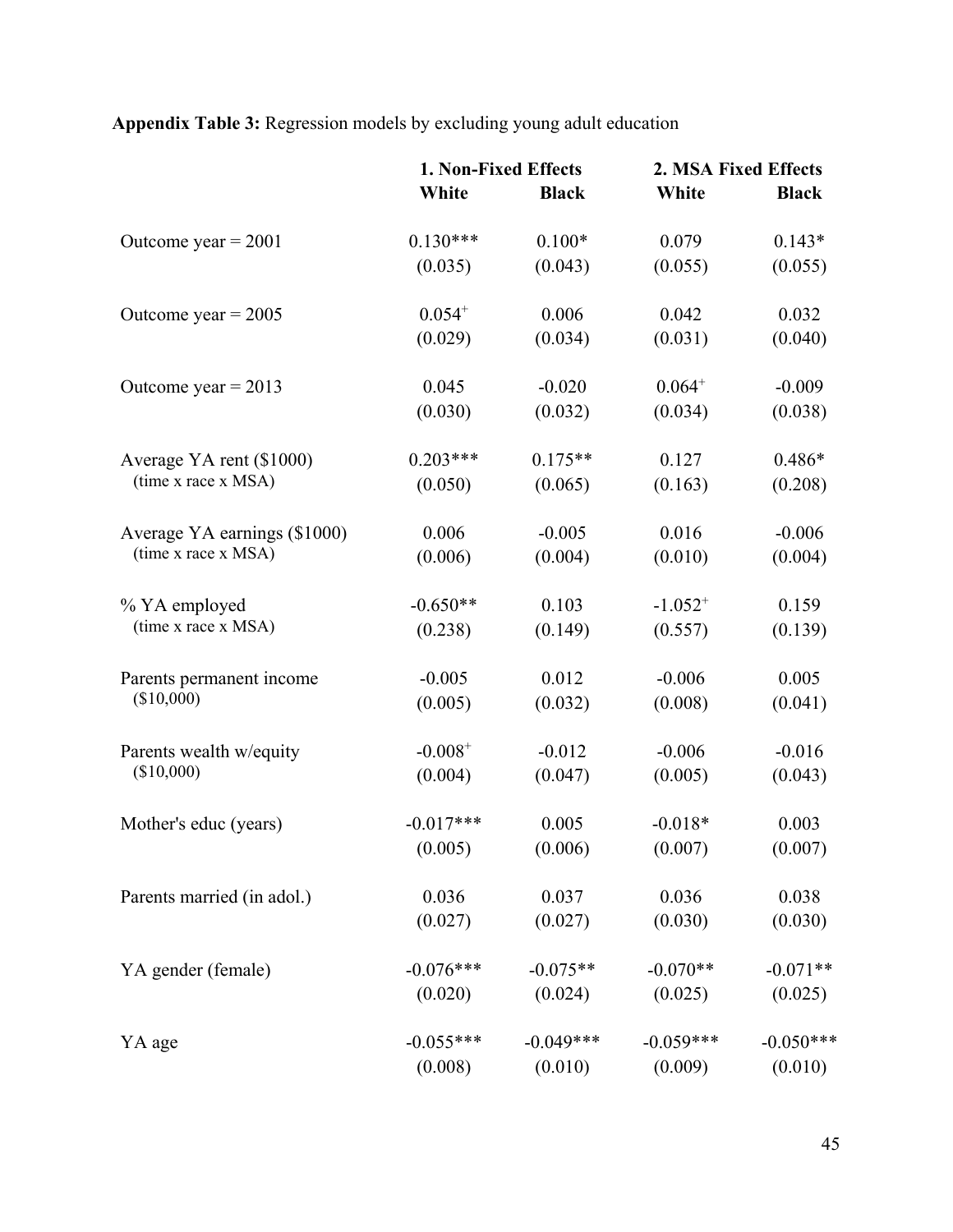| Household size          | $0.036***$<br>(0.010) | $0.022**$<br>(0.007) | 0.018<br>(0.011) | $0.023**$<br>(0.007) |
|-------------------------|-----------------------|----------------------|------------------|----------------------|
| Mother's age            | $0.006**$             | $0.007***$           | 0.002            | $0.007***$           |
|                         | (0.002)               | (0.002)              | (0.002)          | (0.002)              |
| Constant                | $1.579***$            | $1.028***$           | $2.083***$       | $0.778**$            |
|                         | (0.258)               | (0.255)              | (0.462)          | (0.301)              |
| <b>Observations</b>     | 2,070                 | 1,761                | 2,070            | 1,761                |
| R-squared               | 0.063                 | 0.040                | 0.046            | 0.035                |
| Number of Fixed Effects |                       |                      | 220              | 119                  |

# **Notes:**

1. Outcome = likelihood of living with a parent

2. Regression coefficient, standard error in parentheses.

3. *p*-values: \*\*\* p<0.001, \*\* p<0.01, \* p<0.05, + p<.10

4. Samples are not weighted

5. Fixed effects based on MSA location in adolescence

6. Average YA rent, earnings and employment based on time by race by MSA analysis of ACS PUMS.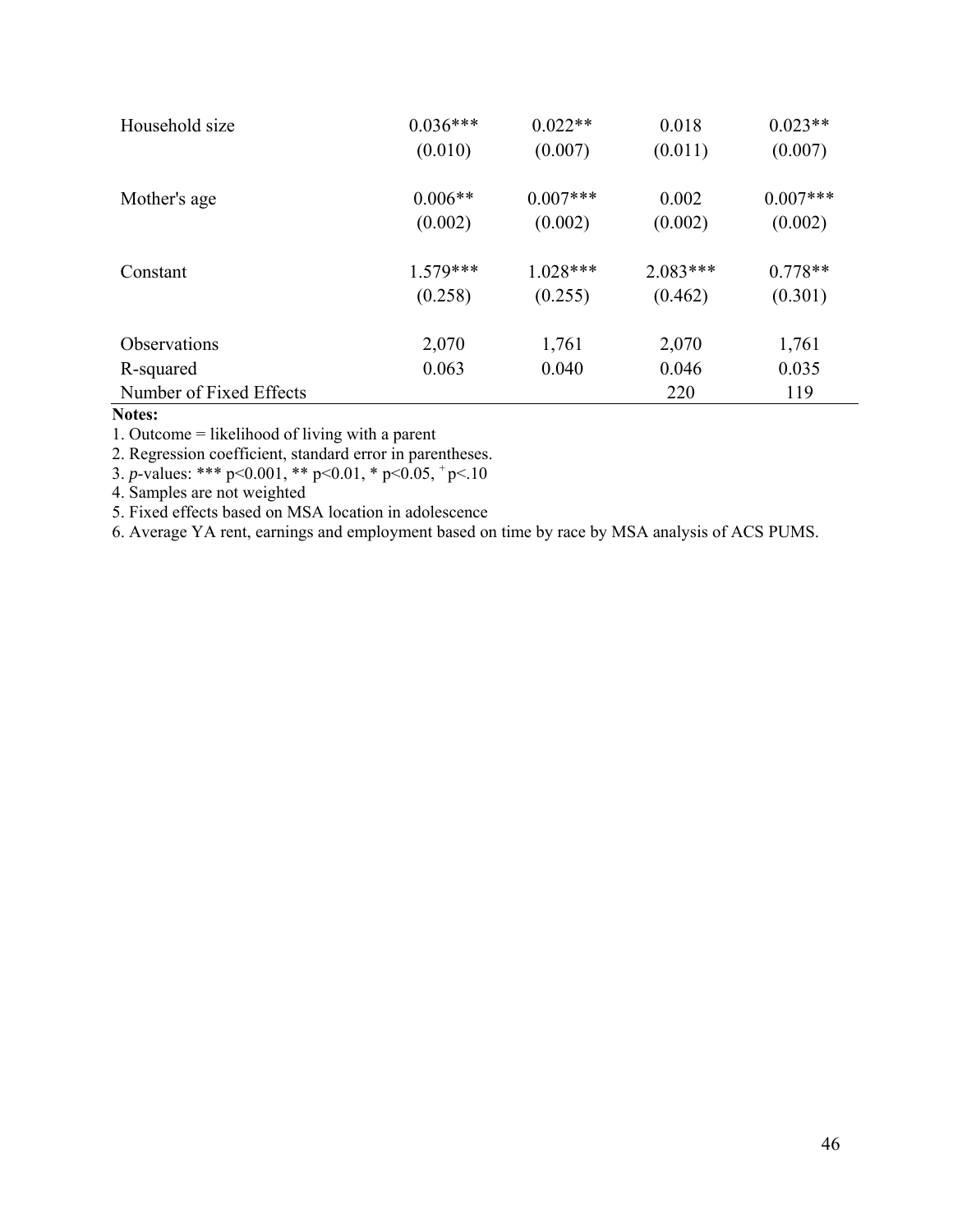**Appendix Table 4:** Regression models including young adult college and interaction terms

|                              | 1. Non-Fixed Effects |              | 2. MSA Fixed Effects |              |
|------------------------------|----------------------|--------------|----------------------|--------------|
|                              | White                | <b>Black</b> | White                | <b>Black</b> |
| Outcome year $= 2001$        | $0.101**$            | $0.101*$     | 0.042                | $0.143*$     |
|                              | (0.035)              | (0.043)      | (0.053)              | (0.055)      |
| Outcome year = $2005$        | 0.041                | 0.007        | 0.025                | 0.031        |
|                              | (0.029)              | (0.034)      | (0.031)              | (0.040)      |
| Outcome year = $2013$        | $0.055^{+}$          | $-0.017$     | $0.068*$             | $-0.007$     |
|                              | (0.030)              | (0.032)      | (0.033)              | (0.039)      |
| Average YA rent (\$1000)     | $0.179***$           | $0.178**$    | 0.063                | $0.492**$    |
| (time x race x MSA)          | (0.053)              | (0.068)      | (0.162)              | (0.210)      |
| Average YA earnings (\$1000) | 0.006                | $-0.005$     | 0.016                | $-0.005$     |
| (time x race x MSA)          | (0.006)              | (0.004)      | (0.011)              | (0.004)      |
| % YA employed                | $-0.577*$            | 0.126        | $-0.944^{+}$         | 0.188        |
| (time x race x MSA)          | (0.247)              | (0.155)      | (0.536)              | (0.148)      |
| Currently in School          | $-0.295$             | 0.399        | 0.213                | $0.500*$     |
|                              | (0.601)              | (0.267)      | (0.629)              | (0.215)      |
| In School x Avg YA rent      | $-0.056$             | $-0.086$     | $-0.108$             | $-0.134$     |
|                              | (0.122)              | (0.173)      | (0.144)              | (0.180)      |
| In School x Avg YA earnings  | 0.002                | $-0.004$     | $-0.006$             | 0.001        |
|                              | (0.015)              | (0.014)      | (0.018)              | (0.013)      |
| In School x % YA employed    | 0.754                | $-0.137$     | 0.360                | $-0.384$     |
|                              | (0.869)              | (0.487)      | (0.885)              | (0.418)      |
| Parents permanent income     | $-0.004$             | 0.013        | $-0.005$             | 0.007        |
| (\$10,000)                   | (0.005)              | (0.032)      | (0.007)              | (0.041)      |
| Parents wealth w/equity      | $-0.008^{+}$         | $-0.015$     | $-0.005$             | $-0.020$     |
| (\$10,000)                   | (0.005)              | (0.046)      | (0.005)              | (0.043)      |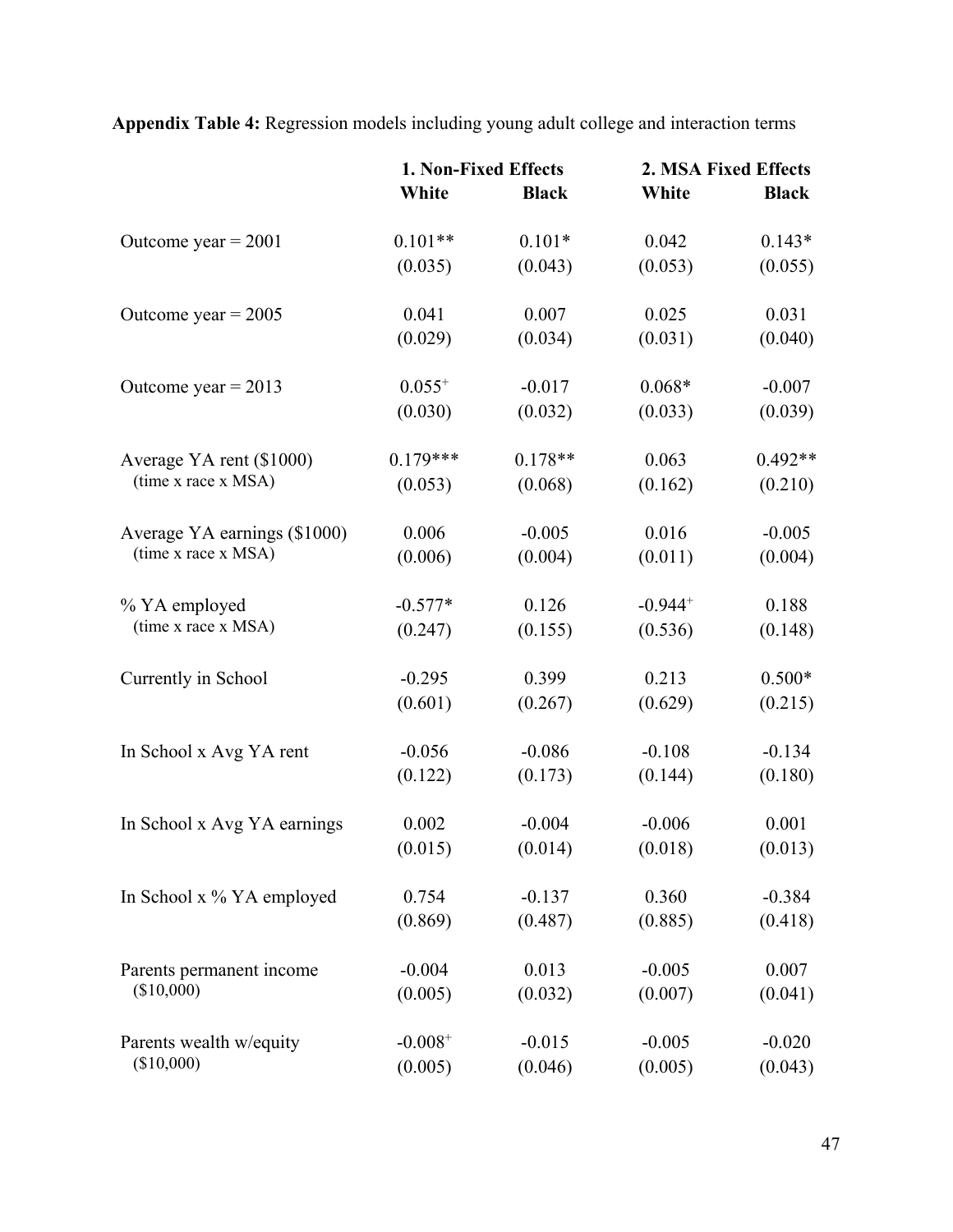| Mother's educ (years)      | $-0.027***$ | 0.004       | $-0.028***$ | 0.002       |
|----------------------------|-------------|-------------|-------------|-------------|
|                            | (0.005)     | (0.006)     | (0.007)     | (0.007)     |
| Parents married (in adol.) | 0.020       | 0.030       | 0.023       | 0.033       |
|                            | (0.027)     | (0.027)     | (0.031)     | (0.030)     |
| YA gender (female)         | $-0.088***$ | $-0.079***$ | $-0.085***$ | $-0.073**$  |
|                            | (0.020)     | (0.024)     | (0.024)     | (0.026)     |
| YA age                     | $-0.064***$ | $-0.045***$ | $-0.065***$ | $-0.046***$ |
|                            | (0.009)     | (0.010)     | (0.010)     | (0.011)     |
| YA education (years)       | $0.034***$  | 0.001       | $0.031***$  | $-0.001$    |
|                            | (0.006)     | (0.008)     | (0.007)     | (0.009)     |
| Household size             | $0.033***$  | $0.023**$   | 0.016       | $0.023**$   |
|                            | (0.010)     | (0.007)     | (0.011)     | (0.007)     |
| Mother's age               | $0.005*$    | $0.007***$  | 0.001       | $0.006***$  |
|                            | (0.002)     | (0.002)     | (0.002)     | (0.002)     |
| Constant                   | 1.499***    | $0.911***$  | 1.981***    | $0.683**$   |
|                            | (0.265)     | (0.258)     | (0.460)     | (0.310)     |
| Observations               | 2,070       | 1,761       | 2,070       | 1,761       |
| R-squared                  | 0.102       | 0.052       | 0.086       | 0.047       |
| Number of Fixed Effects    |             |             | 220         | 119         |

# **Notes:**

1. Outcome = likelihood of living with a parent

2. Regression coefficient, standard error in parentheses.

3. *p*-values: \*\*\* p<0.001, \*\* p<0.01, \* p<0.05,  $p$ -values.

4. Samples are not weighted

5. Fixed effects based on MSA location in adolescence

6. Average YA rent, earnings and employment based on time by race by MSA analysis of ACS PUMS.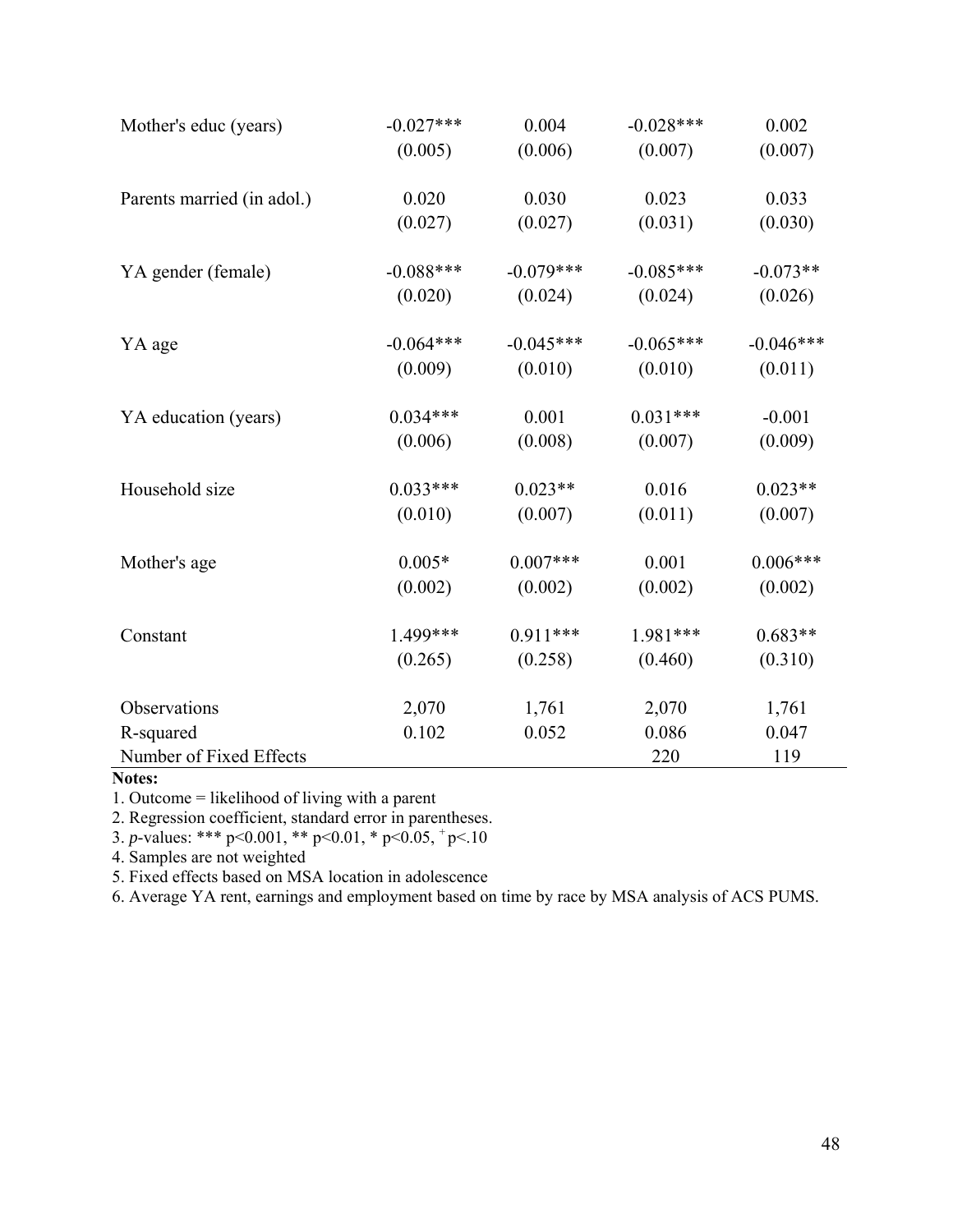**Appendix Table 5:** Logistic regression models: Likelihood of living with parents

|                              | <b>MSA Fixed Effects</b> |              |  |
|------------------------------|--------------------------|--------------|--|
|                              | White                    | <b>Black</b> |  |
| Outcome year $= 2001$        | $-0.101$                 | $-.479**$    |  |
|                              | (0.204)                  | (0.185)      |  |
| Outcome year = $2005$        | $-0.264$                 | $-0.629*$    |  |
|                              | (0.272)                  | (0.249)      |  |
| Outcome year = $2013$        | 0.048                    | $-0.687*$    |  |
|                              | (0.333)                  | (0.282)      |  |
| Average YA rent (\$1000)     | 0.532                    | $2.065*$     |  |
| (time x race x MSA)          | (0.803)                  | (0.940)      |  |
| Average YA earnings (\$1000) | 0.068                    | $-0.037$     |  |
| (time x race x MSA)          | (0.053)                  | (0.025)      |  |
| % YA employed                | $-4.365$                 | 0.628        |  |
| (time x race x MSA)          | (2.704)                  | (0.701)      |  |
| Parents permanent income     | $-0.068$                 | 0.008        |  |
| (\$10,000)                   | (0.067)                  | (0.174)      |  |
| Parents wealth w/equity      | $-0.017$                 | $-0.068$     |  |
| (\$10,000)                   | (0.063)                  | (0.262)      |  |
| Mother's educ (years)        | $-0.122***$              | 0.011        |  |
|                              | (0.035)                  | (0.031)      |  |
| Parents married (in adol.)   | 0.127                    | 0.161        |  |
|                              | (0.158)                  | (0.130)      |  |
| YA gender (female)           | $-0.426***$              | $-0.306**$   |  |
|                              | (0.125)                  | (0.113)      |  |
| YA age                       | $-0.373***$              | $-0.213***$  |  |
|                              | (0.055)                  | (0.046)      |  |
| YA education (years)         | $0.190***$               | 0.011        |  |
|                              | (0.037)                  | (0.035)      |  |
| Household size               | 0.083                    | $0.098**$    |  |
|                              | (0.055)                  | (0.032)      |  |